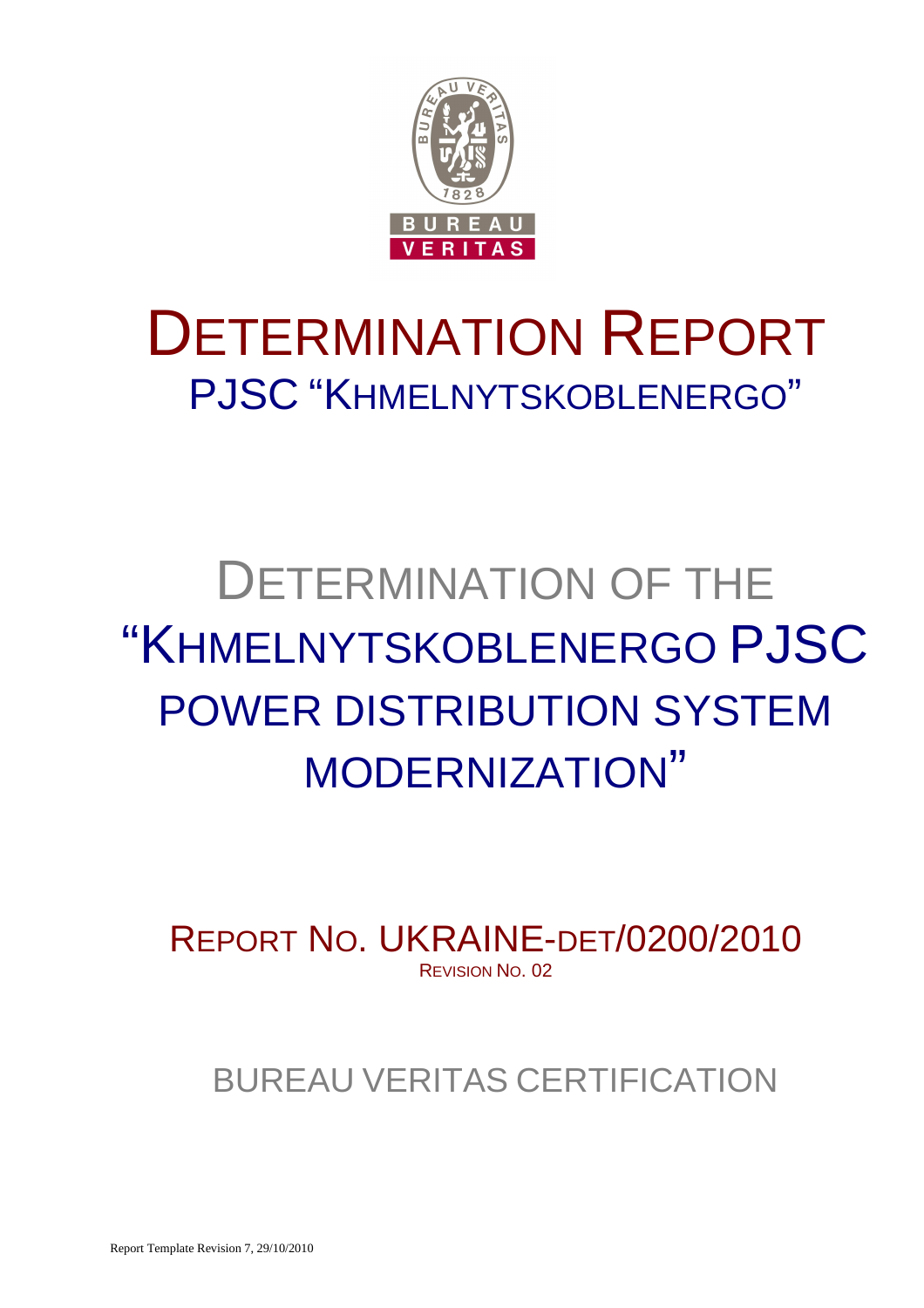

#### DETERMINATION REPORT

| Date of first issue:                                                                                                 | Organizational unit:                |                                             |
|----------------------------------------------------------------------------------------------------------------------|-------------------------------------|---------------------------------------------|
| 27/01/2011                                                                                                           | <b>Bureau Veritas Certification</b> |                                             |
|                                                                                                                      | <b>Holding SAS</b>                  |                                             |
|                                                                                                                      |                                     |                                             |
| Client:                                                                                                              | Client ref.:                        |                                             |
| PJSC "Khmelnytskoblenergo"                                                                                           | Oleksandr Shpak                     |                                             |
|                                                                                                                      |                                     |                                             |
| Summary:                                                                                                             |                                     |                                             |
| Bureau Veritas Certification has made the determination of the «Khmelnytskoblenergo PJSC power distribution          |                                     |                                             |
| system modernization" project of PJSC "Khmelnytskoblenergo" located in Khmelnytskyi city, Ukraine, on the            |                                     |                                             |
| basis of UNFCCC criteria for the JI, as well as criteria given to provide for consistent project operations,         |                                     |                                             |
| monitoring and reporting. UNFCCC criteria refer to Article 6 of the Kyoto Protocol, the JI rules and modalities      |                                     |                                             |
| and the subsequent decisions by the JI Supervisory Committee, as well as the host country criteria.                  |                                     |                                             |
|                                                                                                                      |                                     |                                             |
| The determination scope is defined as an independent and objective review of the project design document,            |                                     |                                             |
| the project's baseline study, monitoring plan and other relevant documents, and consisted of the following           |                                     |                                             |
| three phases: i) desk review of the project design and the baseline and monitoring plan; ii) follow-up interviews    |                                     |                                             |
| with project stakeholders; iii) resolution of outstanding issues and the issuance of the final determination report  |                                     |                                             |
| and opinion. The overall determination, from Contract Review to Determination Report & Opinion, was                  |                                     |                                             |
| conducted using Bureau Veritas Certification internal procedures.                                                    |                                     |                                             |
|                                                                                                                      |                                     |                                             |
| The first output of the determination process is a list of Clarification and Corrective Actions Requests (CL and     |                                     |                                             |
| CAR), presented in Appendix A. Taking into account this output, the project proponent will revise its project        |                                     |                                             |
| design document.                                                                                                     |                                     |                                             |
|                                                                                                                      |                                     |                                             |
| In summary, it is Bureau Veritas Certification's opinion that the project correctly applies Guidance on criteria for |                                     |                                             |
| baseline setting and monitoring and meets the relevant UNFCCC requirements for the JI and the relevant host          |                                     |                                             |
| country criteria.                                                                                                    |                                     |                                             |
|                                                                                                                      |                                     |                                             |
|                                                                                                                      |                                     |                                             |
| Report No.:<br>Subject Group:                                                                                        |                                     |                                             |
| UKRAINE-det/0200/2010<br>JI                                                                                          |                                     |                                             |
| Project title:                                                                                                       | distribution                        |                                             |
| <b>PJSC</b><br>"Khmelnytskoblenergo<br>power<br>system modernization"                                                |                                     |                                             |
|                                                                                                                      |                                     |                                             |
| Work carried out by:                                                                                                 |                                     |                                             |
| Oleg Skoblyk - Team Leader, Lead Verifiet                                                                            | ℵ                                   | No distribution without permission from the |
| <b>Technical Specialist</b>                                                                                          |                                     | Client or responsible organizational unit   |
| Denis Pishchalov -<br>Team Member, Financial                                                                         |                                     |                                             |
| Specialist                                                                                                           |                                     |                                             |
| Work verified by:                                                                                                    |                                     |                                             |
| Ivan Sokolov - Internal Technical Reviewer                                                                           | Limited distribution                |                                             |
| Work signed by:                                                                                                      |                                     |                                             |
| Flavio Gomes - Operational Manager                                                                                   | Vor<br>Certification                |                                             |
|                                                                                                                      | irkipa<br>SAS                       |                                             |
| Date of this revision:<br>Rev. No.:                                                                                  | Number of pages:                    |                                             |
| 30/08/2011<br>02<br>71                                                                                               | Unrestricted distribution           |                                             |
|                                                                                                                      |                                     |                                             |

1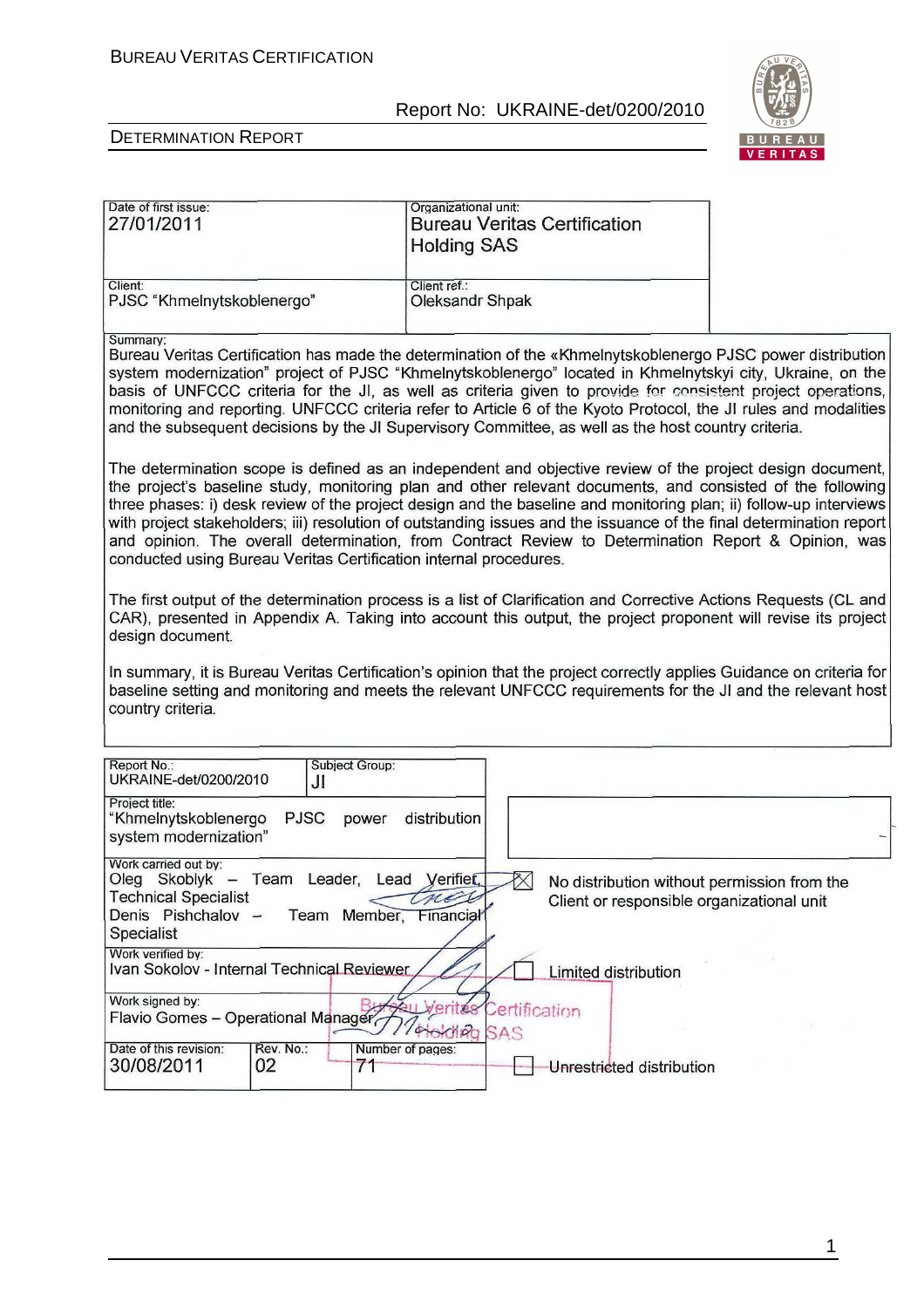

DETERMINATION REPORT

# **Table of Contents Page**

| $\mathbf{1}$<br>1.1 | Objective                                                                                                                      | 3              |
|---------------------|--------------------------------------------------------------------------------------------------------------------------------|----------------|
| 1.2                 | Scope                                                                                                                          | 3              |
| 1.3                 | Determination team                                                                                                             | 3              |
| 2                   |                                                                                                                                | $\overline{A}$ |
| 2.1                 | <b>Review of Documents</b>                                                                                                     | 4              |
| 2.2                 | Follow-up Interviews                                                                                                           | $\overline{4}$ |
| 2.3                 | <b>Resolution of Clarification and Corrective Action Requests</b>                                                              | 5              |
| 3                   |                                                                                                                                |                |
| $\overline{4}$      |                                                                                                                                |                |
| 4.1                 | Project approvals by Parties involved (19-20)                                                                                  | 10             |
| 4.2                 | Authorization of project participants by Parties involved (21)                                                                 | 11             |
| 4.3                 | Baseline setting (22-26)                                                                                                       | 11             |
| 4.4                 | Additionality (27-31)                                                                                                          | 12             |
| 4.5                 | Project boundary (32-33)                                                                                                       | 13             |
| 4.6                 | Crediting period (34)                                                                                                          | 13             |
| 4.7                 | Monitoring plan (35-39)                                                                                                        | 14             |
| 4.8                 | Leakage (40-41)                                                                                                                | 17             |
| 4.9                 | Estimation of emission reductions or enhancements of net removals<br>$(42-47)$                                                 | 17             |
| 4.10                | Environmental impacts (48)                                                                                                     | 20             |
| 4.11                | Stakeholder consultation (49)                                                                                                  | 23             |
| 4.12                | Determination regarding small scale projects (50-57) (write "Not<br>applicable" in this session if the project is large scale) | 23             |
| 4.13                | Determination regarding land use, land-use change and forestry<br>(LULUCF) projects (58-64)                                    | 23             |
| 4.14                | Determination regarding programmes of activities (65-73)                                                                       | 24             |
| 5                   | SUMMARY AND REPORT OF HOW DUE ACCOUNT WAS<br>TAKEN OF COMMENTS RECEIVED PURSUANT TO                                            |                |
| 6                   |                                                                                                                                |                |
| $\overline{7}$      |                                                                                                                                |                |
|                     |                                                                                                                                |                |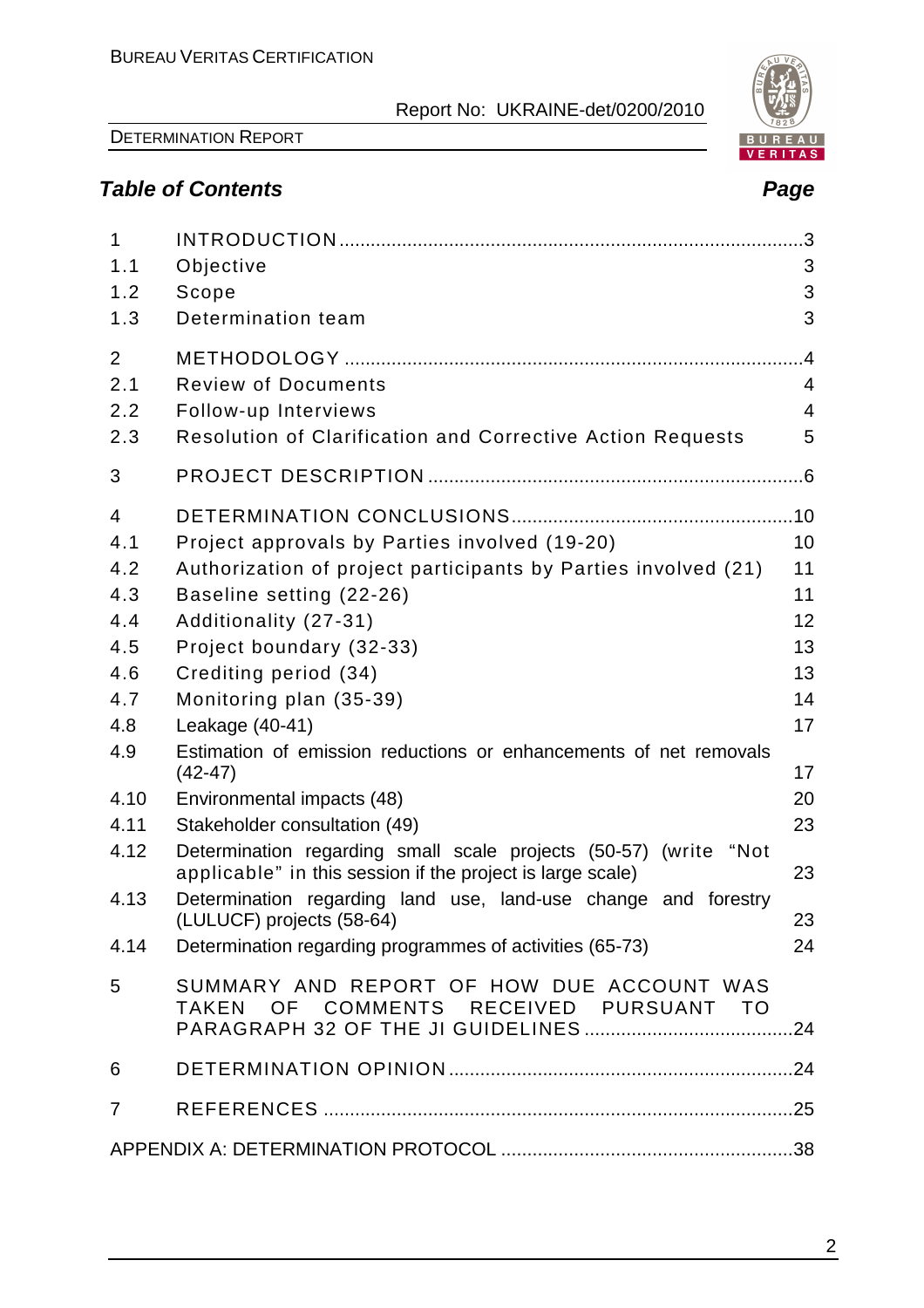

DETERMINATION REPORT

# **1 INTRODUCTION**

PJSC "Khmelnytskoblenergo" has commissioned Bureau Veritas Certification to determinate its JI project "Khmelnytskoblenergo PJSC power distribution system modernization" (hereafter called "the project") in Khmelnytskyi city, Ukraine.

This report summarizes the findings of the determination of the project, performed on the basis of UNFCCC criteria, as well as criteria given to provide for consistent project operations, monitoring and reporting.

# **1.1 Objective**

The determination serves as project design verification and is a requirement of all projects. The determination is an independent third party assessment of the project design. In particular, the project's baseline, the monitoring plan (MP), and the project's compliance with relevant UNFCCC and host country criteria are derminated in order to confirm that the project design, as documented, is sound and reasonable, and meet the stated requirements and identified criteria. Determination is a requirement for all JI projects and is seen as necessary to provide assurance to stakeholders of the quality of the project and its intended generation of emissions reductions units (ERUs).

UNFCCC criteria refer to Article 6 of the Kyoto Protocol, the JI rules and modalities and the subsequent decisions by the JI Supervisory Committee, as well as the host country criteria.

# **1.2 Scope**

The determination scope is defined as an independent and objective review of the project design document, the project's baseline study and monitoring plan and other relevant documents. The information in these documents is reviewed against Kyoto Protocol requirements, UNFCCC rules and associated interpretations.

The determination is not meant to provide any consulting towards the Client. However, stated requests for clarifications and/or corrective actions may provide input for improvement of the project design.

# **1.3 Determination team**

The determination team consists of the following personnel:

Oleg Skoblyk Bureau Veritas Certification Team Leader, Climate Change Lead Verifier Technical Specialist Denis Pishchalov Bureau Veritas Certification Team member, Financial Specialist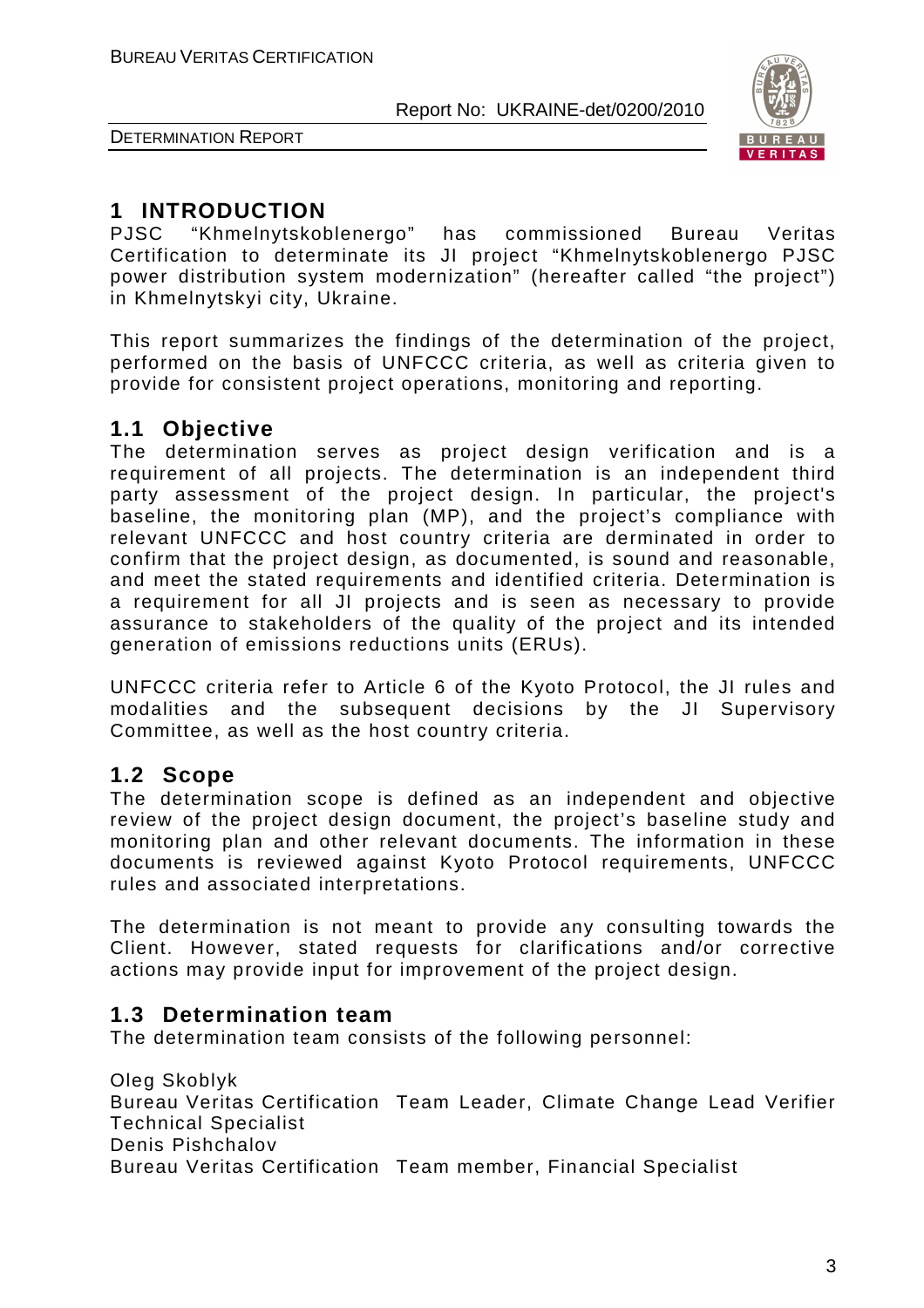

DETERMINATION REPORT

This determination report was reviewed by:

Ivan Sokolov Bureau Veritas Certification, Internal reviewer

# **2 METHODOLOGY**

The overall determination, from Contract Review to Determination Report & Opinion, was conducted using Bureau Veritas Certification internal procedures.

In order to ensure transparency, a determination protocol was customized for the project, according to the version 01 of the Joint Implementation Determination and Verification Manual, issued by the Joint Implementation Supervisory Committee at its 19 meeting on 04/12/2009. The protocol shows, in a transparent manner, criteria (requirements), means of determination and the results from determining the identified criteria. The determination protocol serves the following purposes:

- It organizes, details and clarifies the requirements a JI project is expected to meet;
- It ensures a transparent determination process where the determiner will document how a particular requirement has been determined and the result of the determination.

The completed determination protocol is enclosed in Appendix A to this report.

## **2.1 Review of Documents**

The Project Design Document (PDD) submitted by PJSC "Khmelnytskoblenergo" and additional background documents related to the project design and baseline, i.e. country Law, Guidelines for users of the joint implementation project design document form, Guidance on criteria for baseline setting and monitoring, Kyoto Protocol, Clarifications on Determination Requirements to be Checked by a Accredited Independent Entity were reviewed.

PDD «Khmelnytskoblenergo PJSC power distribution system modernization" project of PJSC "Khmelnytskoblenergo" version 1.0 was submitted on 25/10/2010.

To address Bureau Veritas Certification corrective action, forward action and clarification requests PJSC "Khmelnytskoblenergo" revised the PDD and resubmitted it as version 2.0 of 29/08/2011 which is deemed final.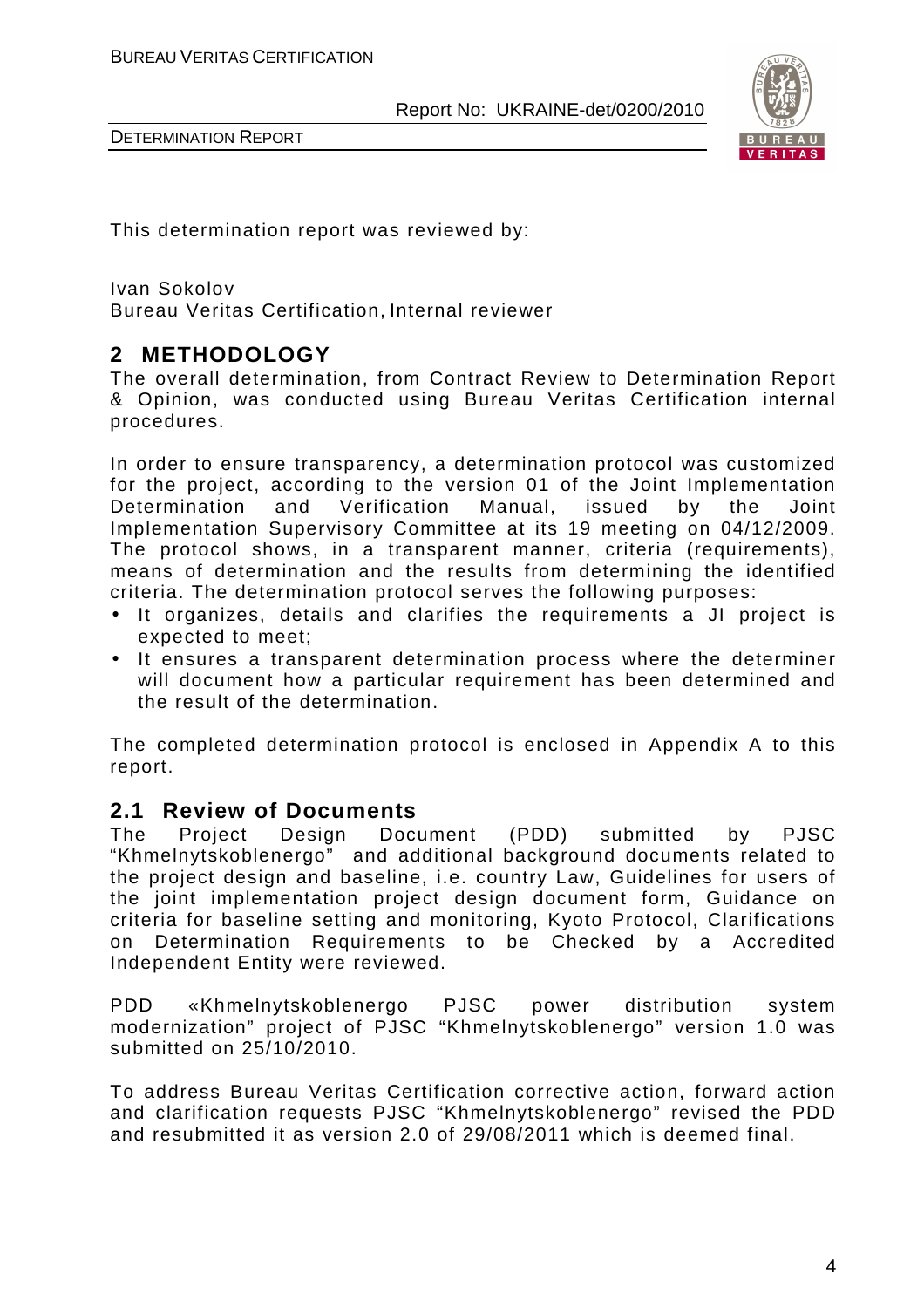

DETERMINATION REPORT

The determination findings presented in this report relate to the project as described in the PDD version 1.0 dated 25/10/2010.

# **2.2 Follow-up Interviews**

On 10/01/2011 Bureau Veritas Certification performed on-site visit interviews with project stakeholders to confirm selected information and to resolve issues identified in the document review. Representatives of PJSC "Khmelnytskoblenergo" and Ltd «ЕЕS» were interviewed (see References). The main topics of the interviews are summarized in Table 1.

| Interviewed organization   | <b>Interview topics</b>                                                       |
|----------------------------|-------------------------------------------------------------------------------|
| PJSC "Khmelnytskoblenergo" | Implementation schedule<br>≻                                                  |
|                            | Project management organisation<br>⋗                                          |
|                            | Evidence and records on reconstruction and new equipment and its<br>operation |
|                            | <b>Environmental Impact Assessment</b><br>⋗                                   |
|                            | Project monitoring responsibilities                                           |
|                            | Monitoring equipment<br>⋗                                                     |
|                            | Quality control and quality assurance procedures                              |
|                            | Environmental impacts affected<br>⋗                                           |
|                            | Local authorities and public opinion                                          |
| <b>CONSULTANT</b>          | Applicability of methodology<br>⋗                                             |
| Ltd «EES»                  | <b>Baseline and Project scenarios</b><br>⋗                                    |
|                            | Barriers analysis<br>⋗                                                        |
|                            | Additionality justification<br>⋗                                              |
|                            | Common practice analysis                                                      |
|                            | Monitoring plan<br>⋗                                                          |
|                            | Conformity of PDD to JI requirements                                          |

#### **Table 1 Interview topics**

## **2.3 Resolution of Clarification and Corrective Action Requests**

The objective of this phase of the determination is to raise the requests for corrective actions and clarification and any other outstanding issues that needed to be clarified for Bureau Veritas Certification positive conclusion on the project design.

Corrective Action Requests (CAR) is issued, where:

(a) The project participants have made mistakes that will influence the ability of the project activity to achieve real, measurable additional emission reductions;

(b) The JI requirements have not been met;

(c) There is a risk that emission reductions cannot be monitored or calculated.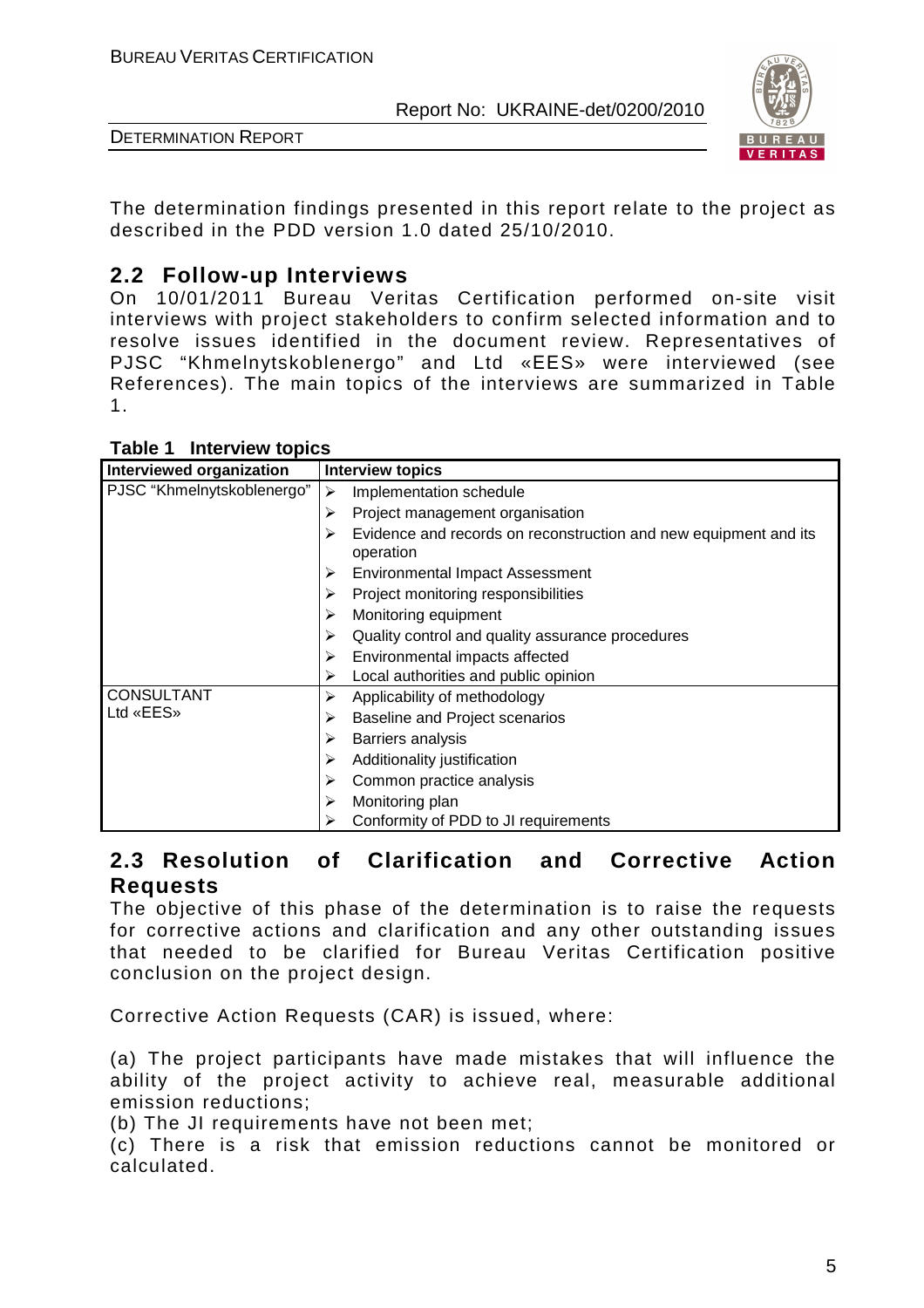



The determination team may also use the term Clarification Request (CL), if information is insufficient or not clear enough to determine whether the applicable JI requirements have been met.

To guarantee the transparency of the verification process, the concerns raised are documented in more detail in the verification protocol in Appendix A.

# **3 PROJECT DESCRIPTION**

**The objective of the JI project** «Khmelnytskoblenergo PJSC power distribution system modernization» is the realization of the programme of technical reconstruction of electrical network and equipment, introduction of the progressive technologies, organization structure improvement, transition to the higher organizational level of electricity grid transmission and distribution.

Taking measures foreseen by the project will let to increase the reliability and effectiveness of the distribution network of electric power in Khmelnytsk and Khmelnytsk Region, and enhance the quality of consumers service. It will also help to reduce the amount of electric power, that is lost in the distributive and transport electrical networks of PJSC "Khmelnytskoblenergo", and that, in its turn, will help to reduce the amount of the generated electric energy, and, as the result, pollutant emissions in the atmosphere.

#### **Situation at the beginning of the activity of the Project.**

PJSC "Khmelnytskoblenergo" is an integral part of the unified energy system (UES) of Ukraine and provide the consumers of Khmelnytsk region with the electric energy regularly and reliably under the uniform tariff.

At the beginning of the project (2002) OJSC EC "Khmelnytskoblenergo" was realizing only such measures that were directed to the maintaining of electrical networks in good working order. These measures mainly included repairing work to eliminate errors, that arise during the operation of power networks. That resulted in the technological consumption, in 2002, in networks of OJSC «Khmelnytskoblenergo» which reached 28,952% from the electric energy amount, that was coming into the company's network.

Most of the equipment that was being used at that moment in the networks of OJSC EC "Khmelnytskoblenergo" was already physically and morally outdated, but because of the insufficient financing and operational reserves of this equipment, it remained still in use. Besides, it was possible to change this situation not only in the case of technical provision of the network modification, but also in the case of company's organizational structure improvement, which also required financing and manpower.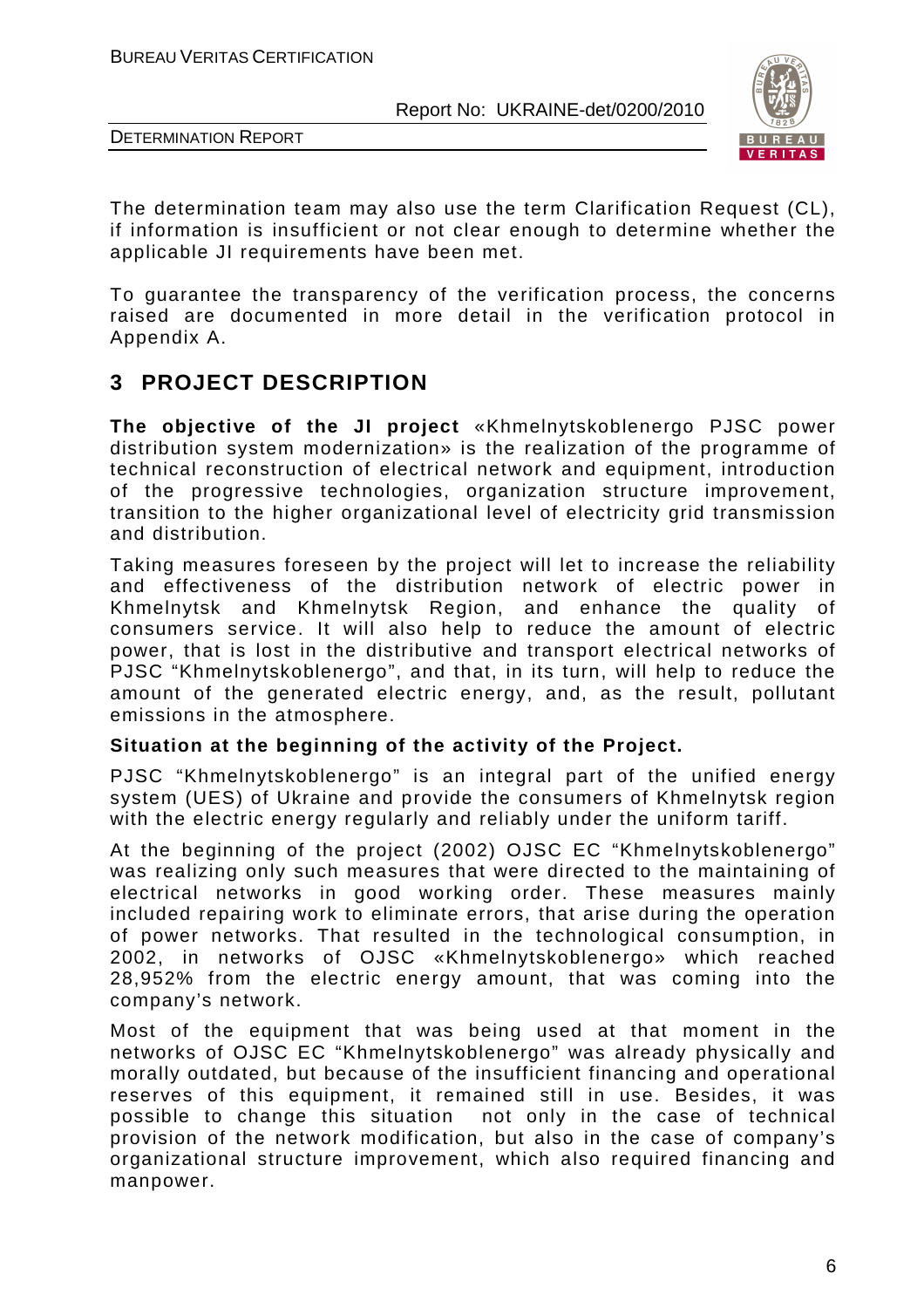

DETERMINATION REPORT

The possibility to sell greenhouse gas emission reduction units became one of the factors for the start of the introduction program, the goal of which is the reduction of technological power consumption in the PJSC "Khmelnytskoblenergo" electric network.

### **Project Scenario**

Joint implementation project is based on the implementation of complex of measures on elimination of power losses, which is introduced and financed since 2003.

The measures are taken within the framework of this program, for the implementation and continual monitoring of potential sources of technical losses and prevention of their appearing enabled PJSC "Khmelnytskoblenergo" to reduce power losses in networks.

### **Baseline Scenario**

Baseline scenario foresees further usage of equipment while performing of planned repairing work without substantial investments. More information about baseline scenario is provided in section B of PDD.

#### **History of the project**

03/07/2002 - Decisions of Board of «OJSC EC "Khmelnytskoblenergo" on the development and implementation of programs to reduce TPC» (Protocol #10). This date is the date the acceptance of this project as a JI project.

Conducted on OJSC EC "Khmelnytskoblenergo" all - industry conference, "Reducing power technological consumption in the networks of its transport. Measures to improve work with consumers of electricity" - July 2002.

January, 2003 – start of the works on the program of TPC reduction in the electrical network of OJSC EC "Khmelnytskoblenergo"

15/09/2010 – signing of a contract with ImexEnergo. Preparation of PDD.

## **Advantages of the project**

Apart from emissions reduction the implementation of project «Khmelnytskoblenergo PJSC power distribution system modernization» has the following advantages:

• Creation of additional jobs, connected with the introducing of new equipment, construction and reconstruction of enterprise facilities;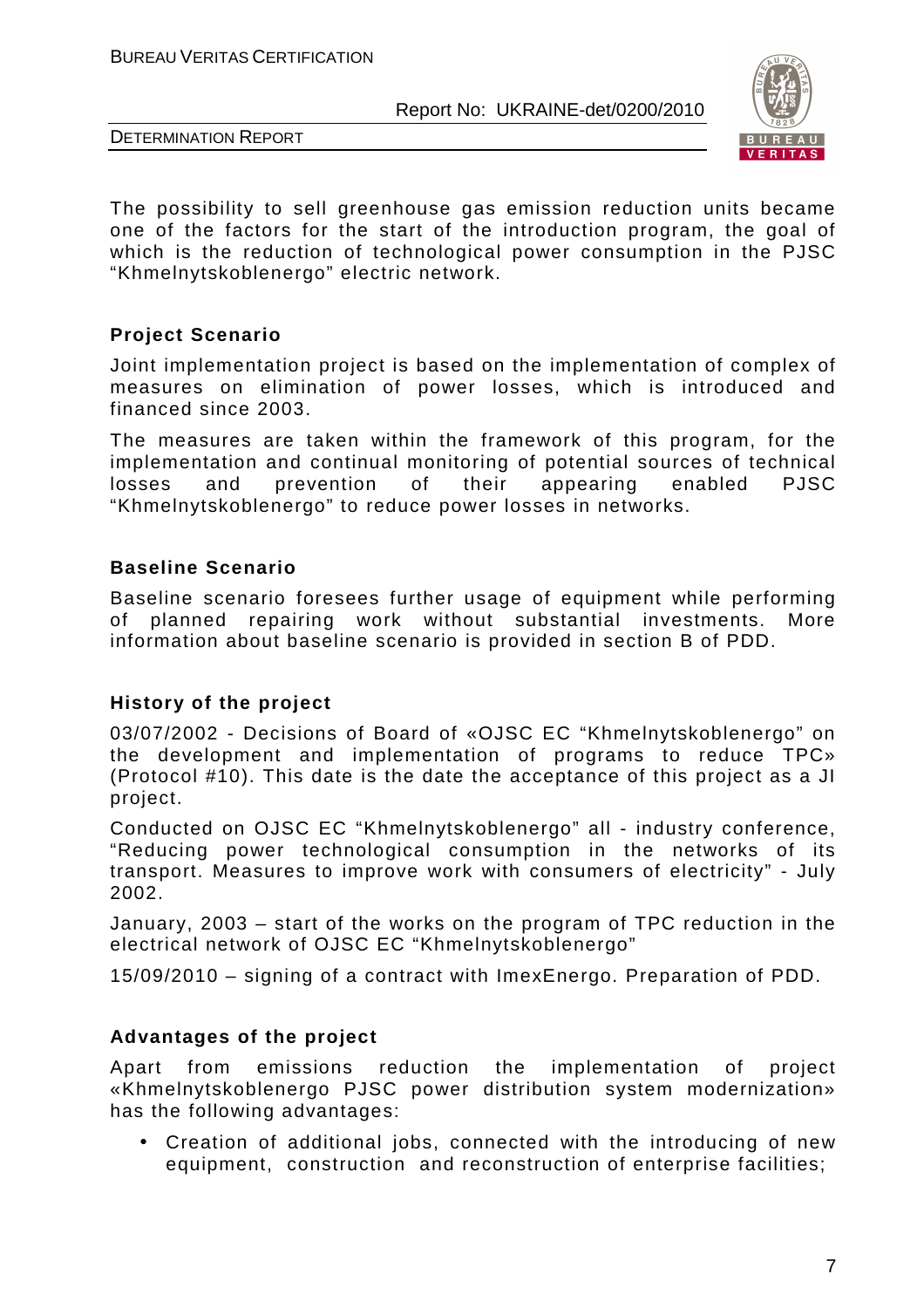



- Pollutant emissions reduction by the cut down of the electric energy generation as a result of shortening of losses in the networks;
- Cutting production costs.

The realization of joint implementation project will reduct pollutant emissions by the shortage of electric energy generation, which is delivered to the network of PJSC "Khmelnytskoblenergo". Thus, the realization of the project will reduce the greenhouses gasses emissions and will prevent from their further accumulation in the atmosphere, which in its turn, will loosen the climate changes.

Public-joint stock company, energy supplying company "Khmelnytskoblenergo" (PJSC "Khmelnytskoblenergo") is an integral part of the unified energy system (UES) of Ukraine and provides the consumers of Khmelnytsk region with the electric energy regularly and reliably under the uniform tariff.

The objective of the project «Khmelnytskoblenergo PJSC power distribution system modernization» is the realization of technical reconstruction of electrical network and equipment programme, introduction of the progressive technologies, organization structure improvement, transition to the higher organizational level of electricity grid transmission and distribution by attracting investments.

The Joint implementation project is based on the implementation complex of organizational and technical measures on electricity losses reduction, which includes:

- realization of scientific and technical support, extension of the exploitation term of the functioning equipment, realization of the equipment diagnostics system and prognostication of its residual operating time;
- introduction of organizational and technical measures for technological power consumption reduction;
- reconstructions and renovations of the electric networks, and substitution of outdated equipment;
- attraction of investments for the development and achievement of high technical and economical level of the Company;
- increase of power supply reliability level for the region consumers;
- implementation of the Automatized system of commercial accounting of power consumption of the energy-supplying company perimeter, ASCAPC of consumers and substations;
- introduction of complex technical power consumption reduction Program;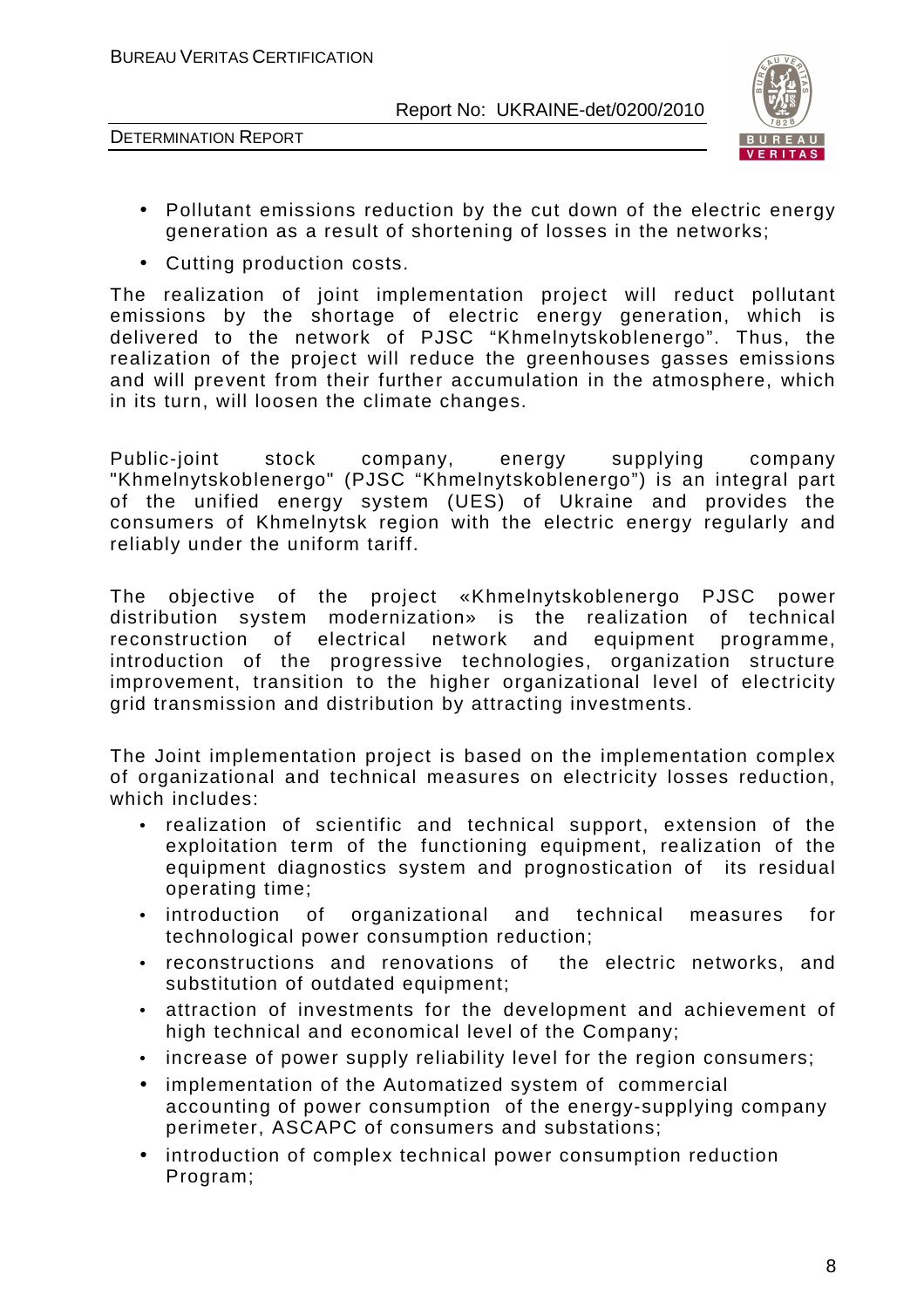



• modernization of the equipment in the framework of the electric power development investment programs.

The Project implementation provided the following measures:

- 1. Organizational measures of methodological ensuring.
- 2. Organizing technical measures.
- 3. Technical measures.

All these measures, implementation and continuous monitoring of possible sources of energy losses and prevent possible occurrence of PJSC "Khmelnitskoblenergo" reduce technical electricity losses in their electrical systems.

Reduction of technological power losses in the Company networks allowed reducing СО2 emissions caused by generation oh electricity that lost.

Duration of the project is unlimited, since the measures taken to detect and remove TPC in separate power network units and feeders, power network areas, as well as to reduce general technological power consumption in the PJSC «Khmelnytskoblenergo», are a constant and continual process. CO2 eq emissions reduction are affirmed on one crediting period (22years) according to the modality and JI Mechanism procedures(3).

General characteristics of new equipment (transformers, substations and distributive stations, appliances and power account systems , electricity transmission lines, automatic equipment, etc), installed in the networks 110-35-10-6-0,38kV of PJSC «Khmelnytskoblenergo» from 2002 till 2011 as well as the equipment which is to be installed till 2025 are shown in the Annex 4, including the characteristics of equipment which was bought for improvement of networks exploitation and power supply processes (thermal imagers, measuring equipment, vehicles, etc).

Purchase of equipment and supplies as well as carrying out of project assembly and commissioning operations are accomplished by contract organizations by tender in the order, established in Ukraine. Besides the equipment and work cost, the main criteria of equipment selection is its quality and reliability, as well as professionatism and responsiveness to ISO–9000 of executors. The equipment suppliers are national and foreign producers which have proved themselves in the power.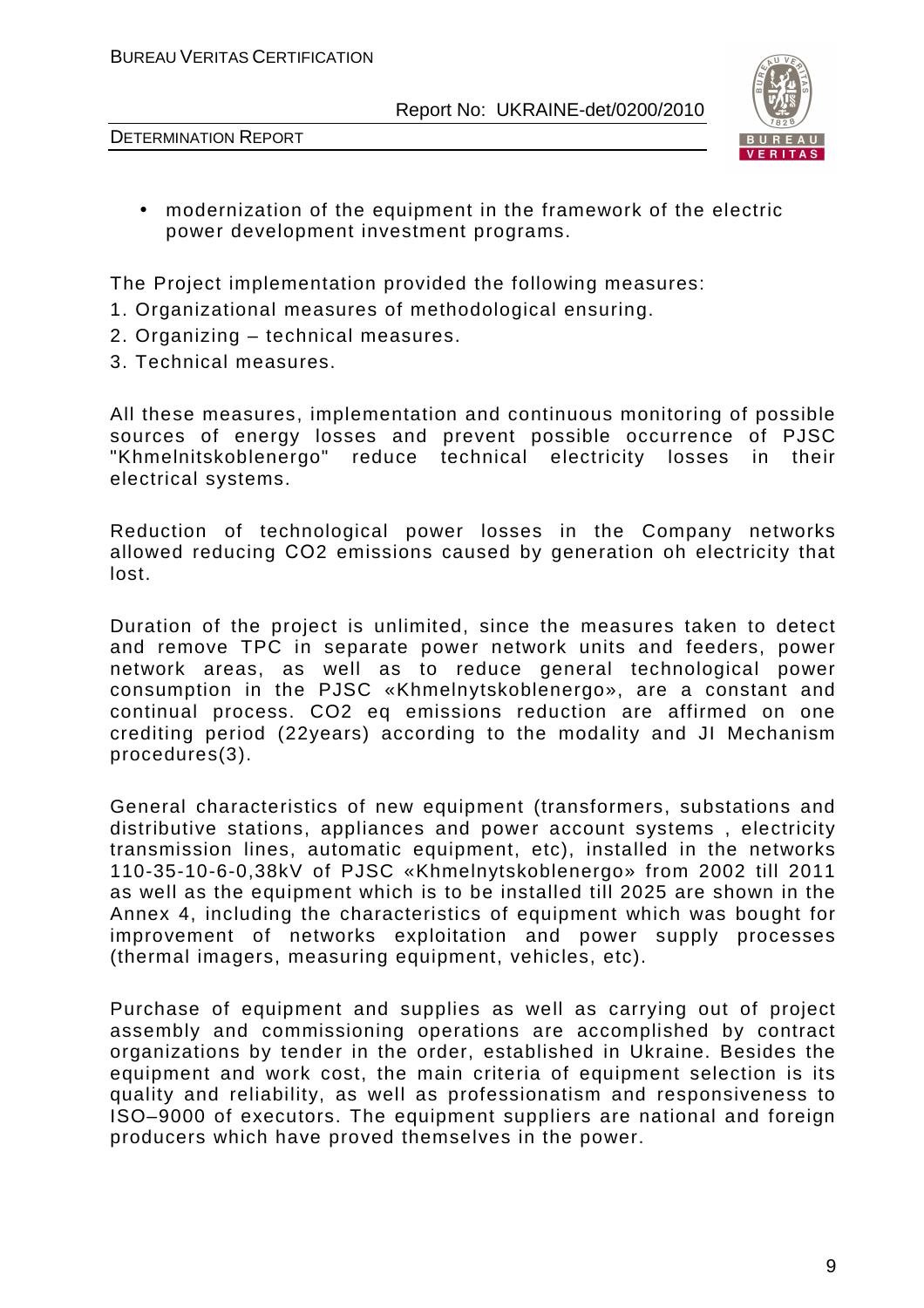



During the period of the TPC reduction program in the networks of PJSC «Khmelnytskoblenergo» implementation, according to the power audit resolutions recommendations such institutions as Department of energy audit and registration, High-voltage networks department, Distributive netwoks department, Information technologies and development of management system board, Quality management department were created, the post of power sales technical security associate director was introduced, the stuff was trained, the power accounting automatization subunits were fomed. Monthly technical and selling subunits power audit was implemented. The stuff of Power audit and accounting department carries out power specialty training and obligatory advanced training according to the program "Power audit " on the basis of NTU of Ukraine "КPI". Leading specialists of the Company have an opportunity to raise their educational level and to obtain second higher education in the higher education institutions of Ukraine.

Works on technological power losses reduction are held in the framework of investment Programs of the Company, Plans of current and capital repairs, Plans of power networks maintenance that are annually approved by "Minpalyvenergo"of Ukraine and NPRC of Ukraine.

CARs (CAR01-CAR06), CLs (CL01-CL02) and their resolutions/conclusions applicable to project description are listed in the APPENDIX A: DETERMINATION PROTOCOL (Table 2) below.

## **4 DETERMINATION CONCLUSIONS**

In the following sections, the conclusions of the determination are stated.

The findings from the desk review of the original project design documents and the findings from interviews during the follow up visit are described in the Determination Protocol in Appendix A.

The Clarification and Corrective Action Requests are stated, where applicable, in the following sections and are further documented in the Determination Protocol in Appendix A. The determination of the Project resulted in 16 Corrective Action Requests and 10 Clarification Requests.

# **4.1 Project approvals by Parties involved (19-20)**

After receiving Determination Report from the Accredited Independent Entity the project documentation will be submitted to the State Environmental Investment Agency of Ukraine for receiving a Letter of Approval.

Ministry of the Environment of Poland provided Letter of Approval #17/19916/11/MK dated 04/05/2011.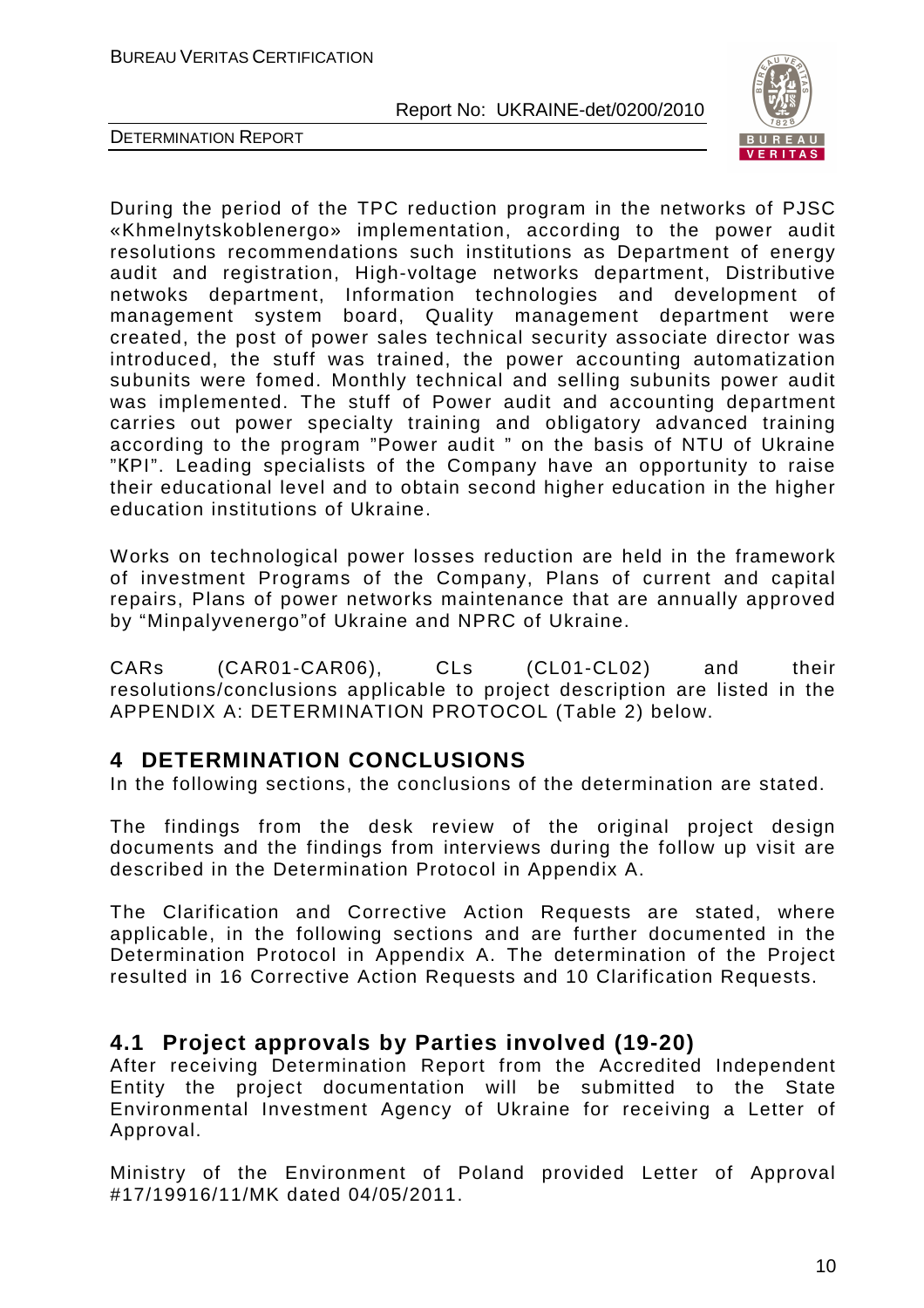



CAR07, CL03 and their resolutions/conclusions applicable to project approvals by Parties involved are listed in the APPENDIX A: DETERMINATION PROTOCOL (Table 2) below.

The project has no approvals by the Parties involved, therefore CAR07 remains pending. This CAR will be closed after the Host Party and Sponsor Party Letters of Approval presentation..

## **4.2 Authorization of project participants by Parties involved (21)**

The participation of each project participant listed in the PDD will be authorized by Letter of Approval from appropriate party explicitly stating the name of the legal entity.

CAR07, CL03 and their resolutions/conclusions applicable to authorization of project participants by Parties involved are listed in the APPENDIX A: DETERMINATION PROTOCOL (Table 2) below.

The project has no approvals by the Parties involved, therefore CAR07 remains pending. This CAR will be closed the Host Party and Sponsor Party Letters of Approval presentation.

# **4.3 Baseline setting (22-26)**

The PDD explicitly indicates that JI specific approach was the selected approach for identifying the baseline.

The baseline scenario has been established in accordance with Appendix B of the JI Guidelines and in accordance with the 'Guidance on Criteria for Baseline Setting and Monitoring' (Version 2) adopted at 18<sup>th</sup> Meeting of the JISC and used Methodological Tool "Combined tool to identify the baseline scenario and demonstrate additionality" (Version 03.0.0).

The 'Guidance on Criteria for Baseline Setting and Monitoring' established by the JISC states: "The baseline for a JI project is the scenario that reasonably represents the anthropogenic emissions by sources or anthropogenic removals by sinks of GHG that would occur in the absence of the proposed project."

The PDD provides a detailed theoretical description in a complete and transparent manner, as well as justification, that the baseline is established:

(a) By listing and describing the following plausible future scenarios on the basis of conservative assumptions and selecting the most plausible one: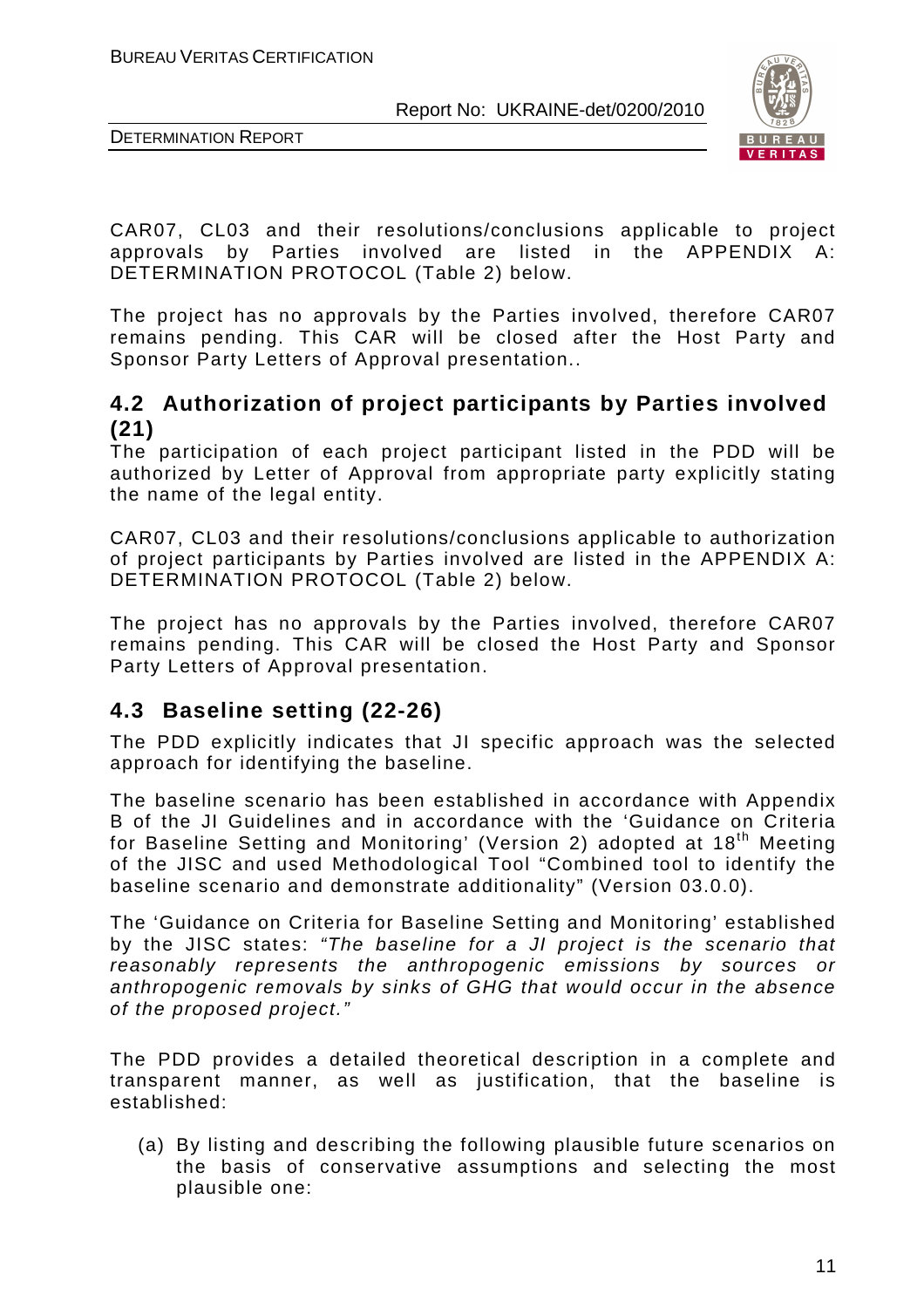DETERMINATION REPORT



- a. continuation of the existing practice of power grid operation;
- b. implementation of the above project without JI mechanism.
- (b) Taking into account relevant national and/or sectoral policies and circumstances, such as sectoral reform initiatives, local fuel availability, power sector expansion plans, and the economic situation in the project sector. In this context, the following key factors that affect a baseline are taken into account:
	- Electricity and main fuel prices are fixed by the government and change independently from the enterprise needs.
	- The Power Grid is a very complicated system, which consists of the groups of power transformation, transmission and distributing equipment, management and monitoring systems and only if these groups work coherently the result will be positive. It means that all of the groups of measures implemented in the PJSC «Khmelnytskoblenergo» power grid should be coordinated with the other parts of the system. Besides, some new equipment will be implemented on the Units and there is no experience or historical data that could show the possibility of the effective work of such a system.
	- Ukraine has one of the lowest electricity tariffs in Europe. Therefore, it is really hard invest some cost for the reconstruction or the rehabilitation of the equipment.

In order to establish the baseline scenario project participants has chosen the use of JI specific approach and "Combined tool to identify the baseline scenario and demonstrate additionality" (Version 03.0.0). Default multi-project emission factors for Ukraine National Power Grid defined by National Environmental Investment Agency of Ukraine have been applied for calculation of greenhouse gases emissions.

All explanations, descriptions and analyses pertaining to the baseline in the PDD are made in accordance with the identified JI specific approach and the baseline is identified appropriately.

CAR08, CL04 and and their resolutions/conclusions applicable to baseline setting are listed in the APPENDIX A: DETERMINATION PROTOCOL (Table 2) below.

## **4.4 Additionality (27-31)**

Brriers analysis and common practice analysis were used to demonstrate additionality of the project activity. All explanations, descriptions and analyses are made in accordance with the selected tool or method.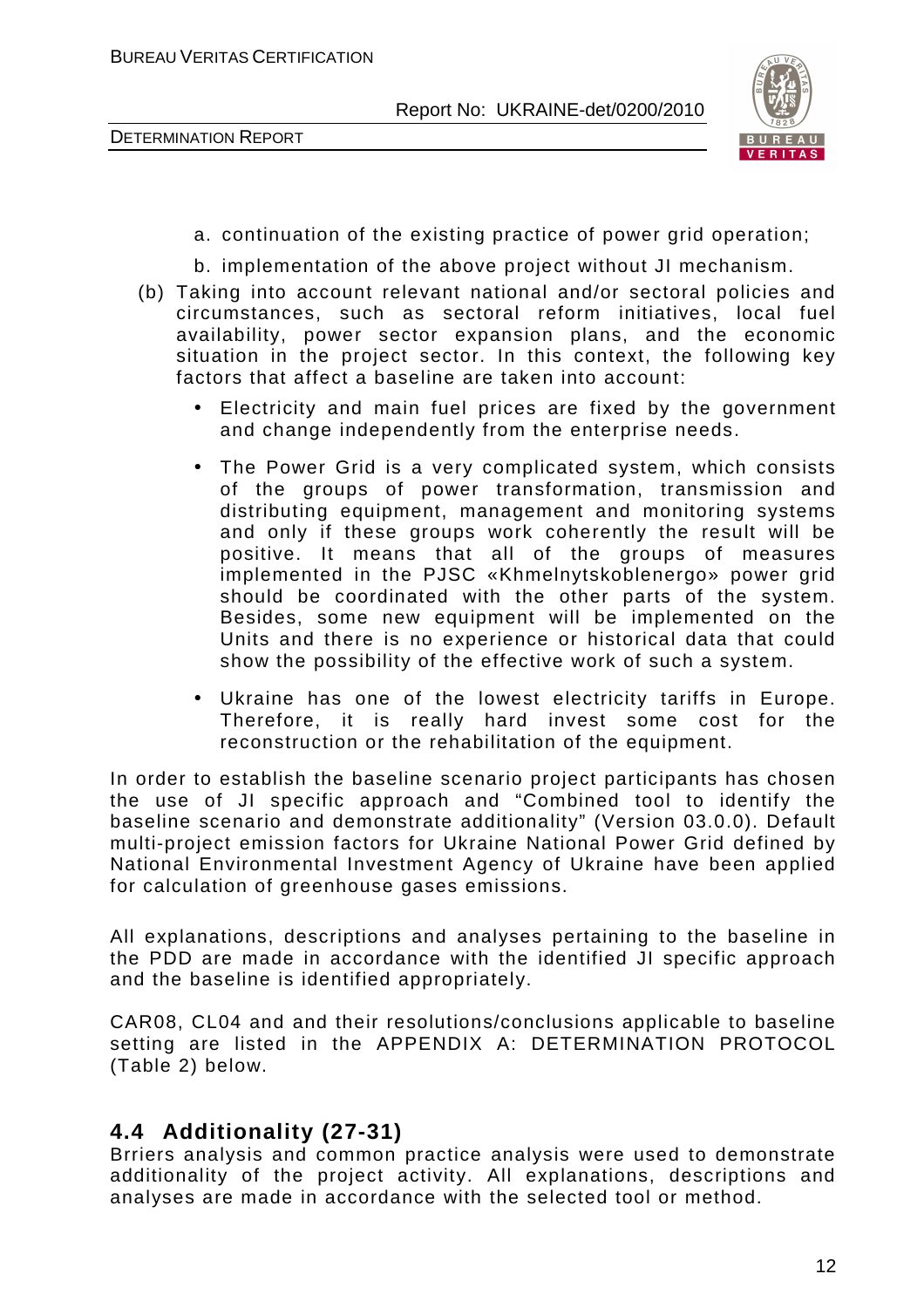



The following additionality proofs are provided:

- 1. there are two alternative scenarios to the project activity identified;
- 2. the identified financial barrier would credibly prevent the implementation of the proposed project activity undertaken without being registered as a JI activity;
- 3. the common practice analyses carried out by the PP's, complementing the investment and barrier analysis

Additionality is demonstrated appropriately as a result of the analysis using the approach chosen.

CAR09 and its resolution/conclusion applicable to additionality are listed in the APPENDIX A: DETERMINATION PROTOCOL (Table 2) below.

# **4.5 Project boundary (32-33)**

The project boundary defined in the PDD, encompasses all anthropogenic emissions by sources of greenhouse gases (GHGs) that are:

Reasonably attributable to the project:

• СО2 emissions related to electric energy production for electrical grid

The delineation of the project boundary and the gases and sources included are appropriately described and justified in the PDD.

The AIE determinated the project boundary by:

a) Detailed review of relevant documentation (list of all determinated documents provided in "Category 2 Document" below).

b) Interviews and observations during site visit to PJSC «Khmelnytskoblenergo» dated 10/01/2011 (list of interviewd persons provided in "Persons interviewed" below).

Based on the above assessment, the AIE hereby confirms that the identified boundary and the selected sources and gases are justified for the project activity.

CAR10, CLs (CL05, CL06) and their resolutions/conclusions applicable to project boundary are listed in the APPENDIX A: DETERMINATION PROTOCOL (Table 2) below.

# **4.6 Crediting period (34)**

The PDD states the starting date of the project as the date on which the implementation or construction or real action of the project will begin or began, and the starting date is 03/07/2002, which is after the beginning of 2000.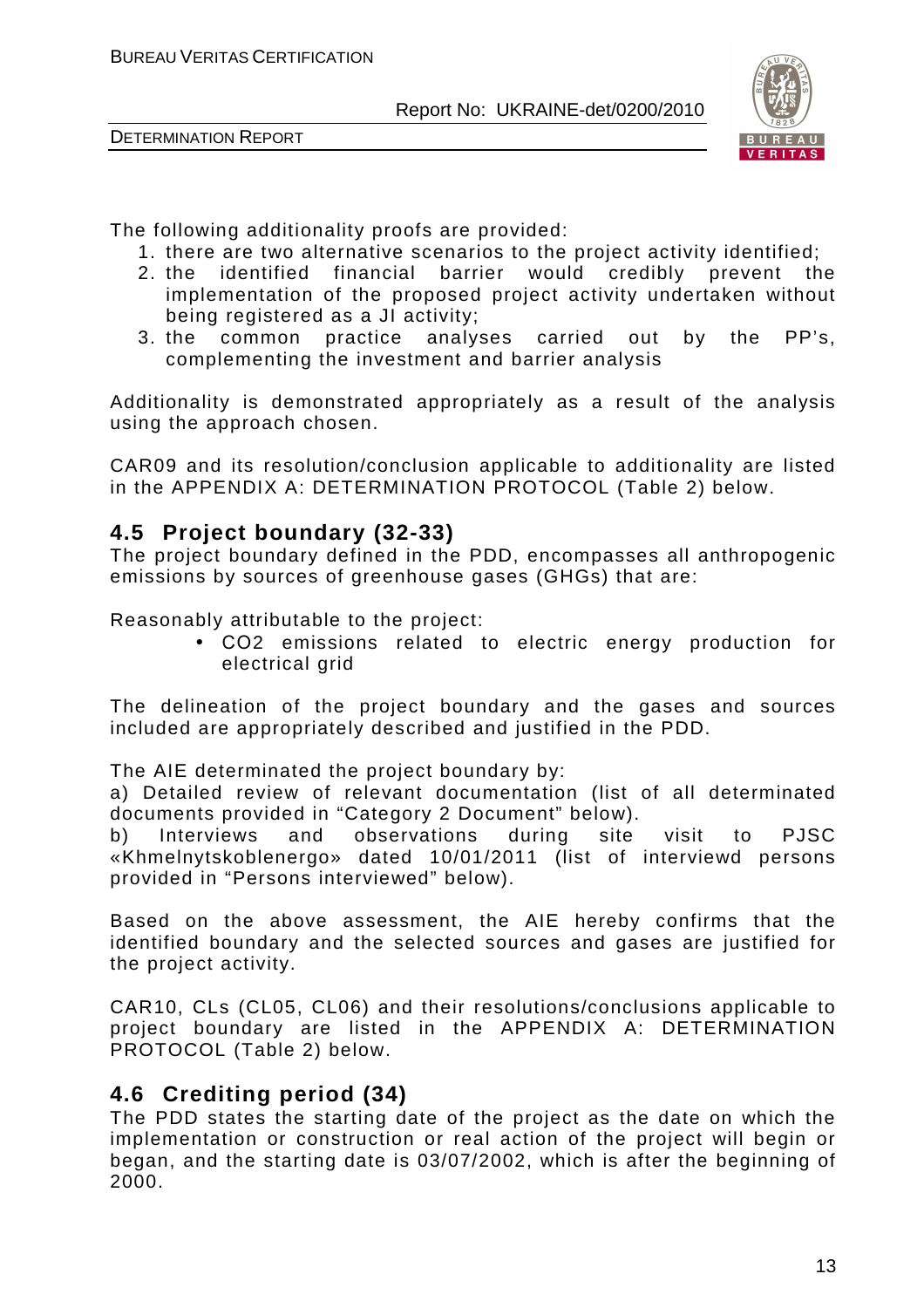



The PDD states the expected operational lifetime of the project in years and months, which is 25 years (300 months).

The PDD states the length of the crediting period in years and months, which is 22 years or 264 months, and its starting date as 01/01/2004, which is the date the first emission reductions or enhancements of net removals are generated by the project.

The PDD states that the crediting period for the issuance of ERUs starts only after the beginning of 2008 and does not extend beyond the operational lifetime of the project.

The PDD states that the extension of its crediting period beyond 2012 is subject to the host Party approval, and the estimates of emission reductions or enhancements of net removals are presented separately for those until 2012 and those after 2012 in all relevant sections of the PDD.

CLs (CL07, CL08) and their resolutions/conclusions applicable to crediting period are listed in the APPENDIX A: DETERMINATION PROTOCOL (Table 2) below.

## **4.7 Monitoring plan (35-39)**

The PDD, in its monitoring plan section, explicitly indicates that JI specific approach was the selected.

The monitoring plan describes all relevant factors and key characteristics that will be monitored, and the period in which they will be monitored, in particular also all decisive factors for the control and reporting of project performance, such as fuel saving.

The monitoring plan specifies the indicators, constants and variables that are reliable (i.e. provide consistent and accurate values), valid (i.e. be clearly connected with the effect to be measured), and that provide a transparent picture of the emission reductions or enhancements of net removals to be monitored such as:

- 1. Actual receiving of electricity to the grid
- 2. Total reduction of technical power losses
- 3. CO2 emission factor for Ukranian Grid

The monitoring plan draws on the list of standard variables contained in appendix B of "Guidance on criteria for baseline setting and monitoring" developed by the JISC, such as  $PE_v$ ;  $BE_v$ ;  $CEF_v$ .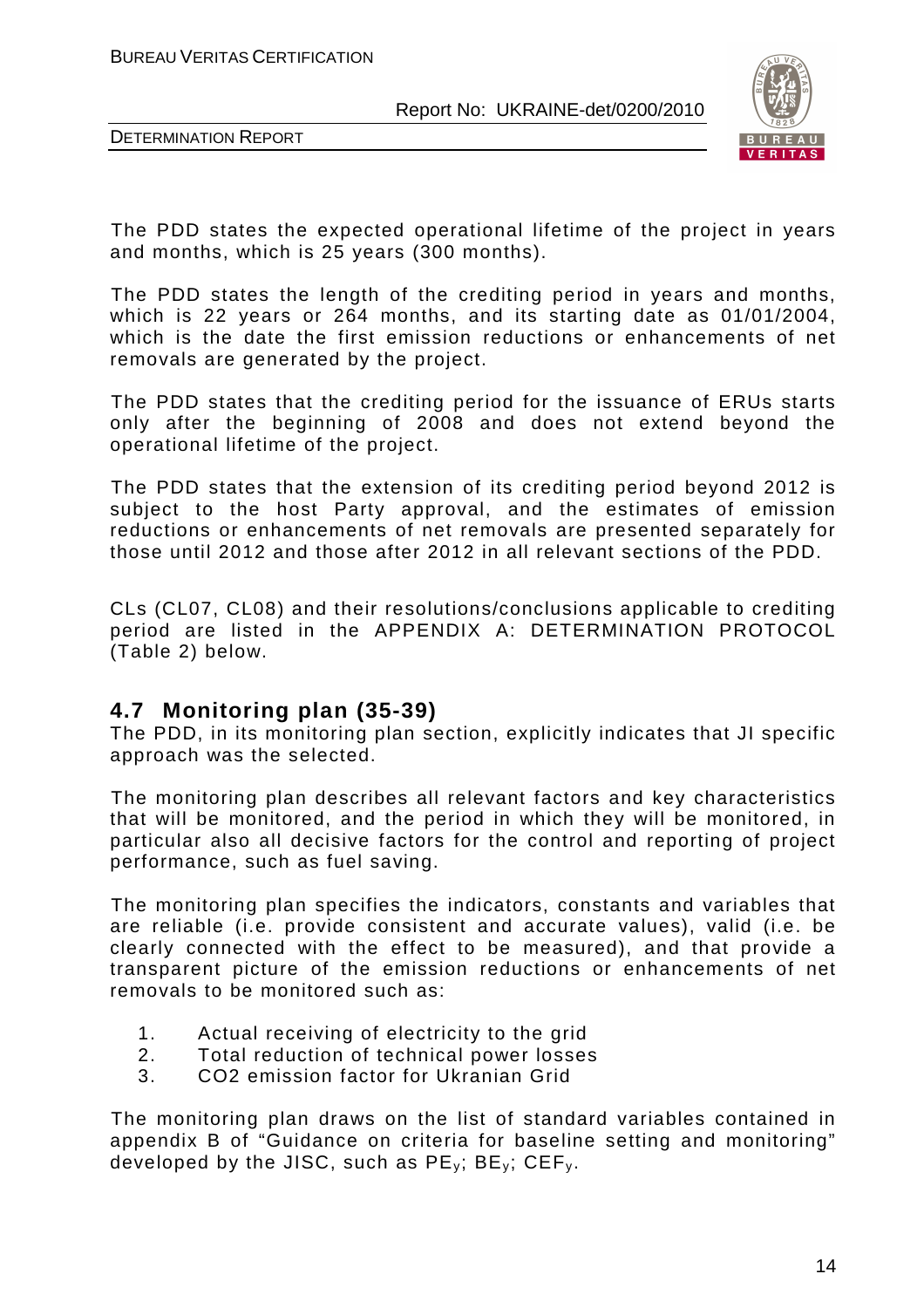



The monitoring plan explicitly and clearly distinguishes:

(i) Data and parameters that are not monitored throughout the crediting period, but are determined only once (and thus remain fixed throughout the crediting period), and that are available already at the stage of determination, such as: N/A.

(ii) Data and parameters that are monitored throughout the crediting period, such as:  $PE_v$ ;  $BE_v$ ;  $CEF_v$ ,  $V_v$ .

The monitoring plan describes the methods employed for data monitoring (including its frequency) and recording depending on its kind. It is provided in comprehensive manner in Tables for the key-parameters in Section B.1. of the PDD.

The monitoring plan elaborates all algorithms and formulae used for the estimation/calculation of baseline emissions and project emissions/removals or direct monitoring of emission reductions from the project, leakage, as appropriate, such as:

#### **Project emissions**

The mission reduction will be achieved by reducing power losses in the company's power grids which in its turn will be achieved as a result of the project implementation.

Since the baseline emissions are calculated based on difference between of power loss before and after the project implementation, consequently the project emission will equal zero.

$$
PE_{y} = 0
$$

#### **Baseline emissions**

Baseline emissions are defined by the following equation:

$$
BE_y = V_y \cdot CEF_y, \tag{1}
$$

where

 $BE<sub>v</sub>$  = baseline emissions (tCO2e);

 $V_v$  = total technical loss reduction in the power distribution system during the period y of the project scenario compared with the baseline, MWh;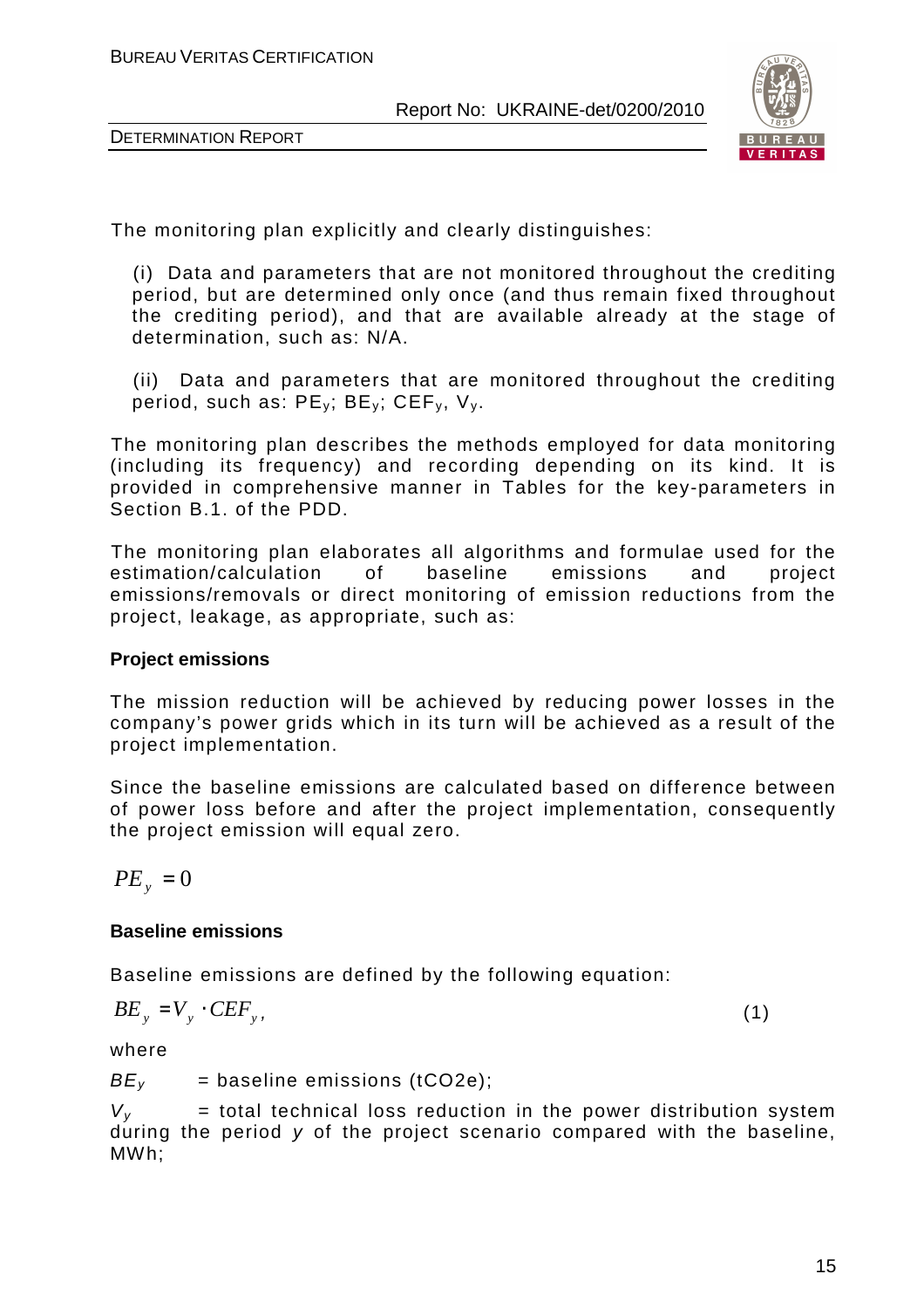

DETERMINATION REPORT

 $CEF<sub>v</sub> = CO<sub>2</sub>$  emission factor in UPS of Ukraine for the the power replacement projects in the year y,  $tCO<sub>2</sub>e/MWh$ ;

 $y =$  the year for which estimates are made.

#### **Emission reduction**

Emissions reductions are defined by the following equation:

$$
ER_y = BE_y - (PE_y + LE_y), \qquad (2)
$$

Where:

 $ER_y$  = emission reduction during the year y, t CO2e;<br> $BE_y$  = baseline emission of the greenhouse gases  $=$  baseline emission of the greenhouse gases in the year y, t CO2e;  $PE<sub>v</sub>$  = greenhouse gases emission caused by the project activity in the year y, t CO2e;  $LE<sub>v</sub>$  = escape emission in the year y, t CO2e.

The monitoring plan presents the quality assurance and control procedures for the monitoring process. This includes, as appropriate, information on calibration and on how records on data and/or method validity and accuracy are kept and made available on request.

Data monitored and required for verification are to be kept for two years after the last transfer of ERUs for the project.

The monitoring plan clearly identifies the responsibilities and the authority regarding the monitoring activities. The roles and responsibilities of the persons involved to monitoring process are described in full in section D.3 of PDD and vividely demonstrated on the Scheme of data collection for Monitoring Report.

On the whole, the monitoring report reflects good monitoring practices appropriate to the project type.

The monitoring plan provides, in tabular form, a complete compilation of the data that need to be collected for its application, including data that are measured or sampled and data that are collected from other sources (e.g. official statistics, IPCC, commercial and scientific literature etc.) but not including data that are calculated with equations.

The monitoring plan indicates that the data monitored and required for verification are to be kept for two years after the last transfer of ERUs for the project.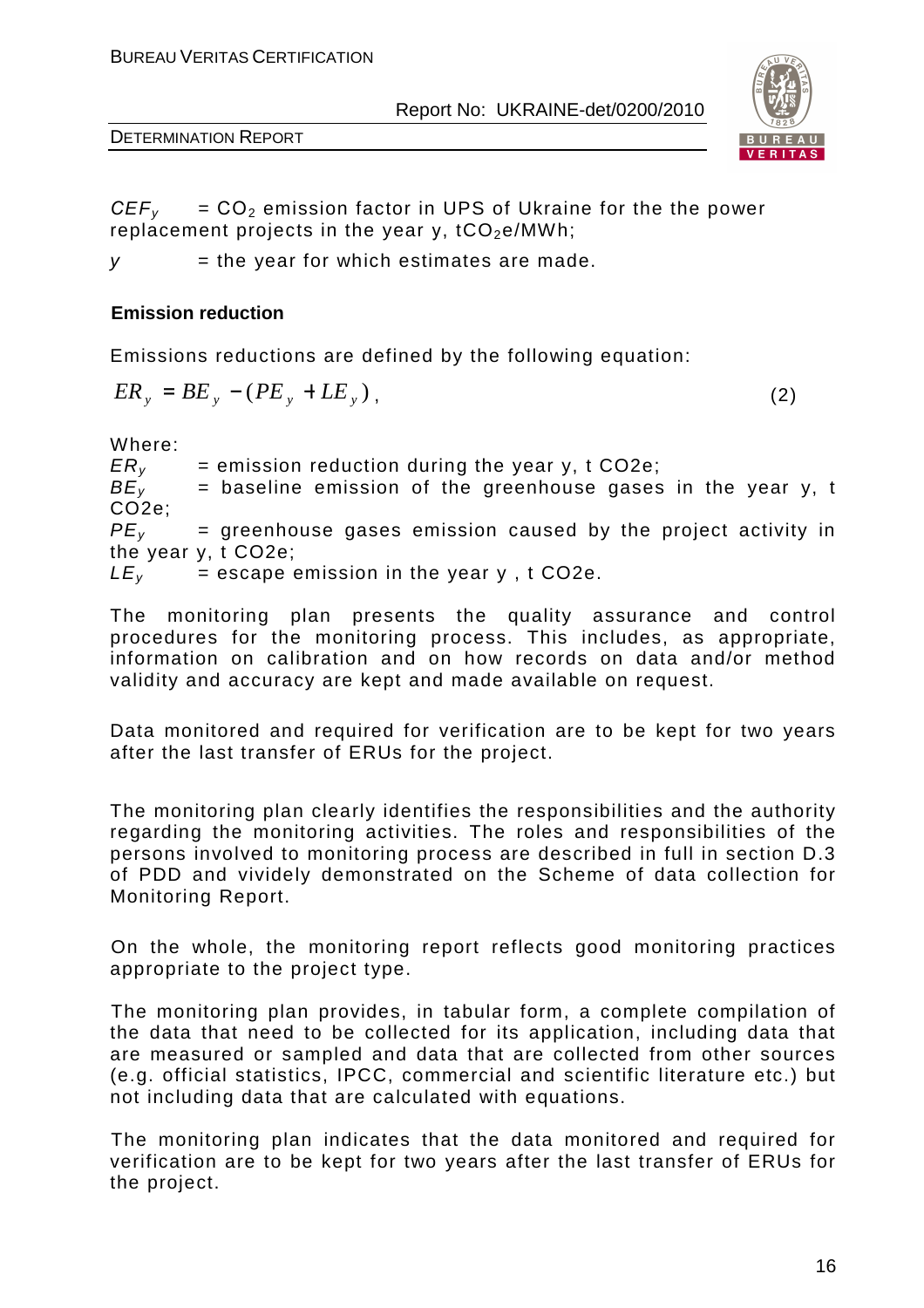



CARs (CAR11-CAR15), CLs (CL09, CL10) and their resolutions/conclusions applicable to monitoring plan are listed in the APPENDIX A: DETERMINATION PROTOCOL (Table 2) below.

# **4.8 Leakage (40-41)**

The PDD appropriately describes an assessment of the potential Indirect external leakage of CO2, СН4, N2O generated by fuel production and its transportation and appropriately explains that they are neglected.

### **4.9 Estimation of emission reductions or enhancements of net removals (42-47)**

The PDD indicates assessment of emissions in the baseline scenario and in the project scenario as the approach chosen to estimate the emission reductions generated by the project.

The PDD provides the ex ante estimates of:

(a) Emissions for the project scenario (within the project boundary), which are:

The mission reduction will be achieved by reducing power losses in the company's power grids which in its turn will be achieved as a result of the project implementation.

Since the baseline emissions are calculated based on difference between of power loss before and after the project implementation, consequently the project emission will equal zero.

$$
PE_{y} = 0
$$

(b) No leakage is expected during the project activity;

(c) Emissions for the baseline scenario (within the project boundary), which are:

|                         | Greenhouse gases baseline<br>emission |
|-------------------------|---------------------------------------|
| Year                    | (tonnes of CO2 equivalent)            |
| 2004                    | 68429                                 |
| 2005                    | 177229                                |
| 2006                    | 202596                                |
| 2007                    | 206635                                |
| <b>Total 2004-2007:</b> | 654889                                |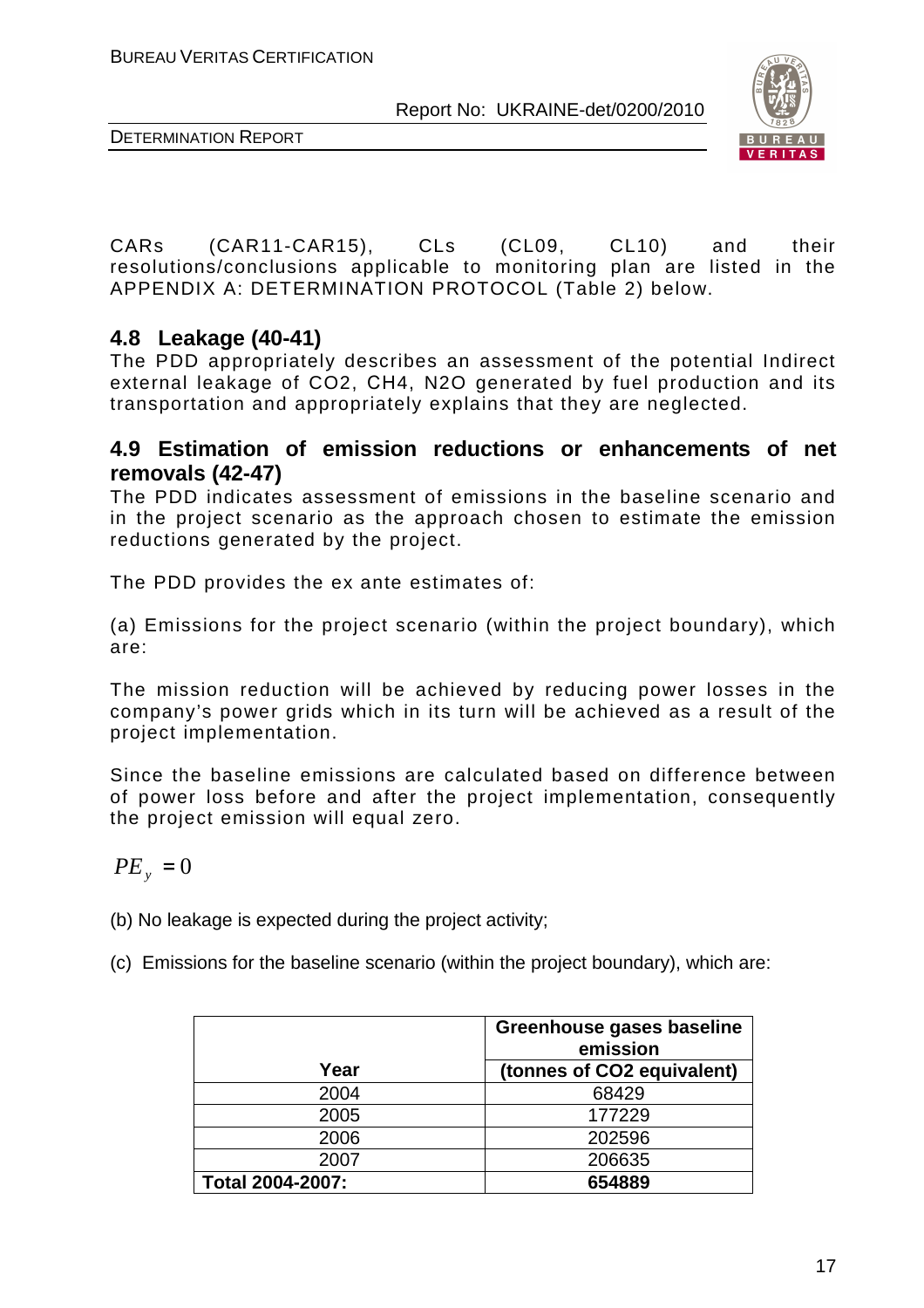



| Average number of reduction<br>2004-2007: | 163722  |
|-------------------------------------------|---------|
| 2008                                      | 256864  |
| 2009                                      | 250141  |
| 2010                                      | 240446  |
| 2011                                      | 249107  |
| 2012                                      | 249107  |
| <b>Total 2008-2012:</b>                   | 1245665 |
| Average number of reduction               |         |
| 2008-2012:                                | 249133  |
| 2013                                      | 249107  |
| 2014                                      | 249107  |
| 2015                                      | 249107  |
| 2016                                      | 249107  |
| 2017                                      | 249107  |
| 2018                                      | 249107  |
| 2019                                      | 249107  |
| 2020                                      | 249107  |
| 2021                                      | 249107  |
| 2022                                      | 249107  |
| 2023                                      | 249107  |
| 2024                                      | 249107  |
| 2025                                      | 249107  |
| Total 2013-2025:                          | 3238391 |
| Average number of reduction               |         |
| 2013-2025:                                | 249107  |
| Total 2004-2025:                          | 5138944 |
| Average number of reduction               |         |
| 2004-2025:                                | 233588  |

(d) Emission reductions adjusted by leakage (based on (a)-(c) above), which are:

|                             | <b>Estimated emission</b><br>redactions |
|-----------------------------|-----------------------------------------|
| Year                        | (tonnes of CO2 equivalent)              |
| 2004                        | 68429                                   |
| 2005                        | 177229                                  |
| 2006                        | 202596                                  |
| 2007                        | 206635                                  |
| <b>Total 2004-2007:</b>     | 654889                                  |
| Average number of reduction |                                         |
| 2004-2007:                  | 163722                                  |
| 2008                        | 256864                                  |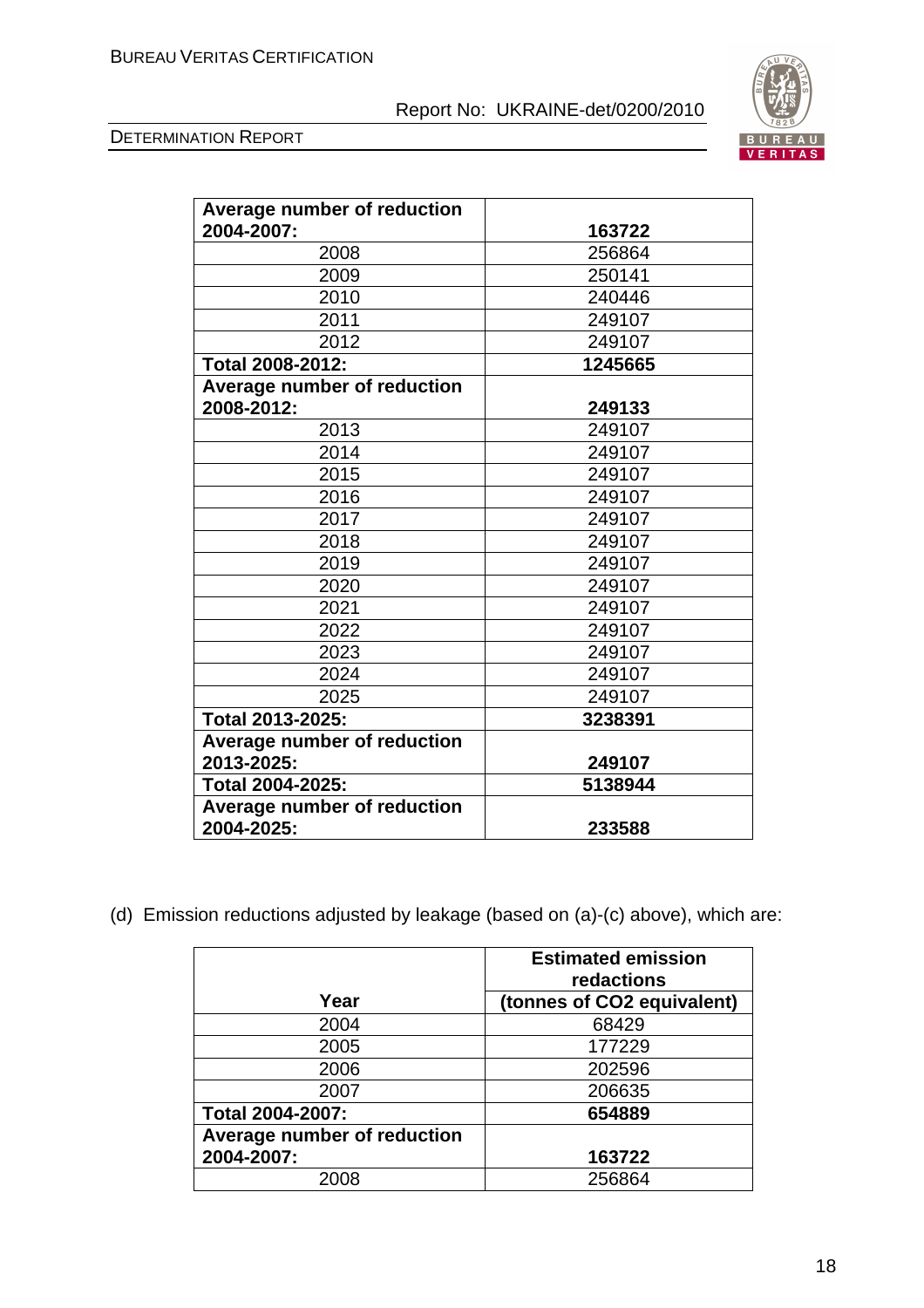DETERMINATION REPORT



Emission reductions estimation after the first commitment period

The estimates referred to above are given:

- (a) On a periodic basis;
- (b) From 01/01/2004 to 31/12/2025, covering the whole crediting period;
- (c) On a source-by-source basis;
- (d) For CO2

(e) In tonnes of CO2 equivalent, using global warming potentials defined by decision 2/CP.3 or as subsequently revised in accordance with Article 5 of the Kyoto Protocol;

The formula used for calculating the estimates referred above, which is

$$
ER_y = BE_y - (PE_y + LE_y),
$$

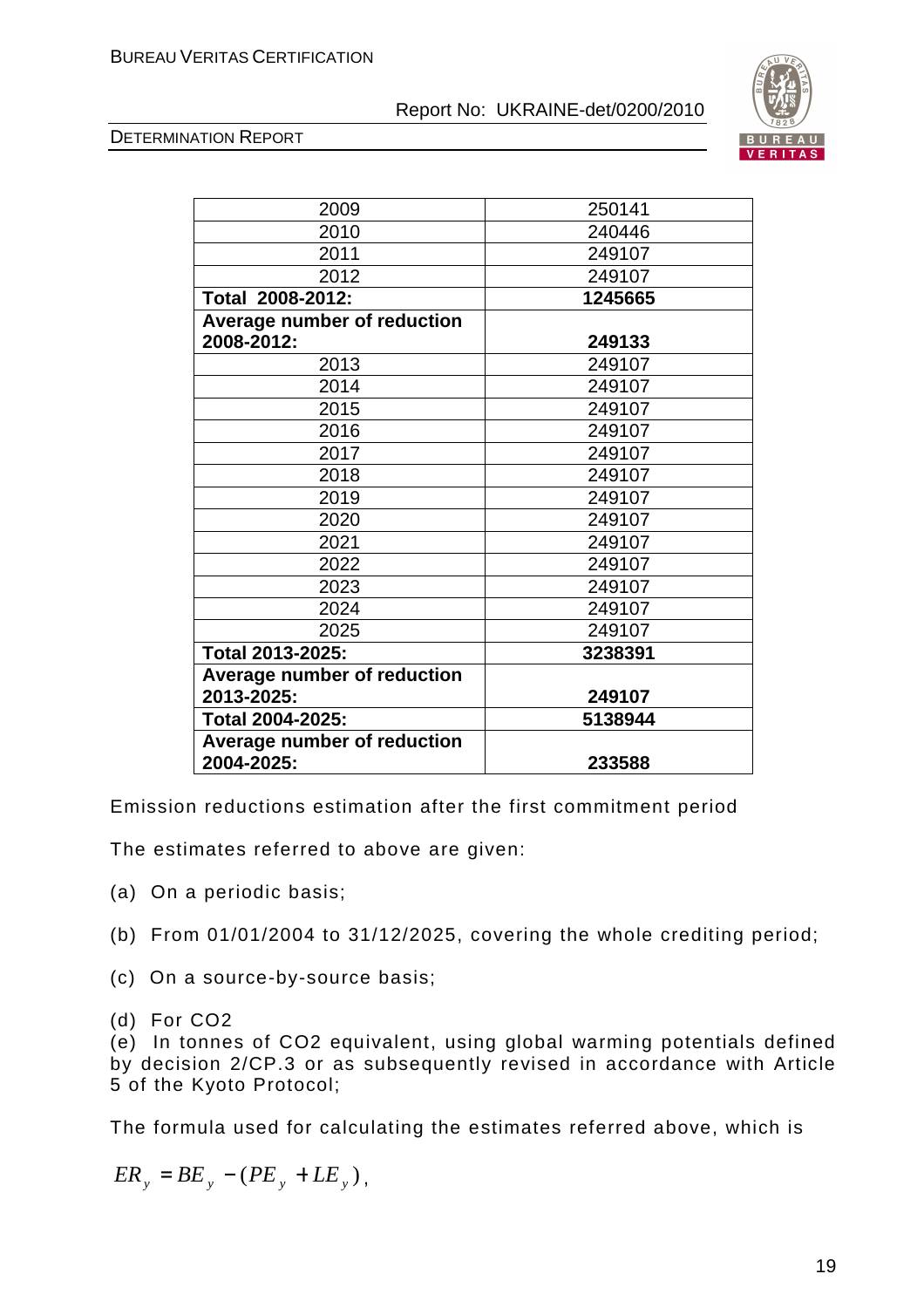

DETERMINATION REPORT

де

 $ER<sub>v</sub>$  = emission reduction for year y, t CO<sub>2</sub>e;

 $BE<sub>v</sub>$  = baseline emissions for year y, t CO<sub>2</sub>e;

 $PE<sub>v</sub>$  = project emissions for year y, t CO<sub>2</sub>e;

 $LE<sub>v</sub>$  = leakages for year y, t CO<sub>2</sub>e

is consistent throughout the PDD.

Data sources used for calculating the estimates referred to above, are clearly identified, reliable and transparent.

The estimation referred to above is based on conservative assumptions and the most plausible scenarios in a transparent manner.

The estimates referred to above are consistent throughout the PDD.

No issues applicable to estimation of emission reductions or enhancements of net removals were found.

## **4.10 Environmental impacts (48)**

The analysis of the environmental impacts of the project is done by the specialized companies. They also issued documents in which there is the estimation of emissions into the atmosphere by permanent sources industrial areas (mechanical, welding, woodworking enterprises etc). According to the expert's report this enterprise belongs to the 3rd group, as its emissions do not exceed immission limit. Due to the low level of emissions, the enterprise meets the pollution standard and its risk level is considered as harmless to the environment.

Aiming at increasing efficiency of the operating plans of harmful environmental impacts restriction, every year all the energy objects of the enterprise are subjected to complex verification, held by the State Ecological Inspection in Khmelnytskyi Region, as to check whether they abide the environmental legislation, to estimate the technical condition of the power plants and the general condition of the environmental protection, to check whether they take appropriate measures to minimize emissions, water discharge and wastes

Ecological audit of the enterprise is submitted to: The State Department of water economy in Khmelnytskyi Region – quarterly and yearly report on water usage; The State Statistics Department - the report on the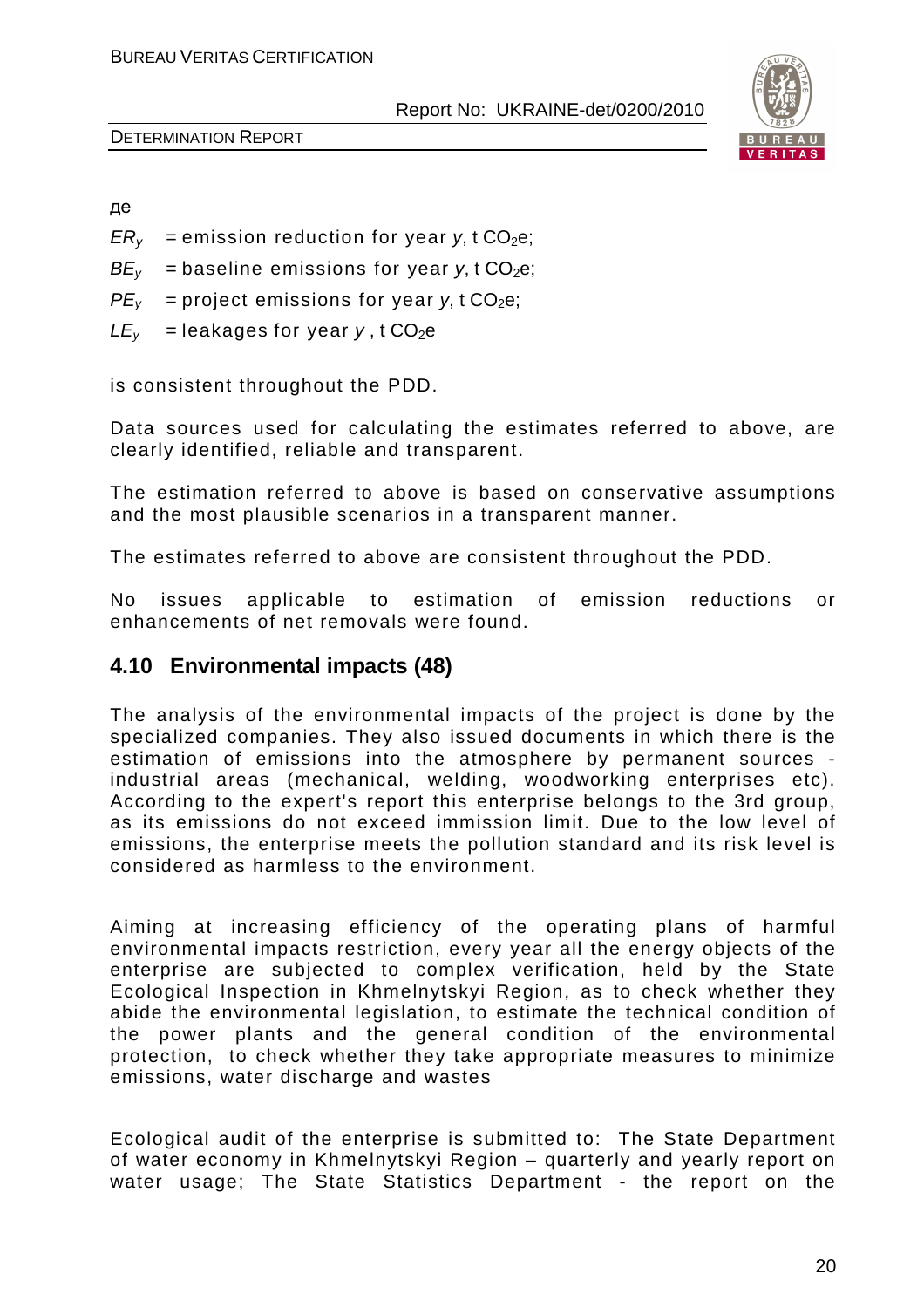

DETERMINATION REPORT

environmental protection expenses and the ecological payments for the year (№1-Ecological expenses), report on wastes management for the year (№1-Wastes).

In accordance with the laws of Ukraine "On fire safety" and "On environmental protection", aiming at organization and control of meeting the requirements of the regulatory documents on fire and ecological security, taking organizational and other kinds of measures for preventing fires, reduction of the harmful impact of the production factor on the environment, life and health of the workers; coordination and improvement of the work, connected with fire and ecological safeguarding in the company units ,- in 2006 Environmental protection and fire safety service was created, which consists of: a service chief, an engineer and a technician. The main tasks and functions of the Service are:

- to conduct the internal fire and ecological safety audit in the administration of the Company and in the military and industrial complex to check their conformity with the regulatory acts;

- coordination of the fire-preventive work, organization of the complex measures elaboration to improve fire and ecological security, control of their performance;

- methodological management and control in the sphere of fire and ecological;

- registration of fires and accidents having impact on ecology, analysis of causes and their prevention;

- elaboration of the effective system of the environmental protection management;

- introduction of the achievements in science and technics, progressive and environmentally sound technologies into the manufacture;

- to hold meetings, seminars, conferences on ecological security;

- organization of briefings on fire and ecological security for the employees who are accepted on a permanent or temporary job;

- providing with the national, sectoral and intersectoral regulatory acts on fire and ecological security;

- organization of the complex measures elaboration to improve fire and ecological security, control of their performance;

- to prepare the draft orders, decrees, information materials on fire and ecological security and to bring the to the knowledge of the subunits;

- propagation of fire and ecological security;

- control the abidance by the legislative and other kinds of regulatory acts on fire and ecological security, fulfilment of orders, directions and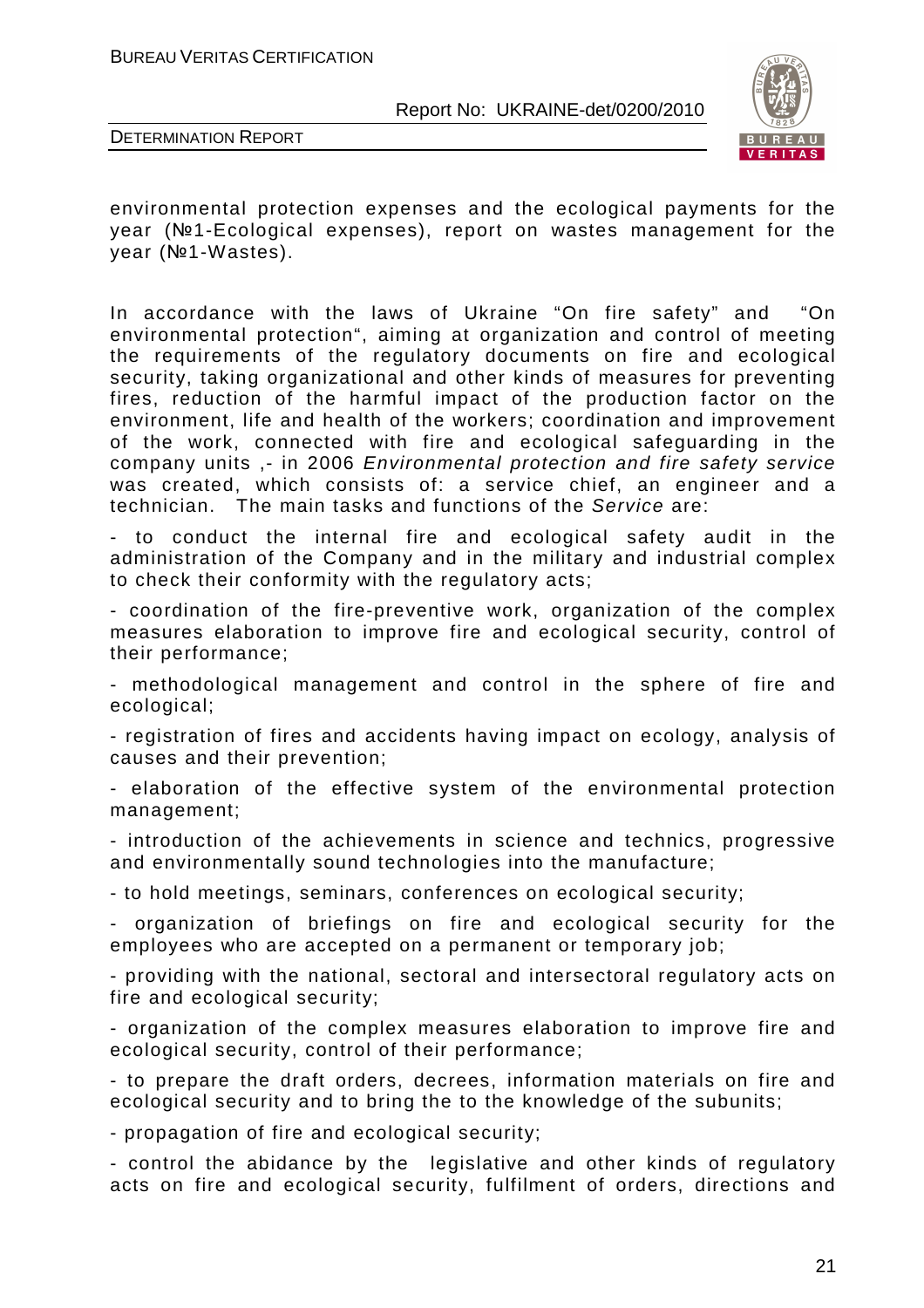

DETERMINATION REPORT

the requirements of the instructions and ordinances of the State and internal monitoring;

- organization of the official investigation of fires and accidents;

- make reportings according to the set forms;

- ensuring the appropriate issuance and keeping of documentation according to the standard practice;

- consideration of the letters, applications, complaints from the employees and other organizations as to the keeping the laws on environmental protection and fire security.

According to the standard mass threshold for identification of hazardous substances of high-risk determined by the Resolution of CMU №956 of  $11<sup>th</sup>$  of July, 2002, the specialized organization has defined the categories of equipment having characteristics that refer them to the hazardous substances (Form SHR-1). These are toxic substances of the  $3<sup>rd</sup>$  group (harmful for people and the environment), namely: nickel compounds (fine-dispersed powder), quicksilver and its compounds, lead and its compounds, sulfuric acid, which can be found in fluorescent lamps and storage batteries; and of the  $1<sup>st</sup>$  group (explosive substances), namely: combustible gasses and highly inflammable substances, that can be found in machinery and pipilenes of the 2 warehousesof fuels and lubricants and gas boiler houses.

Other equipment which has the characteristics of hazardous substances of high-risk is not found.

There are specially equipped places on the enterprise for storage of such equipment, which are inspected and adjusted by the appropriate resolutions of the sanitary-and-epidemiological control and environmental protection bodies. Resolution of the State sanitary-and-epidemiological examination -  $N$ 2187 of 29<sup>th</sup> of June, 2010.

Measures preventing harmful environmental impact of carbon oxide and nitric oxide escaping from boiler houses:

- exploitation of boilers according to the regime map;
- prohibition to regulate units and blocks of the equipment on one's own;
- timely carrying out of the technical inspection according to the recommendations of the equipment manufacturer;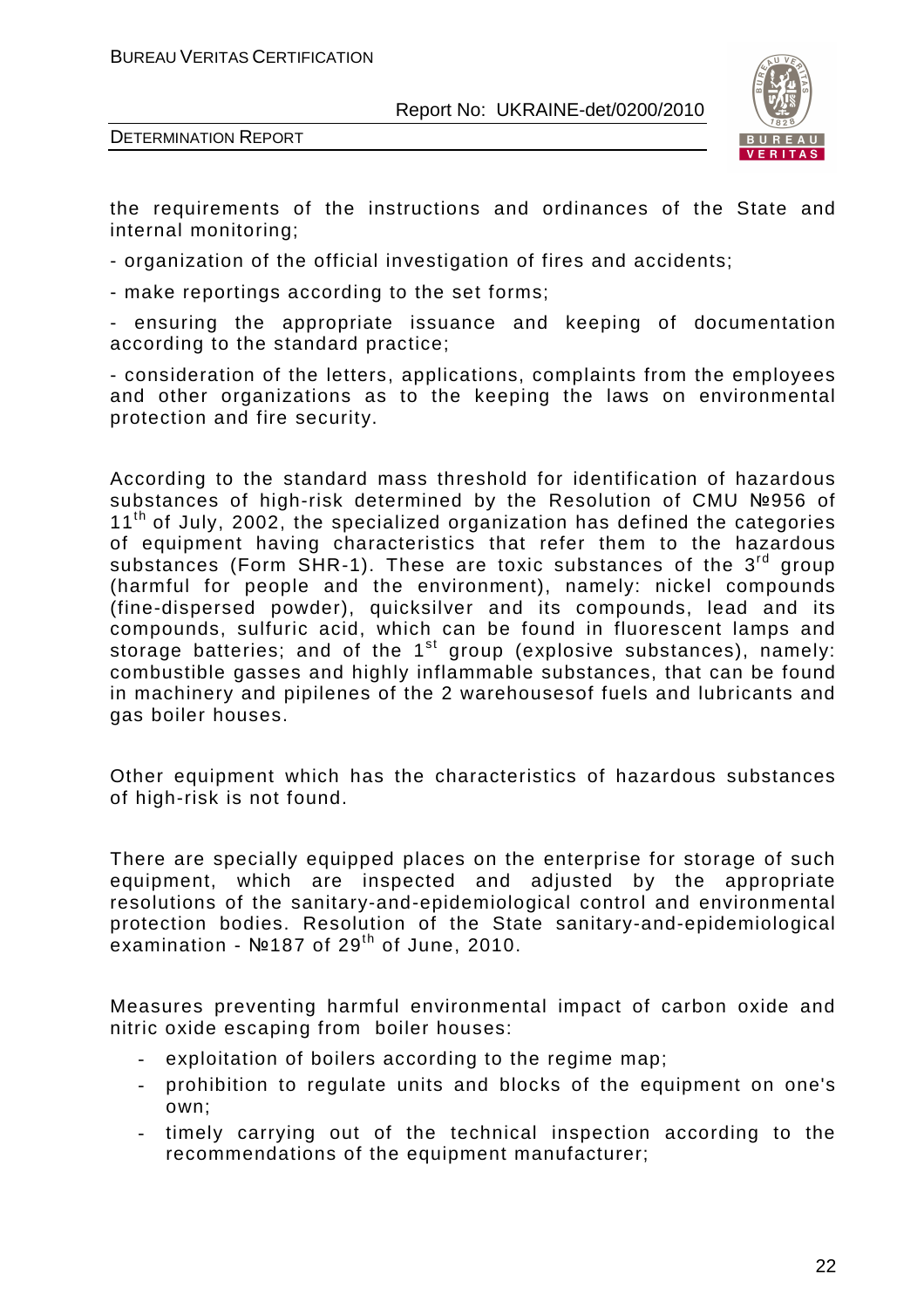



- periodical quality control of the combustion materials to detect the exceeding limits of emissions;
- control and registration of gross emissions.

Measures preventing harmful environmental impact of fumes of highly inflammable substances from fuels and lubricants namely :

- timely carrying out of the technical inspection according to the recommendations of the equipment manufacturer;
- intensification of the control over the technological regime of the equipment, evolving emissions;
- reducing the burden of the equipment.

According to the registration card№ 391 of 07.04.2010 the enterprise is one of the waste generation objects (WGO) and according to the permission it temporarily holds the wastes within the set limits (before their utilization or removal) by the specialized enterprizes. The enterprise does not utilize any wastes apart from processed engine oils, which are used in tractors hydraulic systems and hoisting apparatus.

The main part of scrap metal is formed by exploitation of transformer substation, a part of which after refitment and regeneration of transformer oil is put into operation again and other part which is beyond repair and its regenerated oil is unfit, is discharged and submitted for utilization to the specialized enterprises according to concluded agreements.

During 7 years starting from 2004 out of 2805 transformer substations (TS) submitted to refitment: 1501 TS are repaired and put into operation again; 1301 TS (638190 kg) are discharged and submitted for utilization; 4200 kg of unfit oil is discharged and submitted for utilization.

The project will not result in significant environmental impacts in addition to reducing greenhouse gas emissions.

Transboundary Environmental Impact project activities are anticipated.

CAR16 and its resolution/conclusion applicable to environmental impacts are listed in the APPENDIX A: DETERMINATION PROTOCOL (Table 2) below.

## **4.11 Stakeholder consultation (49)**

No stakeholders' comments were received.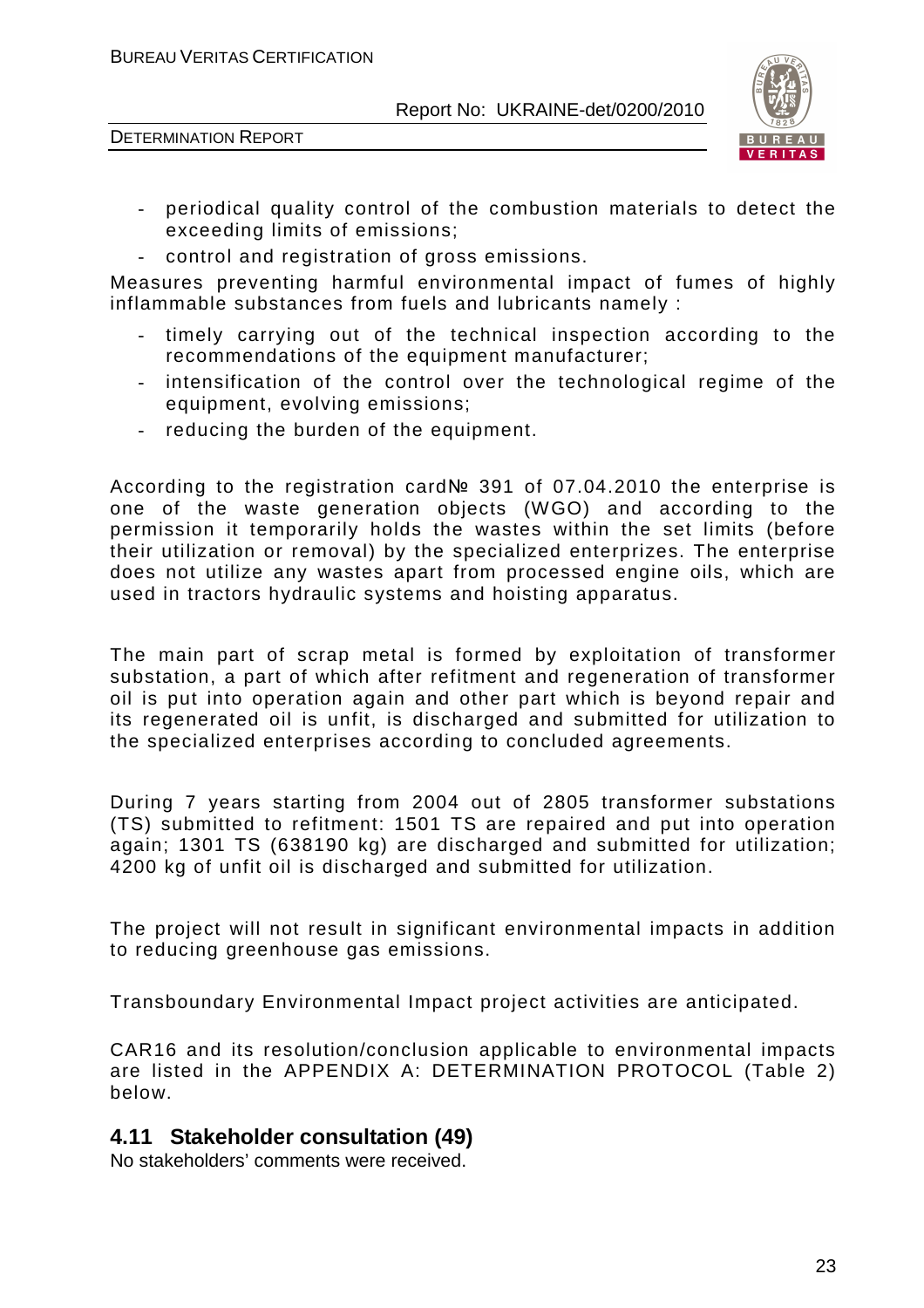

DETERMINATION REPORT

### **4.12 Determination regarding small scale projects (50-57)**  Not applicable

## **4.13 Determination regarding land use, land-use change and forestry (LULUCF) projects (58-64)**

Not applicable

**4.14 Determination regarding programmes of activities (65-73)**  Not applicable

## **5 SUMMARY AND REPORT OF HOW DUE ACCOUNT WAS TAKEN OF COMMENTS RECEIVED PURSUANT TO PARAGRAPH 32 OF THE JI GUIDELINES**

No comments, pursuant to paragraph 32 of the JI Guidelines, were received.

# **6 DETERMINATION OPINION**

Bureau Veritas Certification has performed a determination of the "Khmelnytskoblenergo PJSC power distribution system modernization" project of PJSC "Khmelnytskoblenergo" located in Khmelnytskyi city, Ukraine. The determination was performed on the basis of UNFCCC criteria and host country criteria and also on the criteria given to provide for consistent project operations, monitoring and reporting.

The determination consisted of the following three phases: i) a desk review of the project design and the baseline and monitoring plan; ii) follow-up interviews with project stakeholders; iii) the resolution of outstanding issues and the issuance of the final Determination report and opinion.

Project participant/s used the latest "Combined tool to identify the baseline scenario and demonstrate additionality". In line with this tool, the PDD provides barrier analysis, investment analysis and common practice analysis, to determine that the project activity itself is not the baseline scenario.

Emission reductions attributable to the project are hence additional to any that would occur in the absence of the project activity. Given that the project is implemented and maintained as designed, the project is likely to achieve the estimated amount of emission reductions.

The determination revealed two pending issues related to the current determination stage of the project: the issue of the written approval of the project and the authorization of the project participant by the host Party.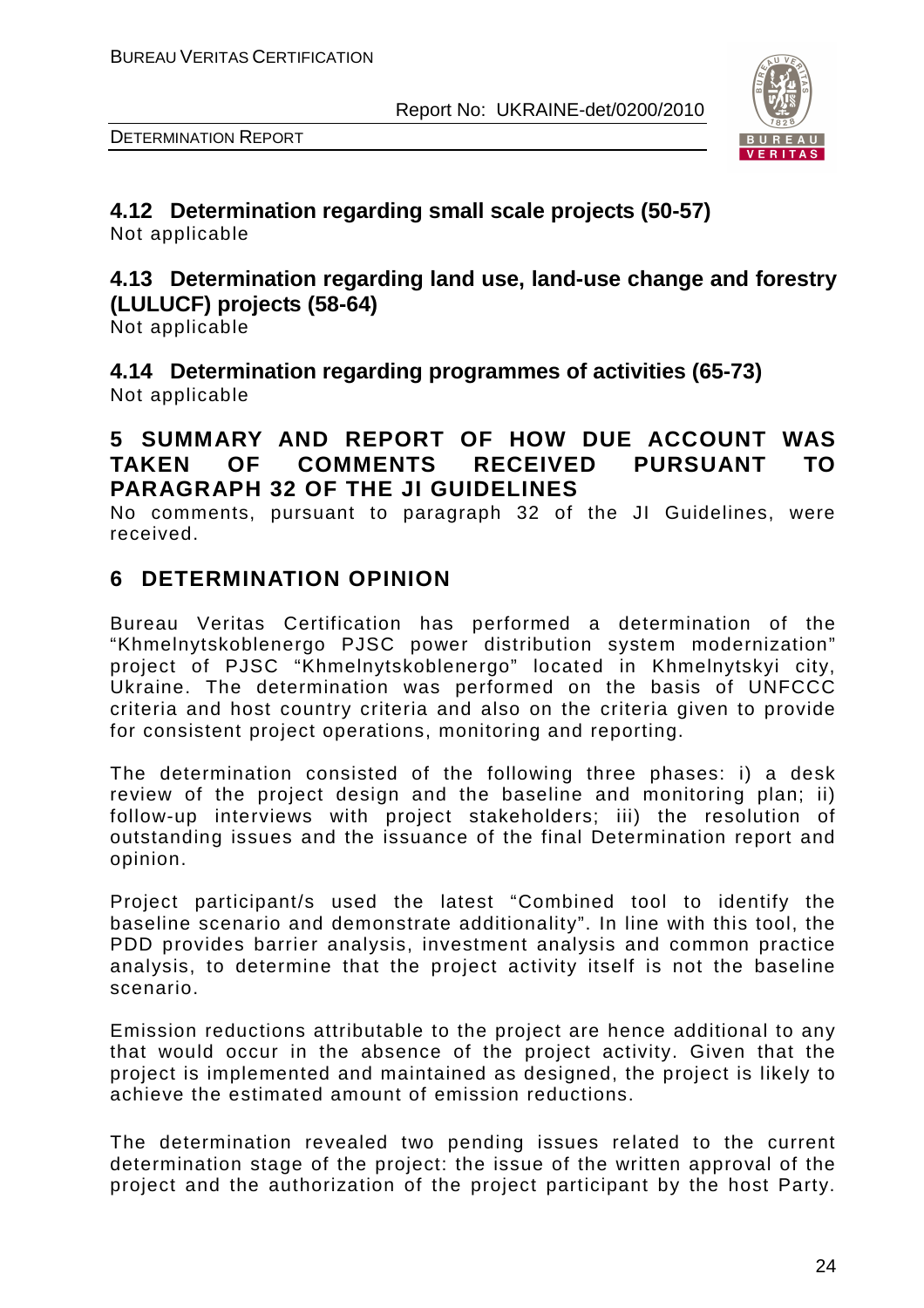

DETERMINATION REPORT

If the written approval and the authorization by the host Party are awarded, it is our opinion that the project as described in the Project Design Document, Version 2.0 meets all the relevant UNFCCC requirements for the determination stage and the relevant host Party criteria.

The review of the project design documentation (version 2.0) and the subsequent follow-up interviews have provided Bureau Veritas Certification with sufficient evidence to determine the fulfillment of stated criteria. In our opinion, the project correctly applies and meets the relevant UNFCCC requirements for the JI and the relevant host country criteria.

The determination is based on the information made available to us and the engagement conditions detailed in this report.

# **7 REFERENCES**

#### **Category 1 Documents:**

Documents provided by PJSC "Khmelnytskoblenergo" that relate directly to the GHG components of the project.

- /1/ PDD "Khmelnytskoblenergo PJSC power distribution system modernization" version 1.0 dated 25/10/2010
- /2/ PDD «Khmelnytskoblenergo PJSC power distribution system modernization version 2.0 dated 29/08/2011
- /3/ XM-1БТВЕ-2002-2010-26-08-2011-ok.xls excel file
- /4/ Letter of Approval #17/19916/11/MK dated 04/05/2011 issued by Ministry of the Environment of Poland

#### **Category 2 Documents:**

Background documents related to the design and/or methodologies employed in the design or other reference documents.

- /1/ Decree of Cabinet of Ministers of Ukraine #206, dated 22/02/2006
- /2/ Joint Implementation Project Design Document Form, version 01
- /3/ Guidelines for Users of the Joint Implementation Project Design Document Form/Version 04, JISC.
- /4/ JISC Guidance on criteria for baseline setting and monitoring. Version 02.
- /5/ "Combined tool to identify the baseline scenario and demonstrate additionality" (Version 03.0.0)
- /6/ Glossary of Joint Implementation Terms, Version 03.
- /7/ Decree #43 on approval of indexes of specific carbon dioxide emissions in the year 2010 issued by NEIA dated 28.03.2011.
- /8/ Decree #62 on approval of indexes of specific carbon dioxide emissions in the year 2008 issued by NEIA dated 15.04.2011.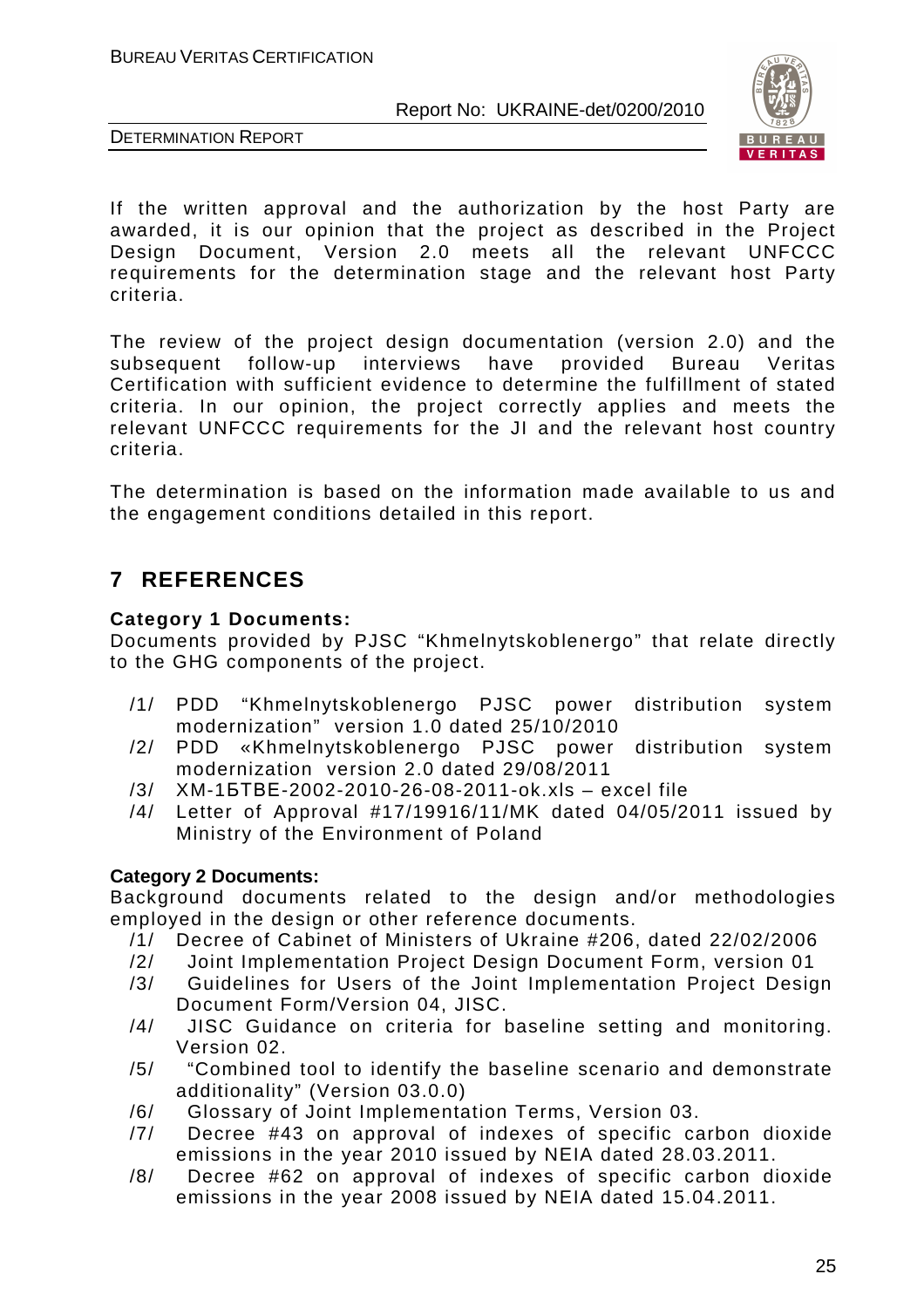

- /9/ Decree #63 on approval of indexes of specific carbon dioxide emissions in the year 2009 issued by NEIA dated 15.04.2011.
- /10/ Decree #75 on approval of indexes of specific carbon dioxide emissions in the year 2011 issued by NEIA dated 12.05.2011.
- /11/ The methodology of technical power losses amount determination, in 150-0,38 kV tension power grids power supply company for the indirect carbon dioxide emissions estimation
- /12/ 1 section of tire 10kV
- /13/ Service base PJSC "Khmelnytskoblenergo"
- /14/ Academy of Energy of Ukraine. Certificate # 21, Lutsiv P.
- /15/ Statement (passport) of technical examination of accounting units and inspection of electrical installation of consumers
- /16/ Statement of revise between PJSC EK "Khmelnytskoblenergo" and PJSC ''Zhytomyroblenergo'' as for 01.10.2010
- /17/ Statement of revise between PJSC EK "Khmelnytskoblenergo" and PJSC ''Ternopiloblenergo'' as for 01.10.2010
- /18/ Statement of revise between PJSC EK "Khmelnytskoblenergo" and PJSC JSC ''Vinnytsaroblenergo'' as for 01.10.2010
- /19/ Statement of revise between PJSC EK "Khmelnytskoblenergo" and PJSC EK ''Chernivtsioblenergo'' as for 01.10.2010
- /20/ Statement of revise between PJSC EK "Khmelnytskoblenergo" and CJSC ''Rivneenergo'' as for 01.10.2010
- /21/ Statement of indications revise of calculated meters in 24-00 h and calculation of received and transmitted electrical energy.
- /22/ Balance of electrical and thermal energy and calculation of technical and economical indications for october 2010.
- /23/ Group of modes ODS
- /24/ Department of high-voltage power networks
- /25/ State classification of goods and services ДК 016-97
- /26/ State Committee of Ukraine for Energy Saving. Letter to deputy minister of fuel and energy of Ukraine
- /27/ Diplomas and awards of PJSC "Khmelnytskoblenergo"
- /28/ Dispatching room ODS
- /29/ Contract # 1201 on electric energy supply to legal and physical persons - subjects of business activity of 29.12.2008
- /30/ Contract # 1212 on electrical energy supply to legal and physical persons - subjects of business activity
- /31/ Annex # 2 to Contract № 1212 of 13.07.2007, List of places of installation of calculation accounting units
- /32/ Annex # 5 to Contract № 1212 of 13.07.2007. Statement of delimiting of balance independence of electric networks and parties' operational responsibility
- /33/ Annex # 10 to Contract № 1201 of 29.12.2008, Order of calculations.
- /34/ Annex # 7 to Contract № 1201 of 29.12.2008. Calculation of electrical energy losses in the consumer's network 19.12.2008
- /35/ Annex # 2 to Contract № 1201 of 29.12.2008, List of places of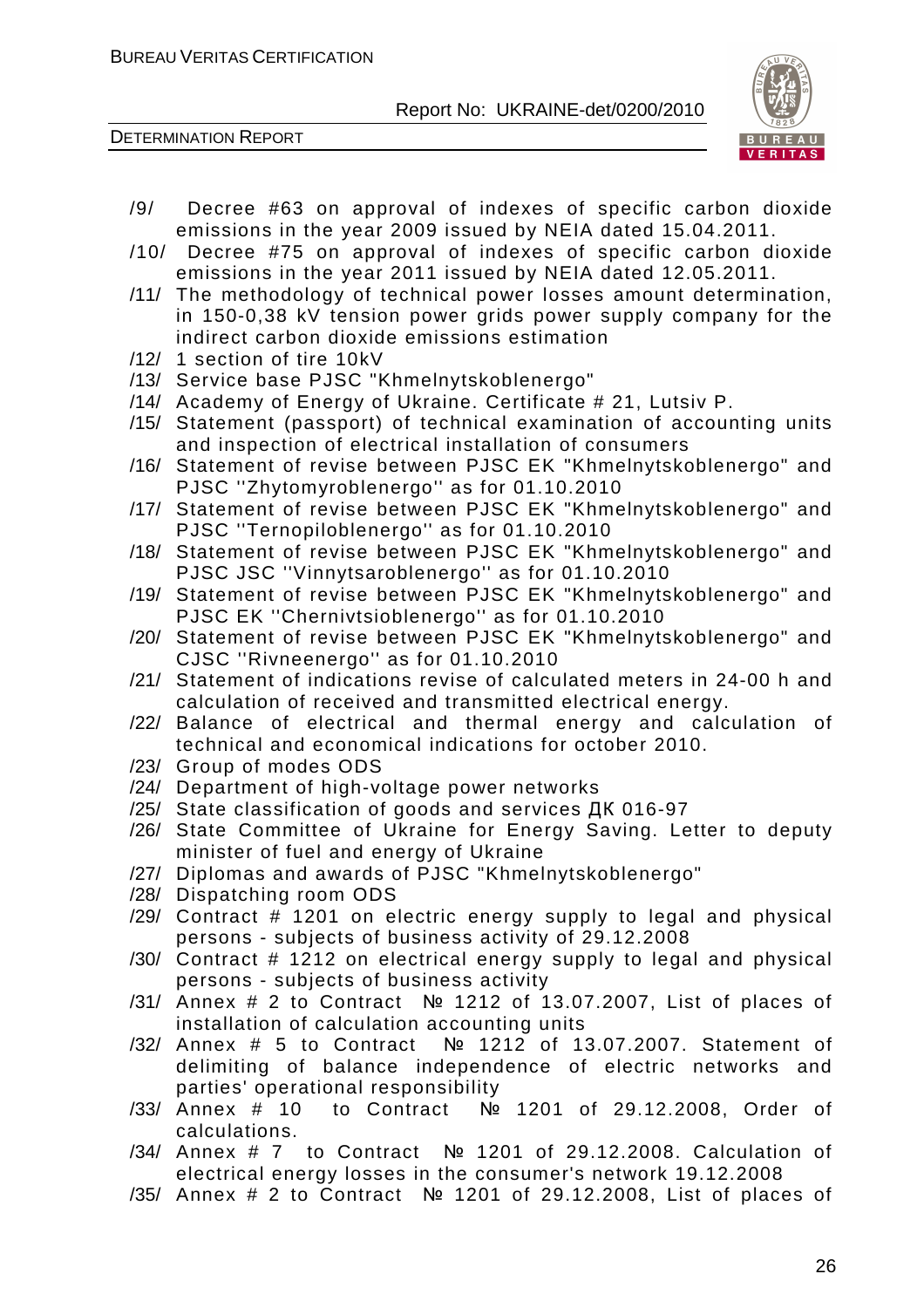DETERMINATION REPORT



installation of calculation accounting units

- /36/ Annex # 3 to Contract № 1201 of 29.12.2008. Schedule of readout and transfer of characterisitics to Supplier in 2009.
- /37/ Annex # 3 to the order # 2 of 04.01.11. Conclusion on reached level of qualification
- /38/ Annex # 5 to Contract № 1201 of 29.12.2008. Statement of delimiting of balance independence of electric networks and parties' operational responsibility
- /39/ Annex # 7 to Contract № 1201 of 29.12.2008, Value of connected and permitted power for usage
- /40/ Log-book of tasks issue on analysis
- /41/ Log-book of generation of electrical energy at TPP and HPP
- /42/ Log-book of counters
- /43/ Log-book of accounting of mono-phase electricity meters calibration ЦРПО
- /44/ Log-book of accounting of three-phase electricity meters calibration
- /45/ Log-book of daily accounting of electrical energy at substations "Khmelnytskoblenergo" and adjacent EC. Started 01.05.2010
- /46/ The task of the analysis
- /47/ Collection of standard educational plans and programs for proffesional education of unemployed population.
- /48/ Report on moving of single-phase meters in terms of state calibration for december 2010
- /49/ Journal of certificate registration
- /50/ Information on electrical energy consumer Bozhyskov I.G.
- /51/ Information for consumers
- /52/ Receipt of payment for electricity
- /53/ State calibration room
- /54/ Switching room
- /55/ Control panel of system protection and substation automatics
- /56/ Letter № 05-01/293 of 08.12.2010
- /57/ License # 220545 on electrical energy transmitting to municipal (local) elctrical networks.
- /58/ License # 220546 on electrical energy supply by regular schedule
- /59/ License № 516148
- /60/ License № 548261 on design, mounting, technical maintenance of fire-extinguishing means and heating systems, assessment of fireprotection condition of objects
- /61/ Electricity meter # 9413
- /62/ Electricity meter # 9421
- /63/ Electricity meter # 9422
- /64/ Electricity meter # 9431
- /65/ Electricity meter # 9432
- /66/ Emergency electric car
- /67/ Procedure of preparation of the balance of power structure in electric networks 0,38-150 kV. Analysis of its components and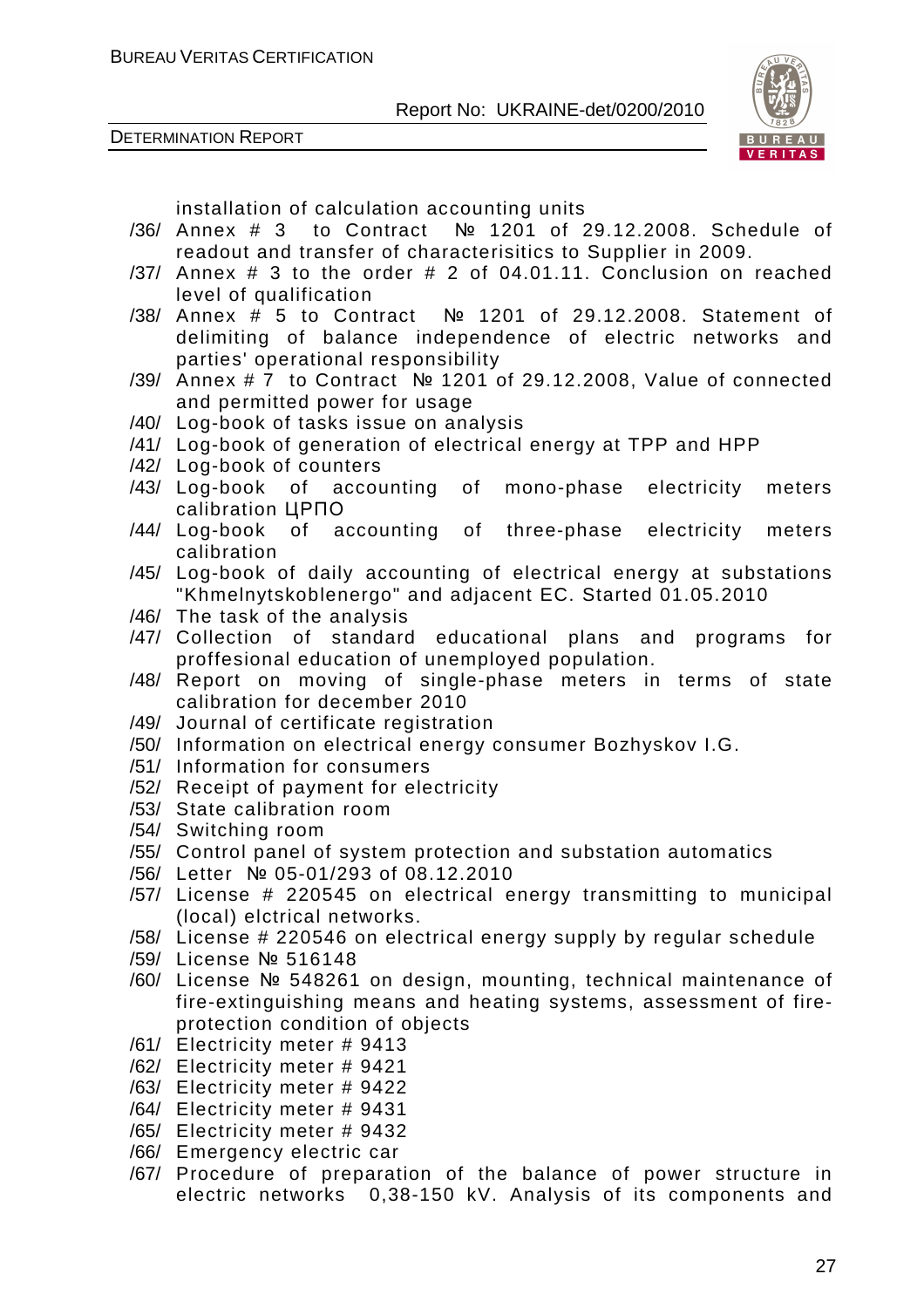DETERMINATION REPORT



technology of electric power rationing

- /68/ Module-1.2102М. Electronic electricity meter. Made in Ukraine
- /69/ Educational and course room of PJSC "Khmelnytskoblenergo"
- /70/ Order # 2 of 04.01.2011 on training
- /71/ Order # 3 of 04.01.2011 on appointment the commission on examination in ECR of Company
- /72/ Order # 4 of 04.01.2011 on enrolment for education
- /73/ Order # 757 of 17.12.2003 from Ministry of Fuel and Energy of Ukraine "On approval and implementation of ''Procedure of preparation of the balance of power structure in electric networks 0,38-150 kV, analysis of its components and technology of electric power rationing
- /74/ Order # 766 of 17.12.2010 on appointment the commission on examination in ECR of Company
- /75/ Order # 778 of 23.12.2010 on appointment the commission on examination in ECR of Company
- /76/ Single-line diagram of electrical networks
- /77/ Single-line diagram of electrical equipment
- /78/ Single-line diagram of commutation
- /79/ Single-line diagram of electrical energy supply
- /80/ Single-line diagram of electrical energy supply
- /81/ Single-line diagram of electrical energy supply
- /82/ Single-line diagram of electrical energy supply
- /83/ Operational journal of daily accounting electricity cunsumption of REN
- /84/ Operational journal of daily accounting electricity cunsumption on HPdPEM
- /85/ Operational room of АСКОЕ
- /86/ Panel of protection of transformer T1
- /87/ Panel of protection of transformer # T1
- /88/ Passport. Electricity meters, three-phases, electrical, multifunctional ET.
- /89/ List of substations of PJSC "Khmelnytskoblenergo"
- /90/ Plan of course education in educational and course room of PJSC EK "Khmelnytskoblenergo" for 2008.
- /91/ Plan of course education in educational and course room of PJSC EK "Khmelnytskoblenergo" for 2008.
- /92/ Plan of course education in educational and course room of PJSC EK "Khmelnytskoblenergo" for 2009.
- /93/ Plan of course education in educational and course room of PJSC EK "Khmelnytskoblenergo" for 2010.
- /94/ Plan of course education in educational and course room of PJSC EK "Khmelnytskoblenergo" for 2011.
- /95/ Notice to the payment # 357927 of 07.12.2010 for november 2010.
- /96/ Notice # 14/22
- /97/ Notice # 2/3
- /98/ Notice of electrical energy consumption for december 2010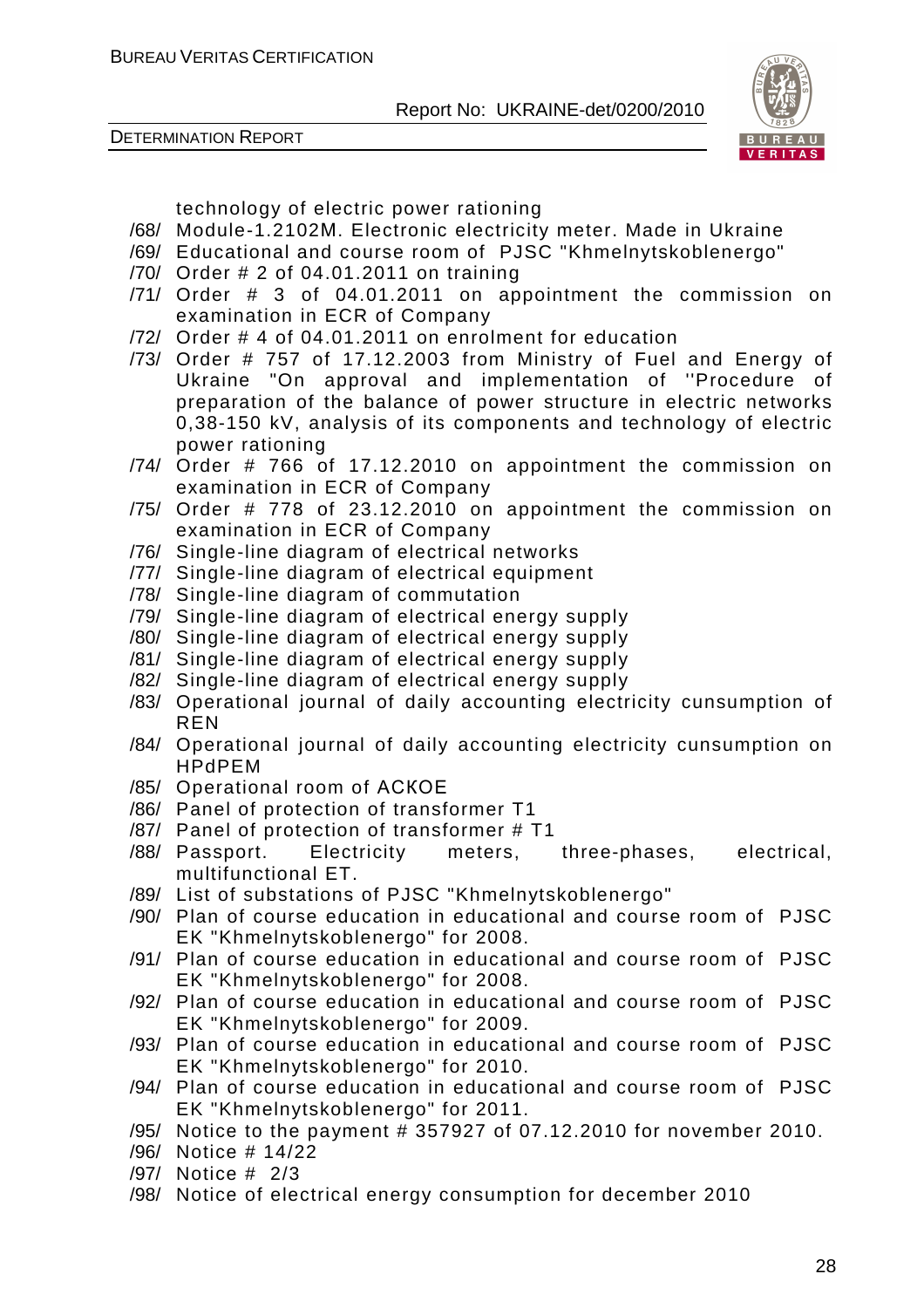

- /99/ Notice of electrical energy consumption, personal payment 415131
- /100/ Complex transformer substation, type КТП1М-250/10/0,4-92-У1, № 1080648
- /101/ Regulation on operational-dispatching service PJSC EK "Khmelnytskoblenergo"
- /102/ Regulation on operational-dispatching service PJSC EK "Khmelnytskoblenergo" № 03-02-П-02-2007
- /103/ Job description № 03-02-ПІ-02-2007 of deputy head of operationaldispatching service Babiy C.E.
- /104/ Job description of deputy head of ODS
- /105/ Certificate # 260, Matviuik V.M., Head of shop. Date of issue 27.03.2009
- /106/ Resolution # 28 of 31.07.96 On approval of rules of electrical energy use
- /107/ Resolution # 910 of 17.10.2005 On amendments to the rules of electrical energy use
- /108/ Rules of electrical energy use as for 07.05.2010
- /109/ The program of vocational and practical training of regular maintenance of electrical substations of 4 group of skills
- /110/ Continuation of protocol # 21 of initial calibration of electronic electricity meters of type Module-1.2102М
- /111/ Protocol # 21 of initial calibration of electronic electricity meters of type Module-1.2102М
- /112/ Report on electric energy delivery for october 2010 # 1701-2099
- /113/ List of indications of electricity meters of consumers, 27.12.2010
- /114/ Calculation scheme according to scheme in Annex 5
- /115/ Certificate on working skills giving
- /116/ Sector for task preparing for linear controllers
- /117/ Server
- /118/ Service center of working with subscribers
- /119/ Substation system ASKOE
- /120/ Metrology service
- /121/ List of duty electricians on substation maintenance
- /122/ Stand for examination and repair of electronic electricity meters
- /123/ Stand of repair of inductive electricity meter
- /124/ Structural cheme of central point АСКОЕ
- /125/ Scheme of electrical networks of south direction (control room)
- /126/ Scheme of networks 110-35 kV (south direction). Scheme of normal mode for 2009-2010
- /127/ Scheme of networks 110-35 kV (south direction). Scheme of normal mode for 2010-2011
- /128/ Scheme of networks 110-35 kV (north direction). Scheme of normal mode for 2009-2010
- /129/ Scheme of primary connections
- /130/ Tables and diagrams of АСКОЕ
- /131/ Standard educational plans and programs for course vocational education of workers.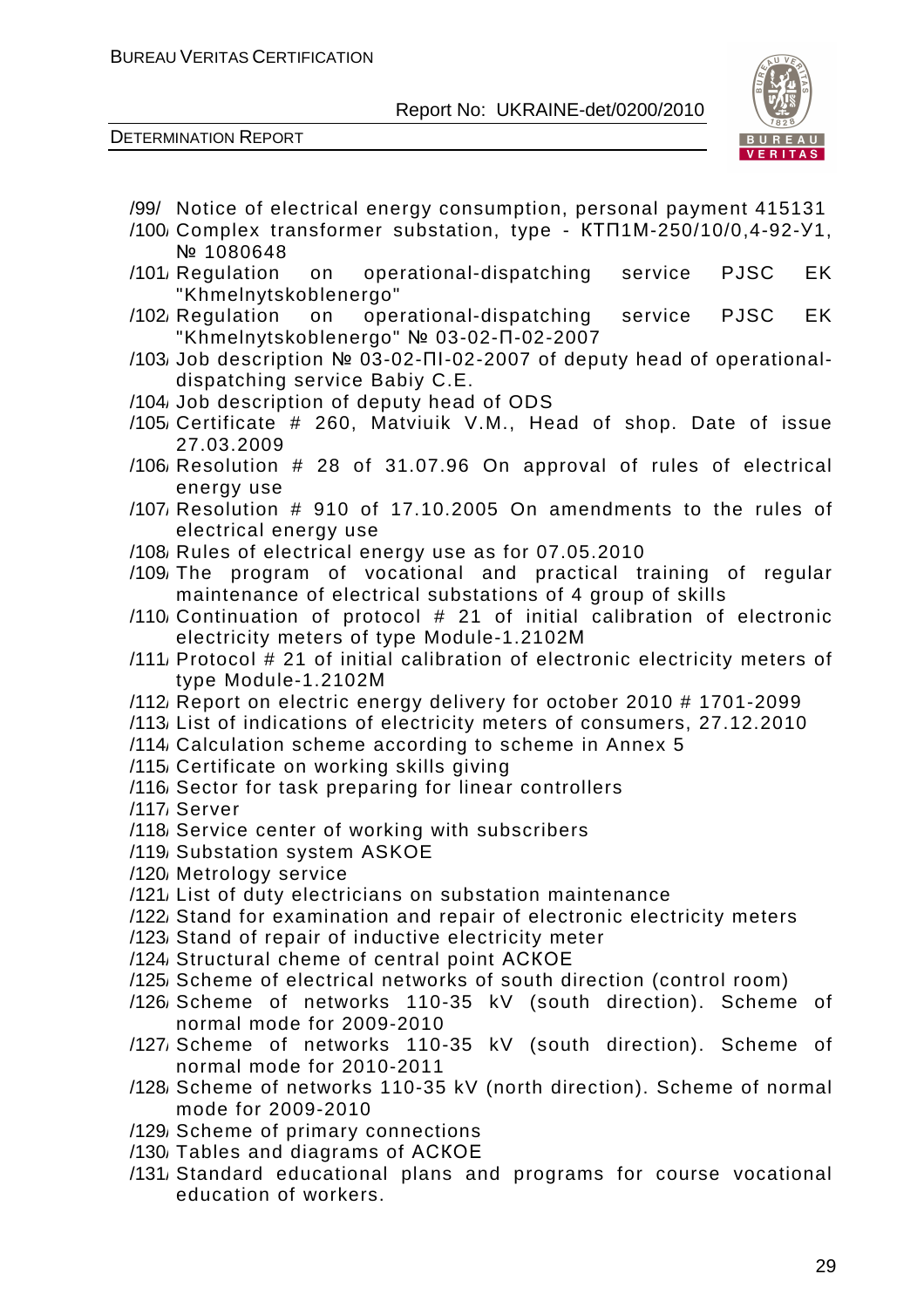

- /132/ Standard educational plans and programs for vocational education of workers. /133/ Transformer № 803351 /134/ Form # 46. Net power output of electric power calculations for it with cumulative /135/ Photo of control hall of south direction of Khmelnytskoblenergo /136/ Photo of garbage of old transformers /137/ Photo of transformer substation T1
- /138/ Photo, server room of service center PJSC "Khmelnytskoblenergo"
- /139/ Central point of АSKOE of PJSC "Khmelnytskoblenergo". Server support of database and
- /140/ Daily report for 06.01.2010
- /141/ Effective issuing of electric power and its accounting for 2000
- /142/ Effective issuing of electric power and its accounting for 2001
- /143/ Effective issuing of electric power and its accounting for 2002
- /144/ Effective issuing of electric power and its accounting for 2003
- /145/ Effective issuing of electric power and its accounting for 2004
- /146/ Effective issuing of electric power and its accounting for 2005
- /147/ Effective issuing of electric power and its accounting for 2006
- /148/ Effective issuing of electric power and its accounting for 2007 /149/ Effective issuing of electric power and its accounting for 2008
- /150/ Effective issuing of electric power and its accounting for 2009
- /151/ Sample of Statement on electricity meter exchange
- /152/ Agreement №10/07-07 on electricity meters repair dated 09/07/2010
- /153/ Certificate series В №005887 of conformity of measurement devices to the approved type №UA-MI/2-3300-2010 dated 08.06.2010
- /154/ Certificate series В №004584 of conformity of measurement devices to the approved type №UA-MI/2-2418-2007 dated 26.11.2007
- /155/ Agreement №09/05-15 fo meters repair dated 25.05.2009
- /156/ Additional arrangement №2 dated 04.01.2011 to the agreement №09/05-15 dated 25.05.2009
- /157/ Agreement №10/08-03 fo meters repair dated 09.08.2010
- /158/ Agreement №09/04 fo meters repair dated 30.04.2007
- /159/ Additional arrangement №2 dated 29.12.2009 to the agreement №09/04 dated 30.04.2007
- /160/ Agreement №1/09 fo meters repair dated 28.01.2009
- /161/ Agreement №19/05-12 fo meters repair dated 29.05.2009
- /162/ Agreement №09/03-28 fo meters repair dated 27.03.2009
- /163/ Agreement №311 for for performance of standardization, certification, metrology and service providing activities dated 09.02.2010
- /164/ Additional arrangement about modification and addition to the agreement №311 dated 09.02.2010
- /165/ Plan of three-phase electricity meters repair for 2009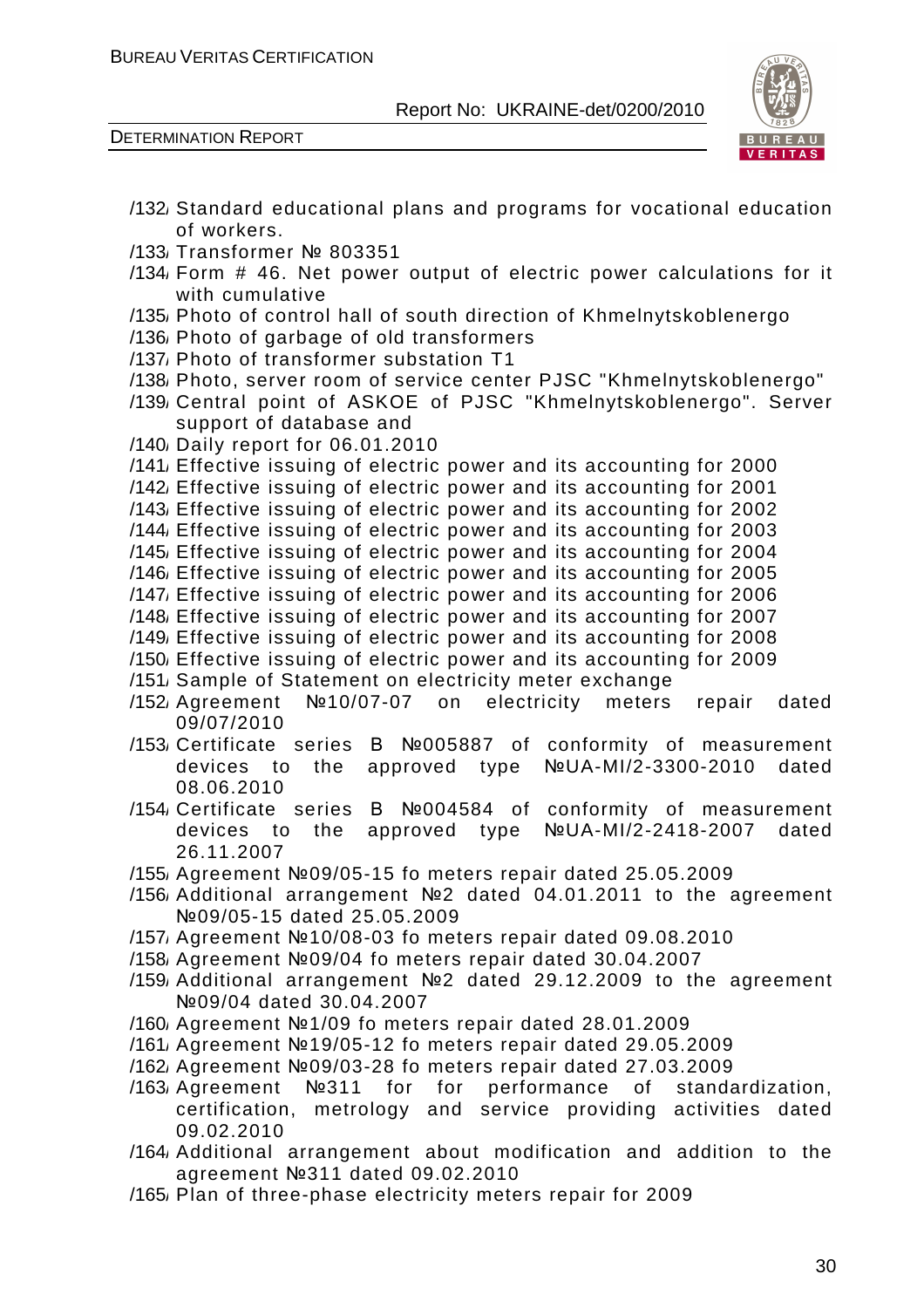

| 2010<br>/167/ Plan of one-phase electricity meters repair for 2011                                                                                                                                         |
|------------------------------------------------------------------------------------------------------------------------------------------------------------------------------------------------------------|
| /168 Plan of three-phase electricity meters repair for 2011                                                                                                                                                |
| /169, Plan of one-phase electricity meters repair and replacement for<br>2011                                                                                                                              |
| /170, List of measurement devices that are in operation and should be<br>verified in 2009                                                                                                                  |
| /171, List of measurement devices that are in operation and should be<br>verified in 2010                                                                                                                  |
| /172 Statement on validation of estimation meters data for 24-00 hour<br>and calculation of quantity of received, supplied electric power on<br>the line of balance accessory between Wholesale Market and |
| PJSC "EC Khmelnytskoblenergo" for September 2010                                                                                                                                                           |
| /173/ Statement of validation between PJSC "Khmelnytskoblenergo" and<br>PJSC "Chernivtsioblenergo" for 01.10.2010                                                                                          |
| /174 Statement of validation between PJSC "Khmelnytskoblenergo" and<br>PJSC "Ternopiloblenergo" for 01.10.2010                                                                                             |
| /175 Statement of validation between PJSC "Khmelnytskoblenergo" and                                                                                                                                        |
| PJSC "Zhytomyroblenergo" for 01.10.2010<br>/176 Statement of validation between PJSC "Khmelnytskoblenergo" and                                                                                             |
| PJSC "Rivneenergo" for 01.10.2010                                                                                                                                                                          |
| /177/ Statement of validation between PJSC "Khmelnytskoblenergo" and<br>PJSC "SC Vinnytsiaoblenergo" for 01.10.2010                                                                                        |
| /178 Certificate of reception and sale. Electronic electricity meter.<br><b>Module 1.2102</b>                                                                                                              |
| /179 Electronic electricity meters. Module-1.<br>Passport                                                                                                                                                  |
| AMAΦ.411152.001 ΠC. 2010<br>/180/ Plan of electricity meters<br><b>PJSC</b><br>replacement<br>on                                                                                                           |
|                                                                                                                                                                                                            |
| "Khmelnytskoblenergo" for 2009                                                                                                                                                                             |
| /181/ Permit #6811252 dated 07/09/2011 for waste allocation in 2011,<br>valid from 01/01/2011 till 31/12/2011, issued by Khmelnytskyi                                                                      |
| Region State Environmental Protection Office<br>/182 Permit #6810157 dated 01/07/2009 for waste allocation in 2010,                                                                                        |
| valid from 01/01/2010 till 31/12/2010, issued by Khmelnytskyi                                                                                                                                              |
| <b>Region State Environmental Protection Office</b><br>/183/ Extract from Decision dated 10/06/2010 #664 on providing the                                                                                  |
| permits on hazardous wastes handling objects operation                                                                                                                                                     |
| /184 Conclusion #39 dated 25/03/2010 of sanitary and epidemiological<br>expertise, issued by Khmelnytskyi Region Sanitary<br>and                                                                           |
| Epidemiological Office<br>/185/ Conclusion #187 dated 29/06/2010 of sanitary and epidemiological<br>expertise, issued by Khmelnytskyi Region Sanitary<br>and                                               |
| <b>Epidemiological Office</b>                                                                                                                                                                              |
| /186 Calculation of production wastes at PJSC energy supply company                                                                                                                                        |
| "Khmelnytskoblenergo" for 2011<br>/187/ Project on limits for waste allocation in 2011 at PJSC energy                                                                                                      |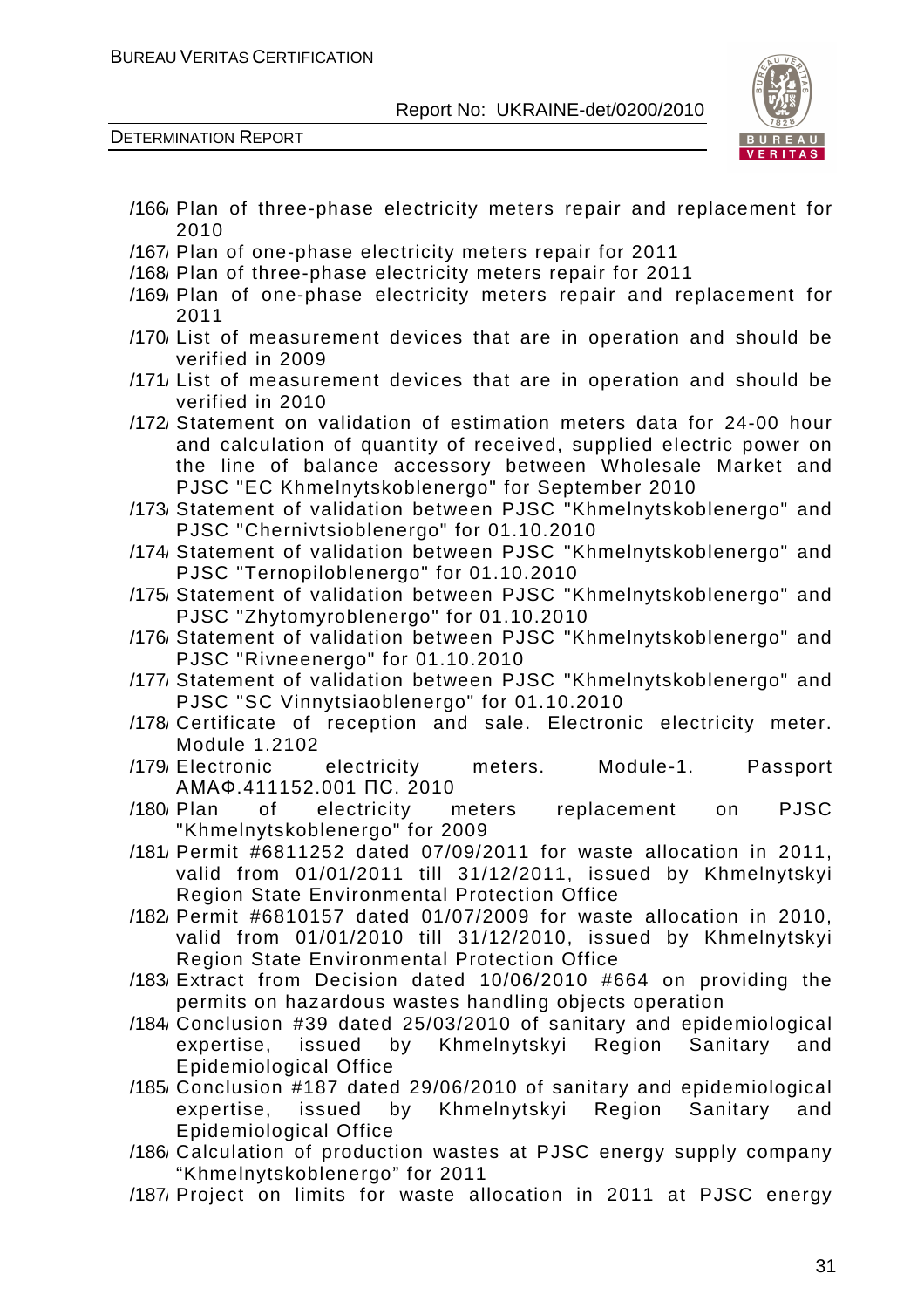

DETERMINATION REPORT

supply company "Khmelnytskoblenergo"

- /188/ Statement dated 01/06/2010 on environmental protection legislation requirements observance
- /189/ Order #83 dated 09/02/2010 on appointment of personnel responsible for environmental protection
- /190/ Order #640 dated 06/10/2009 on appointment of personnel responsible for environmental protection
- /191/ Certificate AA#171147 from Ukrainian Enterprises and Organizations State Register (EDRPOU), issued by State Office of Statistics in Khmelnytskyi Region
- /192/ Information on standard permissible wastes amount at PJSC energy supply company "Khmelnytskoblenergo"
- /193/ Information on specific parameters wastes at PJSC energy supply company "Khmelnytskoblenergo" for 2009
- /194/ Information on wastes removing and utilization units and facilities availability at PJSC energy supply company "Khmelnytskoblenergo"
- /195/ Information on amounts of wastes that are used as recycled resources and their formation, accumulation, consumption and supply at PJSC energy supply company "Khmelnytskoblenergo"
- /196/ Information on availability of specifically designated according to the legislation places or objects for wastes deposits at PJSC energy supply company "Khmelnytskoblenergo"
- /197/ Report on fulfillment of planned actions in the sphere of wastes utilization for 2010 at PJSC energy supply company Khmelnytskoblenergo"
- /198/ Environmental protection programme dated 09/12/2009 at PJSC energy supply company "Khmelnytskoblenergo" for 2010
- /199/ Request on issuing the permit for wastes allocation
- /200/ Data on produced wastes composition and characteristics and level of their hazard for environment and human health
- /201/ Contract #3557 dated 29/12/2009 on providing the services of everyday wastes removal
- /202/ Power and heat energy balance with technical and economical parameters calculation (model 8111) at PJSC energy supply company "Khmelnytskoblenergo" for August 2010
- /203/ Power and heat energy balance with technical and economical parameters calculation (model 8111) at PJSC energy supply company "Khmelnytskoblenergo" for July 2010
- /204/ Power and heat energy balance with technical and economical parameters calculation (model 8111) at PJSC energy supply company "Khmelnytskoblenergo" for June 2010
- /205/ Power and heat energy balance with technical and economical parameters calculation (model 8111) at PJSC energy supply company "Khmelnytskoblenergo" for May 2010
- /206/ Power and heat energy balance with technical and economical parameters calculation (model 8111) at PJSC energy supply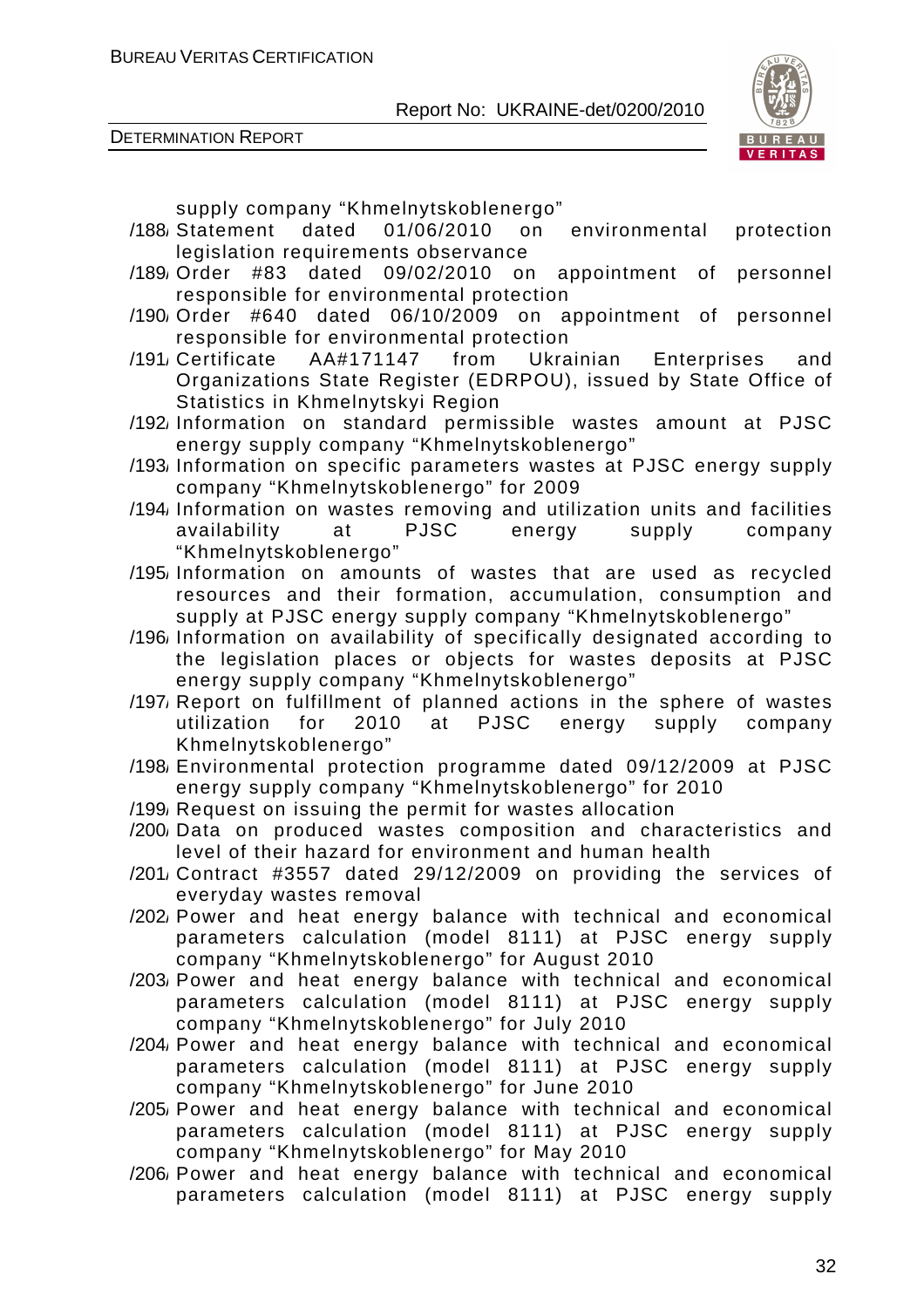

DETERMINATION REPORT

company "Khmelnytskoblenergo" for April 2010

- /207/ Power and heat energy balance with technical and economical parameters calculation (model 8111) at PJSC energy supply company "Khmelnytskoblenergo" for March 2010
- /208/ Power and heat energy balance with technical and economical parameters calculation (model 8111) at PJSC energy supply company "Khmelnytskoblenergo" for February 2010
- /209/ Power and heat energy balance with technical and economical parameters calculation (model 8111) at PJSC energy supply company "Khmelnytskoblenergo" for January 2010
- /210/ Power and heat energy balance with technical and economical parameters calculation (model 8111) at PJSC energy supply company "Khmelnytskoblenergo" for December 2010
- /211/ Power and heat energy balance with technical and economical parameters calculation (model 8111) at PJSC energy supply company "Khmelnytskoblenergo" for November 2010
- /212/ Power and heat energy balance with technical and economical parameters calculation (model 8111) at PJSC energy supply company "Khmelnytskoblenergo" for October 2010
- /213/ Power and heat energy balance with technical and economical parameters calculation (model 8111) at PJSC energy supply company "Khmelnytskoblenergo" for September 2010
- /214/ Energy supply, distribution and technological consumption at PJSC energy supply company "Khmelnytskoblenergo" for 2010, monthly data
- /215/ Energy supply, distribution and technological consumption at PJSC energy supply company "Khmelnytskoblenergo" for the period 2001 -2010
- /216/ Report on serviceable energy distribution calculation (actual data for 12 months 2001)
- /217/ Report on serviceable energy distribution calculation (actual data for 12 months 2002)
- /218/ Report on serviceable energy distribution calculation (actual data for 12 months 2003)
- /219/ Report on serviceable energy distribution calculation (actual data for 12 months 2004)
- /220/ Report on serviceable energy distribution calculation (actual data for 12 months 2005)
- /221/ Power and heat energy balance with technical and economical parameters calculation (model 8111) for 12 months 2006
- /222/ Power and heat energy balance with technical and economical parameters calculation (model 8111) for 2007
- /223/ Power and heat energy balance with technical and economical parameters calculation (model 8111) at PJSC energy supply company "Khmelnytskoblenergo" 2008
- /224/ Power and heat energy balance with technical and economical parameters calculation (model 8111) at PJSC energy supply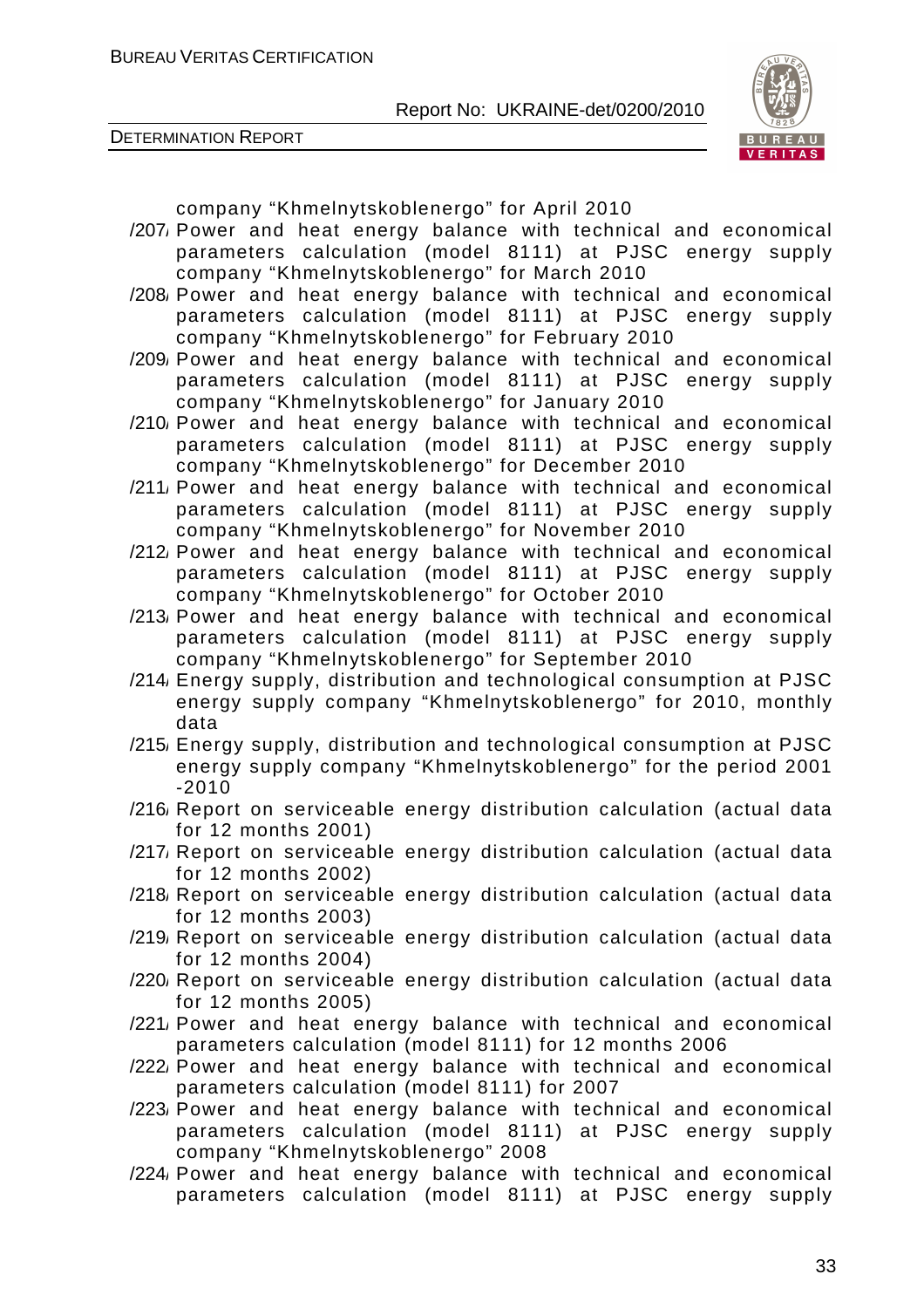



company "Khmelnytskoblenergo" for 12 months 2009

- /225/ Power and heat energy balance with technical and economical parameters calculation (model 8111) at PJSC energy supply company "Khmelnytskoblenergo" for 12 months 2010
- /226/ Official instructions and regulations #01-07-ПІ-02-2006 dated 27/12/2006 of environmental protection and fire safety service chief Victor Palamarchuk
- /227/ Official instructions and regulations #06-02-ПІ-01-2009 dated 30/04/2009 of environmental protection and fire safety service environmental protection engineer Anton Tomusiak
- /228/ Official instructions and regulations #06-02-ПІ-01-2009 dated 08/11/2010 of environmental protection and fire safety service technician Liudmyla Prokopchuk
- /229/ Order #126 dated 07/12/2007 on environment control system implementation
- /230/ Objectives of environmental protection and fire safety executive director for 2011
- /231/ Enterprise Different Levels Correlation Contact and Coordination Ensuring, Methodology М-8-4.4.3.-2006 dated 27/12/2006
- /232/ Regulations dated 27/12/2006 on environmental protection and fire safety service at PJSC energy supply company "Khmelnytskoblenergo"
- /233/ Ecological Aspects Determination and Assessment. Methodology М-01-4.3.1-2006 dated 27/12/2006
- /234/ Preparedness and Respond to Emergency Situations. Methodology М-10-4.4.7-2006 dated 27/12/2006
- /235/ Public Informing and Complaints Consideration. Methodology М-8.1-4.4.3-2006 dated 27/12/2006
- /236/ Permit #6810100000-450 on air pollutant emissions by stationary sources, issued to PJSC energy supply company "Khmelnytskoblenergo" by Ministry of Environmental Protection of Ukraine
- /237/ Permit #6810100000-451 on air pollutant emissions by stationary sources, issued to PJSC energy supply company "Khmelnytskoblenergo" by Ministry of Environmental Protection of Ukraine
- /238/ Regime card of wastes formation, handling and utilization, registration #391, dated 07/04/2010
- /239/ Technical passport on wastes. Fluorescent lamps and wastes that contain mercury. 7710.3.1.26
- /240/ Technical passport on wastes. Engine, transmission and other corrupt or consumed oils. 6000.2.8.10
- /241/ Technical passport on wastes. Wasted and consumed batteries and accumulators. 6000.2.9.08
- /242/ Technical passport on wastes. Wasted, consumed, faulty and dirty tyres. 6000.2.9.03
- /243/ Passport on wastes storage location. Fluorescent lamps and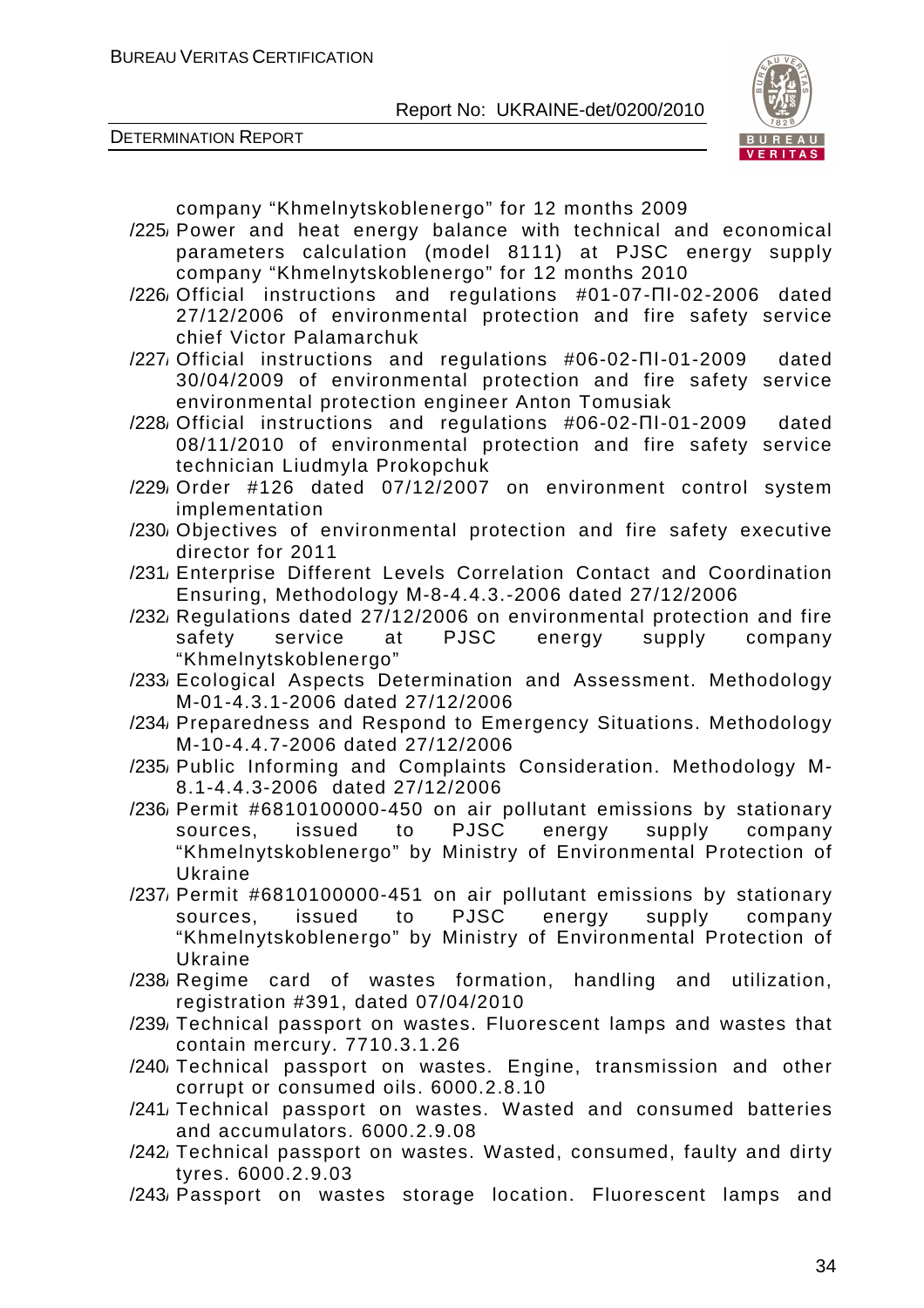DETERMINATION REPORT



wastes that contain mercury.

- /244/ Passport on wastes storage location. Engine, transmission and other corrupt or consumed oils.
- /245/ Passport on wastes storage location. Wasted and consumed batteries and accumulators.
- /246/ Passport on wastes storage location. Wasted, consumed, faulty and dirty tyres.
- /247/ Passport on wastes. Consumed fluorescent lamps.
- /248/ Passport on wastes. Consumed oils and engine oils.
- /249/ Passport on wastes. Consumed lead batteries.
- /250/ Passport on wastes. Consumed tyres.
- /251/ Information on wastes handling operations for 2010
- /252/ Supply contract #10/10-35 dated 12/10/2010
- /253/ Contract #13/02-09 dated 20/02/2009 on proving the hazardous wastes handling services
- /254/ Agreement #10/05-18 dated 12/05/2010
- /255/ Letter #06/02-117 dated 12/01/2010 concerning the Report on water consumption for  $4^{th}$  quarter 2009
- /256/ Report dated 11/01/2010 on water consumption for  $4<sup>th</sup>$  quarter 2009
- /257/ Expenses report on environment protection and ecological fees for 2009
- /258/ Expenses report on environment protection and ecological fees for 2008
- /259/ Report dated 19/01/2009 on formation, handling and utilization of I-III hazard levels wastes for 2008
- /260/ Report dated  $06/01/2011$  on water consumption for  $4<sup>th</sup>$  quarter 2010
- /261/ Letter #07/02-155 dated 15/01/2010 concerning the Report on formation, handling and utilization of I-III hazard levels wastes for 2009
- /262/ Report dated 18/01/2010 on formation, handling and utilization of I-III hazard levels wastes for 2009
- /263/ Note on the amount of toxic wastes and deposits for 2009 according to SMiT
- /264/ Note on fluorescent lamps handing over for further utilization, issued by Kyiv Regional Centre of Hazardous Wastes Handling
- /265/ Note on accumulation batteries handing over for further utilization, issued by Kyiv Regional Centre of Hazardous Wastes Handling
- /266/ Statement #НО-0000042 on work handing-acceptance (service providing)
- /267/ Statement #НО-0000035 on work handing-acceptance (service providing)
- /268/ Statement #НО-0000020 on work handing-acceptance (service providing)
- /269/ Statement #НО-0000013 on work handing-acceptance (service providing)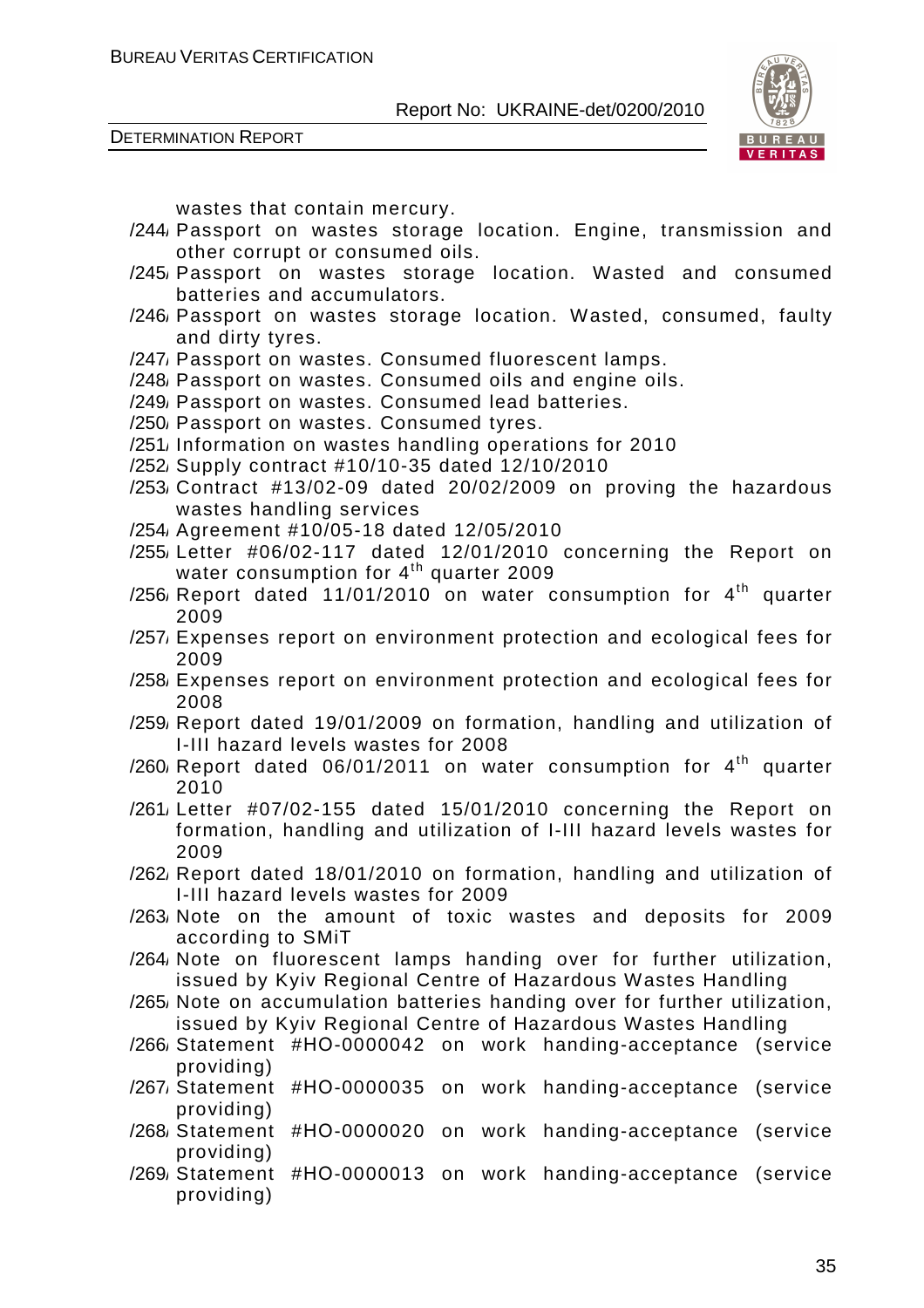



- /270/ Statement on work acceptance-transmitting
- /271/ Statement #НО-0000004 on work handing-acceptance (service providing)
- /272/ Statement #НО-0000003 on work handing-acceptance (service providing)
- /273/ Information on transformers' acceptance to repair at Medzhybizh Central Repair Shop
- /274/ Agreement #03-18/10 dated 30/02/2010
- /275/ Invoice-request #126 dated 19/04/2010
- /276/ Invoice-request #298 dated 21/08/2010
- /277/ Invoice-request #294 dated 20/08/2010
- /278/ Invoice-request #172 dated 14/05/2010
- /279/ Invoice-request #160 dated 07/05/2010
- /280/ Invoice-request #174 dated 17/05/2010
- /281/ Invoice-request #326 dated 13/09/2010
- /282/ Invoice-request #453 dated 07/12/2010
- /283/ Information on production programme, production capacity, production output and provided services amount by industry and technological equipment
- /284/ Information on sanitary and preservative zone
- /285/ Information on consumed raw and other materials
- /286/ Information on enterprise location and environment conditions
- /287/ Information on air pollution condition
- /288/ Information on the type of pollutant emissions amounts
- /289/ Air pollutant emissions influence assesment
- /290/ Analysis of pollutant emissions conformity
- /291/ Suggestions on permitted emissions
- /292/ Suggestions on alterations to the permit on air pollutant emissions
- /293/ Information on receiving the permit for public acknowledgement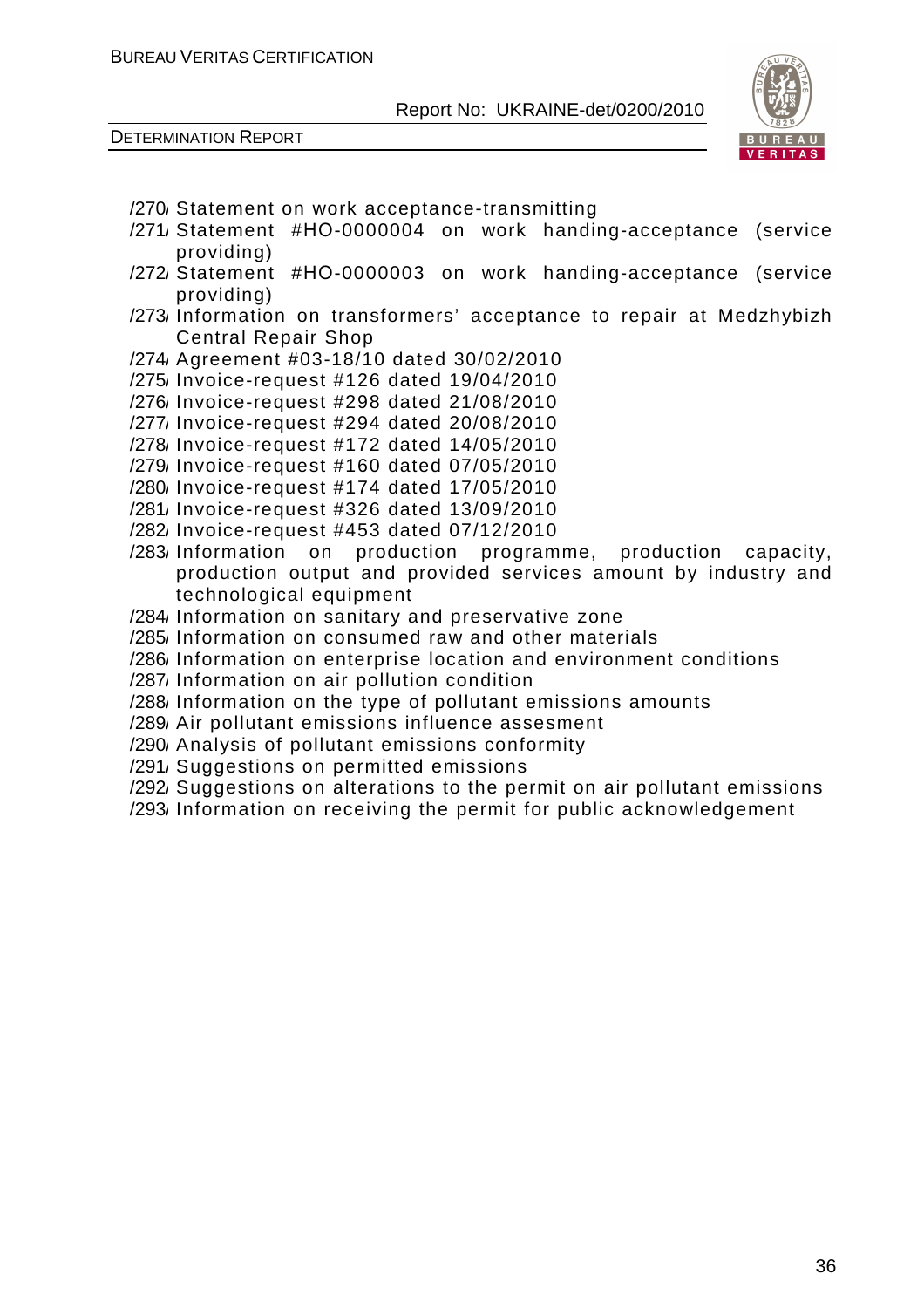



#### **Persons interviewed:**

List persons interviewed during the determination or persons that contributed with other information that are not included in the documents listed above.

- /1/ Slobodyan A.M. representative of PJSC "Khmelnytskoblenergo"
- /2/ Stepaniuk A.G. representative of PJSC "Khmelnytskoblenergo"
- /3/ Luciw P.D. representative of PJSC "Khmelnytskoblenergo"
- /4/ Danylkiv V.D. representative of PJSC "Khmelnytskoblenergo"
- /5/ Matviyuk V.M. representative of PJSC "Khmelnytskoblenergo"
- /6/ Trach E.B. representative of PJSC "Khmelnytskoblenergo"
- /7/ Klid M.M. representative of PJSC "Khmelnytskoblenergo"
- /8/ Mukha O.O. representative of PJSC "Khmelnytskoblenergo"
- /9/ Terlecki V.P. representative of PJSC "Khmelnytskoblenergo"
- /10/ Prykolotin V.L. representative of PJSC "Khmelnytskoblenergo"
- /11/ Nazarov V.V. representative of PJSC "Khmelnytskoblenergo"
- /12/ Prots R. representative of Ltd «ЕЕS»

o0o -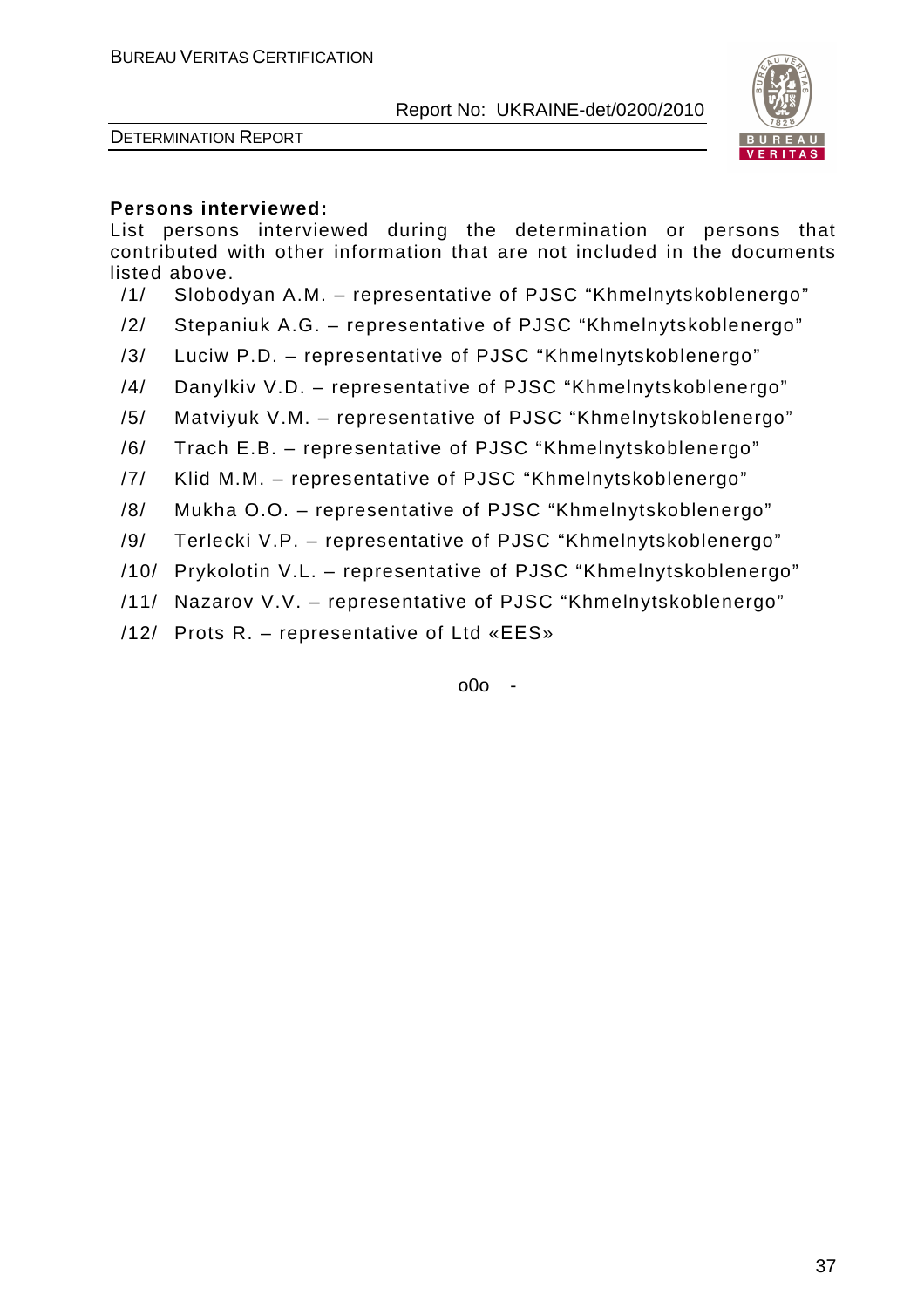

# DETERMINATION REPORT

#### **APPENDIX A: DETERMINATION PROTOCOL**

**Table 1 Check list for determination, according JOINT IMPLEMENTATION DETERMINATION AND VERIFICATION MANUAL (Version 01)** 

| <b>DVM</b><br>Paragraph     | <b>Check Item</b>                                                                                                                                                                                                                                                                                        | <b>Initial finding</b>                                                                                                                                               | <b>Draft</b><br><b>Conclusion</b> | <b>Final</b><br><b>Conclusion</b> |
|-----------------------------|----------------------------------------------------------------------------------------------------------------------------------------------------------------------------------------------------------------------------------------------------------------------------------------------------------|----------------------------------------------------------------------------------------------------------------------------------------------------------------------|-----------------------------------|-----------------------------------|
|                             | <b>General description of the project</b>                                                                                                                                                                                                                                                                |                                                                                                                                                                      |                                   |                                   |
| Title of the project        |                                                                                                                                                                                                                                                                                                          |                                                                                                                                                                      |                                   |                                   |
|                             | Is the title of the project presented?                                                                                                                                                                                                                                                                   | Khmelnytskoblenergo PJSC power distribution<br>system<br>modernization                                                                                               | OK                                | OK                                |
| $\sim$                      | Is the sectoral scope to which the project<br>pertains presented?                                                                                                                                                                                                                                        | Sectoral Scope: (2) Energy Distribution                                                                                                                              | OK                                | OK                                |
|                             | Is the current version number of the document<br>presented?                                                                                                                                                                                                                                              | PDD version number: 2.0                                                                                                                                              | OK                                | OK                                |
| $\sim$                      | Is the date when the document was completed<br>presented?                                                                                                                                                                                                                                                | Data of Completion: 29/08/2011                                                                                                                                       | <b>OK</b>                         | OK                                |
|                             | <b>Description of the project</b>                                                                                                                                                                                                                                                                        |                                                                                                                                                                      |                                   |                                   |
|                             | Is the purpose of the project included with a<br>concise, summarizing explanation (max. 1-2<br>pages) of the:<br>a) Situation existing prior to the starting date of<br>the project;<br>b) Baseline scenario; and<br>Project scenario (expected<br>outcome,<br>C)<br>including a technical description)? | Corrective Action Request (CAR) 01:<br>Please use in the PDD font size provided «JOINT<br>DESIGN DOCUMENT<br><b>IMPLEMENTATION</b><br>PROJECT<br>FORM» - version 01. | CAR01                             | OK                                |
| $\sim$                      | Is the history of the project (incl. its JI<br>component) briefly summarized?                                                                                                                                                                                                                            | Corrective Action Request (CAR) 02:<br>Please provide brief description of the project history.                                                                      | CAR <sub>02</sub>                 | <b>OK</b>                         |
| <b>Project participants</b> |                                                                                                                                                                                                                                                                                                          |                                                                                                                                                                      |                                   |                                   |
|                             | Are project participants and Party(ies) involved<br>in the project listed?                                                                                                                                                                                                                               | Project participants and parties listed in the table in section<br>A.3 of PDD.<br>Parties Project: Ukraine (host country), Poland.                                   |                                   |                                   |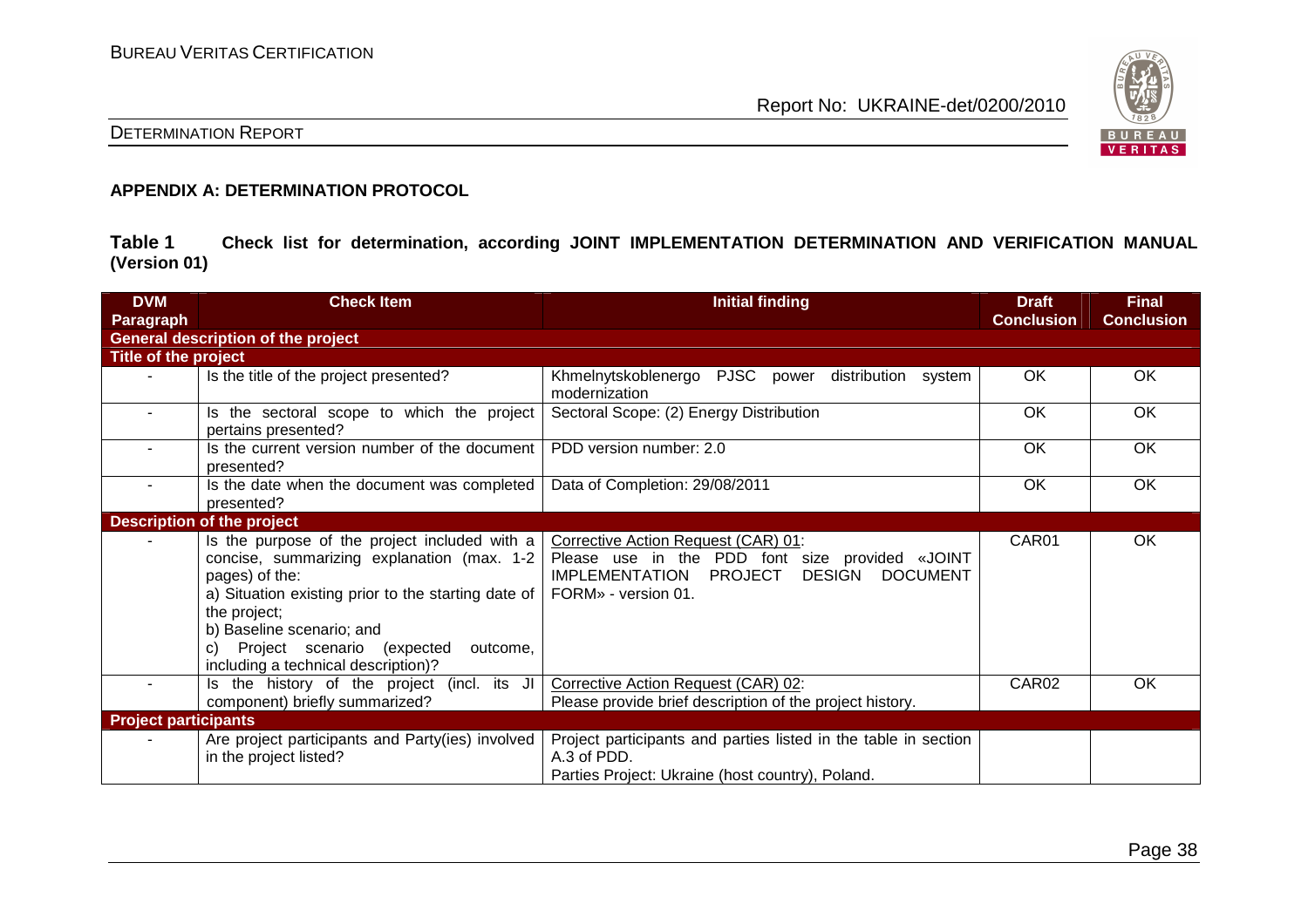

|                                | <b>DETERMINATION REPORT</b>                                                                                                                                  |                                                                                                                                                                                                                                                                                                                                                        |                                   | BUREAU<br><b>VERITAS</b>          |
|--------------------------------|--------------------------------------------------------------------------------------------------------------------------------------------------------------|--------------------------------------------------------------------------------------------------------------------------------------------------------------------------------------------------------------------------------------------------------------------------------------------------------------------------------------------------------|-----------------------------------|-----------------------------------|
| <b>DVM</b><br><b>Paragraph</b> | <b>Check Item</b>                                                                                                                                            | <b>Initial finding</b>                                                                                                                                                                                                                                                                                                                                 | <b>Draft</b><br><b>Conclusion</b> | <b>Final</b><br><b>Conclusion</b> |
|                                |                                                                                                                                                              | Corrective Action Request (CAR) 03:<br>Please provide brief information about the company "Imex<br>Energo", sp. z o. o. in section A.3, and relevant information<br>about this company in Annex 1.                                                                                                                                                     | CAR03                             | OK                                |
|                                | Is the data of the project participants presented<br>in tabular format?                                                                                      | Corrective Action Request (CAR) 04:<br>Table A.3 in the PDD must be submitted in a format that<br>provided in the version 04 of the "Guidelines for users of the<br>JI PDD form".                                                                                                                                                                      | CAR04                             | OK                                |
| $\blacksquare$                 | Is contact information provided in Annex 1 of<br>the PDD?                                                                                                    | Contact information on project participants listed in Annex 1<br>to PDD.                                                                                                                                                                                                                                                                               | OK                                | OK                                |
| $\sim$                         | Is it indicated, if it is the case, if the Party<br>involved is a host Party?                                                                                | Yes, it is indicated, if it is the case, if the Party involved is a<br>host Party                                                                                                                                                                                                                                                                      | OK                                | OK                                |
|                                | <b>Technical description of the project</b>                                                                                                                  |                                                                                                                                                                                                                                                                                                                                                        |                                   |                                   |
| <b>Location of the project</b> |                                                                                                                                                              |                                                                                                                                                                                                                                                                                                                                                        |                                   |                                   |
|                                | Host Party(ies)                                                                                                                                              | Ukraine                                                                                                                                                                                                                                                                                                                                                | OK                                | OK                                |
| $\blacksquare$                 | Region/State/Province etc.                                                                                                                                   | The project is located in the Khmelnytsky and Khmelnitsky<br>region of Ukraine                                                                                                                                                                                                                                                                         | $\overline{OK}$                   | $\overline{OK}$                   |
| $\sim$                         | City/Town/Community etc.                                                                                                                                     | Khmelnytskyi city                                                                                                                                                                                                                                                                                                                                      | <b>OK</b>                         | <b>OK</b>                         |
|                                | Detail of the physical location, including<br>information allowing the unique identification of<br>the project. (This section should not exceed<br>one page) | <b>PJSC</b><br>The<br>project<br>implemented<br>objects<br>is<br>by<br>"Khmelnytskoblenergo" located in Khmelnytsky<br>and<br>Khmelnytsky region, located in western Ukraine. Area size is<br>20.6 thousand km <sup>2</sup> (3,4% area of Ukraine). Population - 1<br>401.14 thousand people (as of 1 January 2004).<br>Also see. Section A.4.1.4 PDD. |                                   |                                   |
|                                |                                                                                                                                                              | Corrective Action Request (CAR) 05:<br>Section A.4.1.4 more than 1 page.                                                                                                                                                                                                                                                                               | CAR <sub>05</sub>                 | OK.                               |
|                                | Technologies to be employed, or measures, operations or actions to be implemented by the project                                                             |                                                                                                                                                                                                                                                                                                                                                        |                                   |                                   |
|                                | Are the technology (ies) to be employed, or<br>measures, operations or actions to<br>be<br>implemented by the project, including all                         | The project include implementing program of technology<br>reduction<br>in<br><b>PJSC</b><br>power<br>consumption<br>"Khmelnytskoblenergo" power networks which includes a                                                                                                                                                                              |                                   |                                   |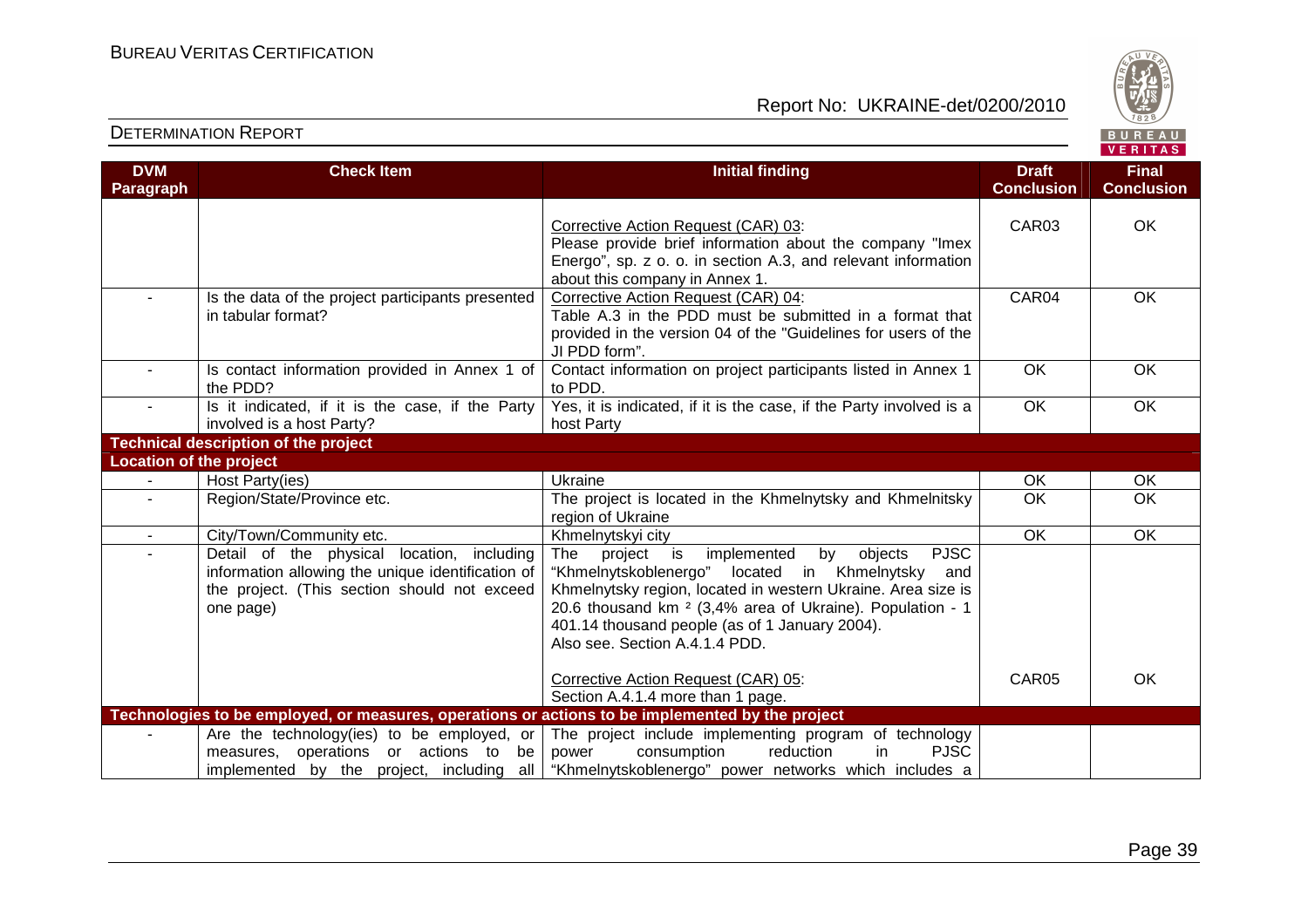

| <b>DVM</b><br>Paragraph | <b>Check Item</b>                                                                                                           | <b>Initial finding</b>                                                                                                                                                        | <b>Draft</b><br><b>Conclusion</b> | <b>Final</b><br><b>Conclusion</b> |
|-------------------------|-----------------------------------------------------------------------------------------------------------------------------|-------------------------------------------------------------------------------------------------------------------------------------------------------------------------------|-----------------------------------|-----------------------------------|
|                         | relevant technical data and the implementation<br>schedule described?                                                       | number of technical and organizational measures listed in<br>section A.4.2 PDD.                                                                                               |                                   |                                   |
|                         |                                                                                                                             | Corrective Action Request (CAR) 06:<br>Implementation schedule is not described.                                                                                              | CAR06                             | <b>OK</b>                         |
|                         |                                                                                                                             | Brief explanation of how the anthropogenic emissions of greenhouse gases by sources are to be reduced by the proposed JI project, including                                   |                                   |                                   |
| circumstances           |                                                                                                                             | why the emission reductions would not occur in the absence of the proposed project, taking into account national and/or sectoral policies and                                 |                                   |                                   |
| $\sim$                  | Is it stated how anthropogenic GHG emission<br>reductions are to be achieved? (This section<br>should not exceed one page)  | Reduction of technological losses of electricity in the power<br>network of the company has reduced CO2 emissions that<br>resulted due to the generation of lost electricity. | OK                                | <b>OK</b>                         |
| $\blacksquare$          | Is it provided the estimation of emission<br>reductions over the crediting period?                                          | Clarification Request (CL) 01:<br>Please include in this section refer to the corresponding<br>«Excel» file with the calculations.                                            | CL01                              | $\overline{OK}$                   |
|                         |                                                                                                                             | Clarification Request (CL) 02:<br>Please number the tables with information of the estimates<br>(calculations) of emission reductions.                                        | <b>CL02</b>                       | <b>OK</b>                         |
|                         | Is it provided the estimated annual reduction for<br>the chosen credit period in tCO2e?                                     | Yes, the estimated annual reduction for the chosen credit<br>period in tCO2e is provided.                                                                                     | $\overline{OK}$                   | OK                                |
| $\blacksquare$          | Are the data from questions above presented in<br>tabular format?                                                           | Yes.                                                                                                                                                                          | <b>OK</b>                         | <b>OK</b>                         |
|                         | Estimated amount of emission reductions over the crediting period                                                           |                                                                                                                                                                               |                                   |                                   |
|                         | Is the length of the crediting period Indicated?                                                                            | Yes, leight of crediting period is 22 years (264 months).                                                                                                                     | <b>OK</b>                         | OK                                |
| $\sim$                  | Are estimates of total as well as annual and<br>average annual emission reductions in tonnes<br>of CO2 equivalent provided? | Yes, estimates of total as well as annual and average annual<br>emission reductions in tonnes of CO2 equivalent provided in<br>section A.4.3.1 of PDD.                        | $\overline{OK}$                   | $\overline{OK}$                   |
|                         | <b>Project approvals by Parties</b>                                                                                         |                                                                                                                                                                               |                                   |                                   |
| 19                      | Have the DFPs of all Parties listed as "Parties<br>involved" in the PDD provided written project<br>approvals?              | Clarification Request (CL) 03:<br>Section A.5 PDD must specify the name DFPs (parties<br>involved) that will approve the project.                                             | <b>CL03</b>                       | OK                                |
| 19                      | Does the PDD identify at least the host Party                                                                               | Yes, Ukraine is the Host Party.                                                                                                                                               | OK                                | <b>OK</b>                         |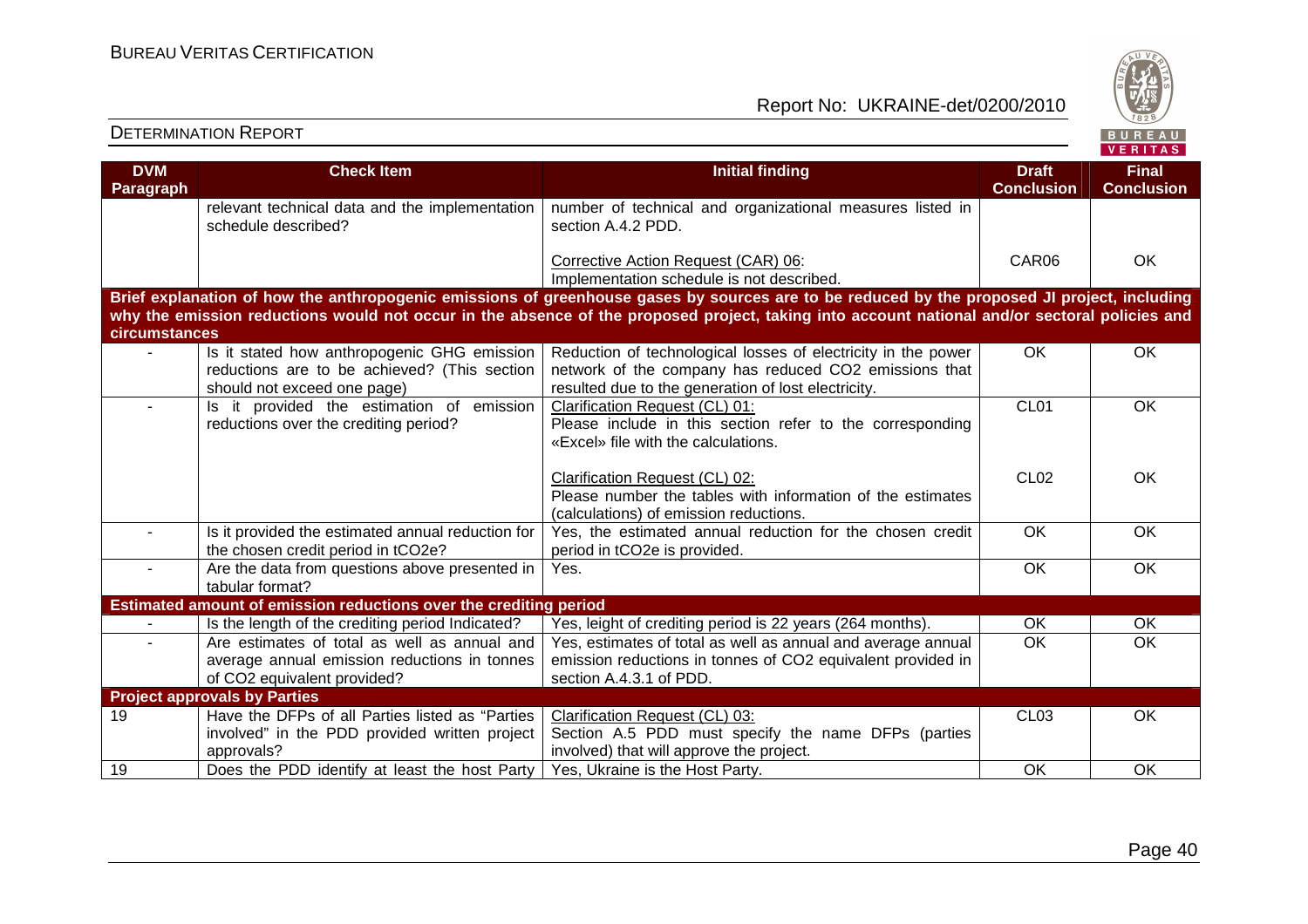Report No: UKRAINE-det/0200/2010



VERITAS

#### **DVM Paragraph Check Item Initial finding Check Item Initial finding Check Item Initial finding Check Item Initial finding Check ConclusionFinal Conclusion** as a "Party involved"? 19 | Has the DFP of the host Party issued a written project approval? Corrective Action Request (CAR) 07: No Letters of Aapproval of the project issued by the parties involved. See CAR07 above. OK OK CAR07 Pending 20 Are all the written project approvals by Parties involved unconditional? **Authorization of project participants by Parties involved** 21 **Is each of the legal entities listed as project**  participants in the PDD authorized by a Party involved, which is also listed in the PDD, through: − A written project approval by a Party involved, explicitly indicating the name of the legal entity? or − Any other form of project participant authorization in writing, explicitly indicating thename of the legal entity? See CAR07 above. 
OK OK **Baseline setting**  22 Does the PDD explicitly indicate which of the following approaches is used for identifying the baseline? − JI specific approach − Approved CDM methodology approach PDD describes the approach used to identify the baseline scenario, additionality and monitoring plan of the project. To determine the above mentioned methodological tools were used "Combined tool to identify the baseline scenario and demonstrate additionality" (Version 02.2). Clarification Request (CL) 04: Please specify which approach was used to identify the baseline scenario and additionality: • JI specific approach • Approved CDM methodology approach. Corrective Action Request (CAR) 08: Please provide date of baseline setting according required CL04 CAR08 OK OK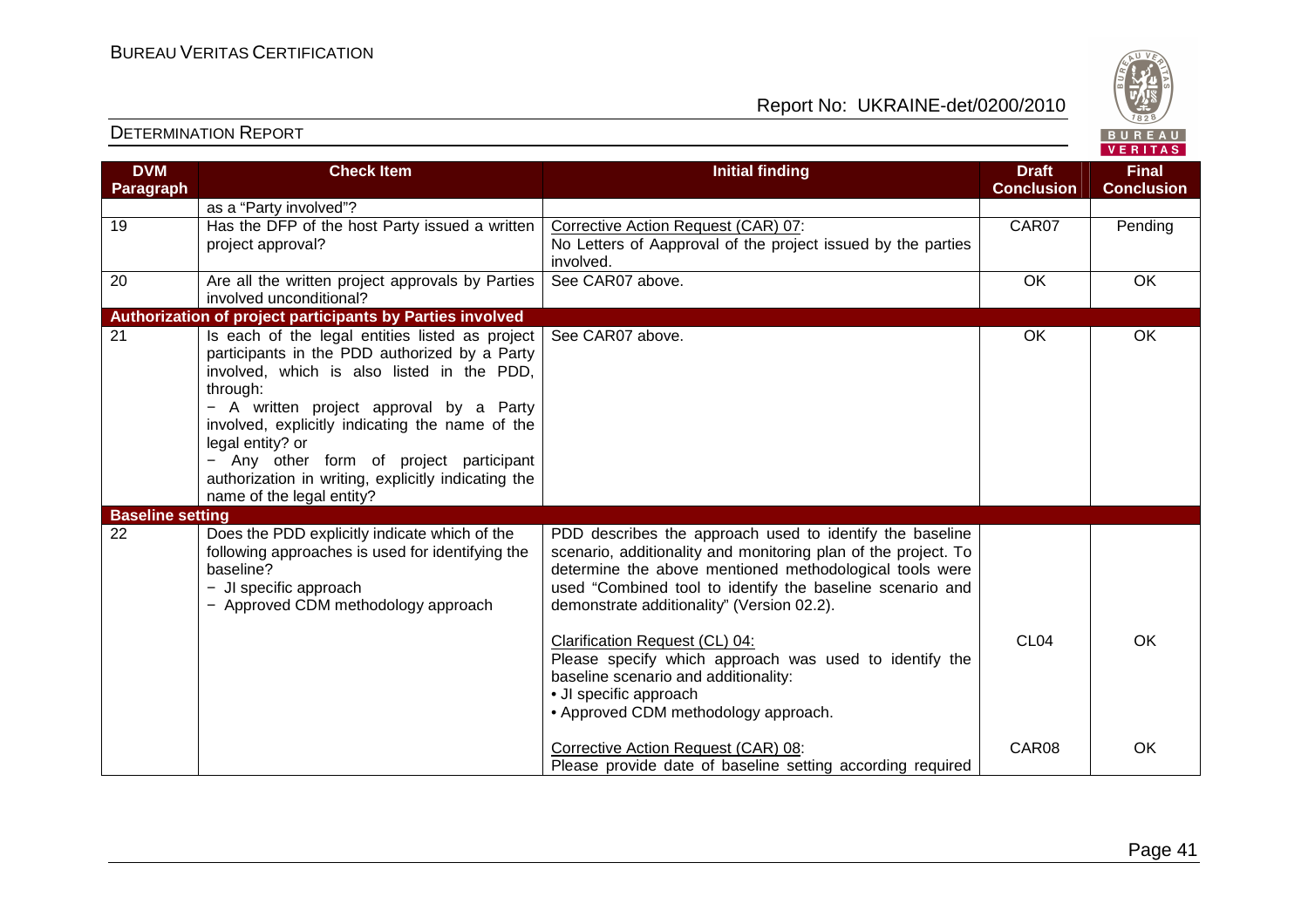

| <b>DVM</b> | <b>Check Item</b>                                                                                                                                                                                                                                                                                                                                                                                                                                                                                                                                                                                                                                                                                                                                                                                                                                                                                                                                    | <b>Initial finding</b>                                                                                                                                                                                                                                             | <b>Draft</b>      | <b>Final</b>      |
|------------|------------------------------------------------------------------------------------------------------------------------------------------------------------------------------------------------------------------------------------------------------------------------------------------------------------------------------------------------------------------------------------------------------------------------------------------------------------------------------------------------------------------------------------------------------------------------------------------------------------------------------------------------------------------------------------------------------------------------------------------------------------------------------------------------------------------------------------------------------------------------------------------------------------------------------------------------------|--------------------------------------------------------------------------------------------------------------------------------------------------------------------------------------------------------------------------------------------------------------------|-------------------|-------------------|
| Paragraph  |                                                                                                                                                                                                                                                                                                                                                                                                                                                                                                                                                                                                                                                                                                                                                                                                                                                                                                                                                      |                                                                                                                                                                                                                                                                    | <b>Conclusion</b> | <b>Conclusion</b> |
|            |                                                                                                                                                                                                                                                                                                                                                                                                                                                                                                                                                                                                                                                                                                                                                                                                                                                                                                                                                      | format DD/MM/YYYY.                                                                                                                                                                                                                                                 |                   |                   |
|            | JI specific approach only                                                                                                                                                                                                                                                                                                                                                                                                                                                                                                                                                                                                                                                                                                                                                                                                                                                                                                                            |                                                                                                                                                                                                                                                                    |                   |                   |
| 23         | Does the PDD provide a detailed theoretical<br>description in a complete and transparent<br>manner?                                                                                                                                                                                                                                                                                                                                                                                                                                                                                                                                                                                                                                                                                                                                                                                                                                                  | Yes, the PDD provide a detailed theoretical description in a<br>complete and transparent manner.                                                                                                                                                                   | OK                | OK                |
| 23         | Does the PDD provide justification that the<br>baseline is established:<br>(a) By listing and describing plausible future<br>scenarios on the basis of conservative<br>assumptions and selecting the most plausible<br>one?<br>(b) Taking into account relevant national and/or<br>sectoral policies and circumstance?<br>- Are key factors that affect a baseline taken<br>into account?<br>(c) In a transparent manner with regard to the<br>approaches,<br>choice<br>of<br>assumptions,<br>methodologies, parameters, date sources and<br>key factors?<br>(d) Taking into account of uncertainties and<br>using conservative assumptions?<br>(e) In such a way that ERUs cannot be earned<br>for decreases in activity levels outside the<br>project or due to force majeure?<br>(f) By drawing on the list of standard variables<br>contained in appendix B to "Guidance on<br>criteria for baseline setting and monitoring", as<br>appropriate? | In the PDD in a reasonable way showed that the baseline<br>was determined by compiling a listing and description of real<br>scenarios of future scenarios based on conservative<br>assumptions and subsequent selection the most attractive of<br>these scenarios. | OK                | OK                |
| 24         | If selected elements or combinations<br>of<br><b>CDM</b><br>approved<br>methodologies<br>or<br>methodological tools for baseline setting are<br>selected<br>elements<br>used,<br>are<br>the<br>or<br>combinations together with the elements                                                                                                                                                                                                                                                                                                                                                                                                                                                                                                                                                                                                                                                                                                         | To determine the baseline scenario and demonstrate<br>additionality used "Combined tool to identify the baseline<br>scenario and demonstrate additionality" (Version 03.0.0).                                                                                      | <b>OK</b>         | <b>OK</b>         |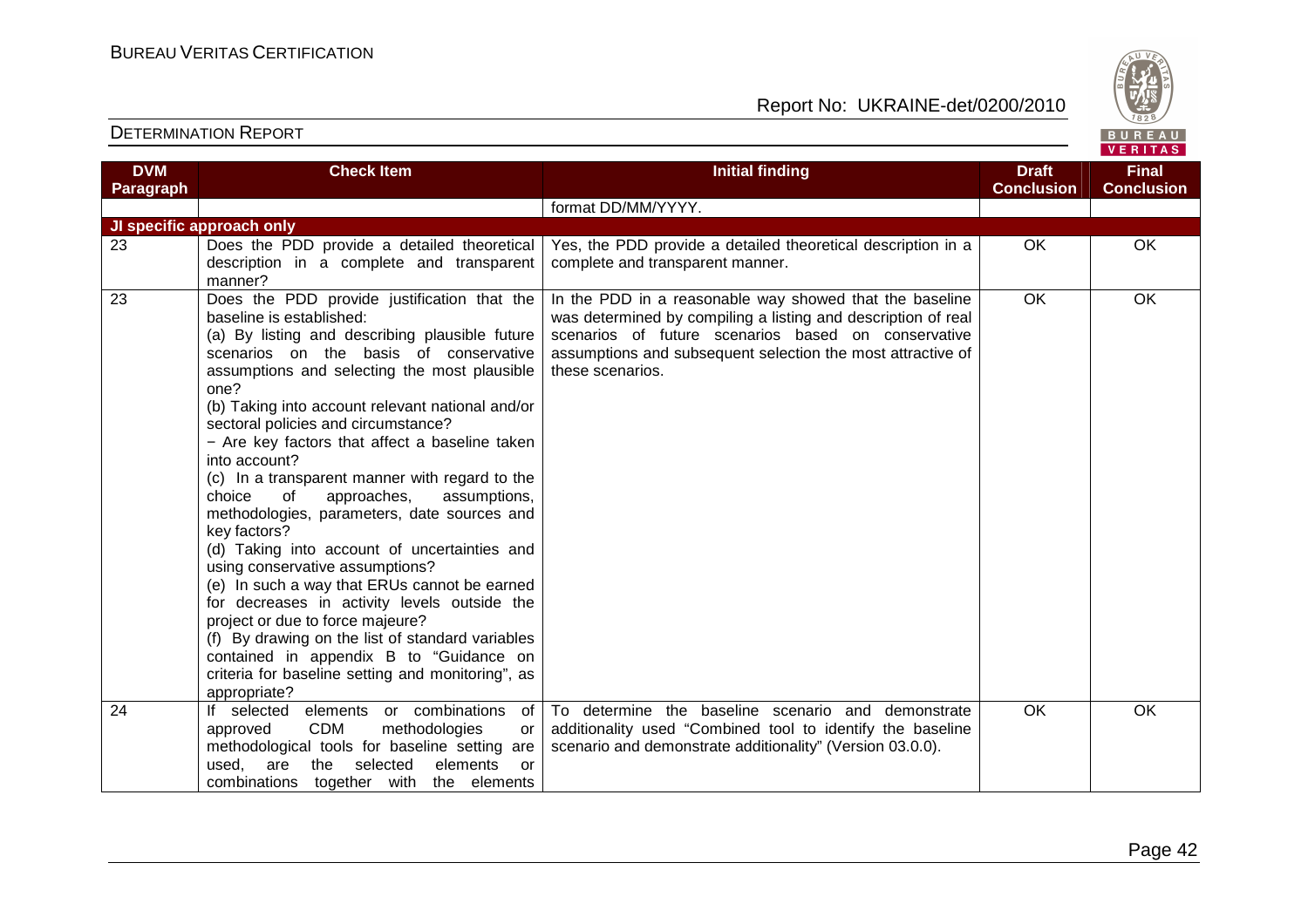



| <b>DVM</b>           | <b>Check Item</b>                                                                                                                                                                                                                                         | <b>Initial finding</b>                                                                                                                                                                                                                                                                                         | <b>Draft</b>      | <b>Final</b>      |
|----------------------|-----------------------------------------------------------------------------------------------------------------------------------------------------------------------------------------------------------------------------------------------------------|----------------------------------------------------------------------------------------------------------------------------------------------------------------------------------------------------------------------------------------------------------------------------------------------------------------|-------------------|-------------------|
| Paragraph            |                                                                                                                                                                                                                                                           |                                                                                                                                                                                                                                                                                                                | <b>Conclusion</b> | <b>Conclusion</b> |
|                      | supplementary developed by the<br>project<br>participants in line with 23 above?                                                                                                                                                                          |                                                                                                                                                                                                                                                                                                                |                   |                   |
| 25                   | If a multi-project emission factor is used, does<br>the PDD provide appropriate justification?                                                                                                                                                            | For baseline emissions calculations<br>were used CO2<br>emission factor for the projects of reducing electricity<br>consumption for it transmission by Ukrainian electricity<br>networks. All factors are justified.                                                                                           | <b>OK</b>         | OK                |
|                      | Approved CDM methodology approach only                                                                                                                                                                                                                    |                                                                                                                                                                                                                                                                                                                |                   |                   |
| 26(a)                | Does the PDD provide the title, reference<br>number and version of the approved CDM<br>methodology used?                                                                                                                                                  | N/A                                                                                                                                                                                                                                                                                                            | OK                | OK                |
| 26(a)                | Is the approved CDM methodology the most<br>recent valid version when the PDD is submitted<br>for publication? If not, is the methodology still<br>within the grace period (was the methodology<br>revised to a newer version in the past two<br>months)? | N/A                                                                                                                                                                                                                                                                                                            | OK                | OK                |
| 26(b)                | Does the PDD provide a description of why the<br>approved CDM methodology is applicable to<br>the project?                                                                                                                                                | N/A                                                                                                                                                                                                                                                                                                            | OK                | OK                |
| 26(c)                | Are all explanations, descriptions and analyses<br>pertaining to the baseline in the PDD made in<br>accordance with the referenced<br>approved CDM methodology?                                                                                           | N/A                                                                                                                                                                                                                                                                                                            | OK                | OK                |
| $26$ (d)             | Is the baseline identified appropriately as a<br>result?                                                                                                                                                                                                  | N/A                                                                                                                                                                                                                                                                                                            | <b>OK</b>         | OK                |
| <b>Additionality</b> |                                                                                                                                                                                                                                                           |                                                                                                                                                                                                                                                                                                                |                   |                   |
|                      | JI specific approach only                                                                                                                                                                                                                                 |                                                                                                                                                                                                                                                                                                                |                   |                   |
| 28                   | Does the PDD indicate which of the following<br>approaches for demonstrating additionality is<br>used?<br>Provision of traceable and transparent<br>(a)<br>information showing the baseline was identified                                                | Section B.1 of the PDD the analysis of project additionality,<br>which aims to demonstrate that the project scenario is not<br>part of the specified baseline, and that the project will<br>achieve GHG emissions reductions against to baseline. The<br>analysis was performed based on the latest version of | <b>OK</b>         | OK                |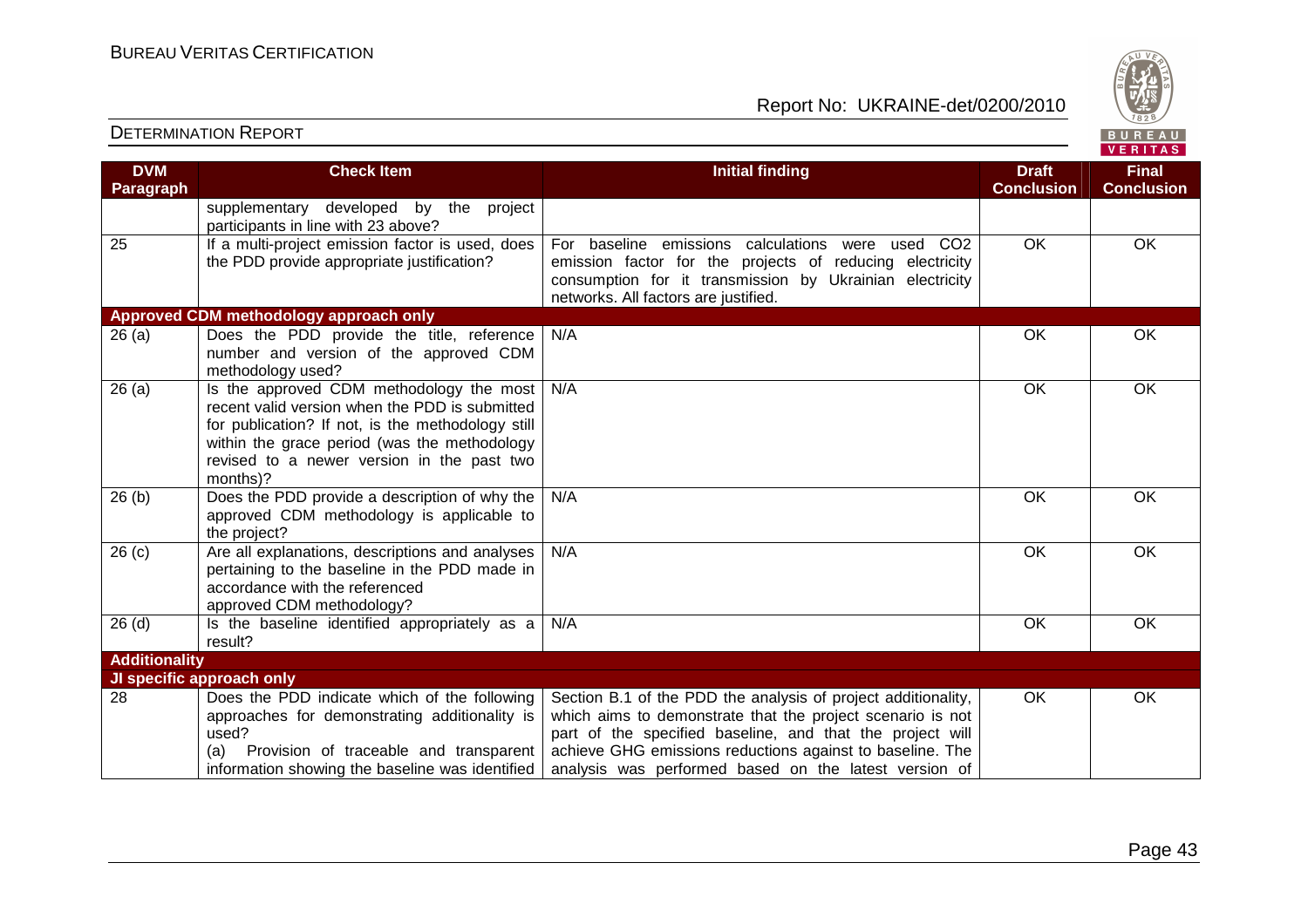

| <b>DVM</b>        | <b>Check Item</b>                                                                                                                                                                                                                                                                                                                                                                                                                                                                                                                                                                                                                                                                                    | <b>Initial finding</b>                                                                                                                                                                     | <b>Draft</b>      | <b>Final</b>      |
|-------------------|------------------------------------------------------------------------------------------------------------------------------------------------------------------------------------------------------------------------------------------------------------------------------------------------------------------------------------------------------------------------------------------------------------------------------------------------------------------------------------------------------------------------------------------------------------------------------------------------------------------------------------------------------------------------------------------------------|--------------------------------------------------------------------------------------------------------------------------------------------------------------------------------------------|-------------------|-------------------|
| Paragraph         |                                                                                                                                                                                                                                                                                                                                                                                                                                                                                                                                                                                                                                                                                                      |                                                                                                                                                                                            | <b>Conclusion</b> | <b>Conclusion</b> |
|                   | on the basis of conservative assumptions, that<br>the project scenario is not part of the identified<br>baseline scenario and that the project will lead<br>to emission reductions or enhancements of<br>removals:<br>(b) Provision of traceable and transparent<br>information that an AIE has already positively<br>determined that a comparable project (to be)<br>implemented under comparable circumstances<br>has additionality;<br>(c) Application of the most recent version of<br>the "Tool for the demonstration and<br>assessment of additionality. (allowing for a two-<br>month grace period) or any other method for<br>proving additionality approved by the CDM<br>Executive Board". | "Combined tool to identify the baseline scenario and<br>demonstrate additionality" (Version 03.0.0), which was<br>approved by the CDM Executive Board and fully applied to JI<br>projects. |                   |                   |
| 29(a)             | Does the PDD provide a justification of the<br>applicability of the approach with a clear and<br>transparent description?                                                                                                                                                                                                                                                                                                                                                                                                                                                                                                                                                                            | Barriers analysis and common practice which applied<br>considered are good practice of additionality demonstration<br>of the project activity.                                             | $\overline{OK}$   | <b>OK</b>         |
| 29(b)             | Are additionality proofs provided?                                                                                                                                                                                                                                                                                                                                                                                                                                                                                                                                                                                                                                                                   | Corrective Action Request (CAR) 09:<br>In the PDD does not specify how the registration of this<br>project as JI project will help overcome identified<br>technological barriers.          | CAR09             | OK                |
| 29 <sub>(c)</sub> | Is the additionality demonstrated appropriately<br>as a result?                                                                                                                                                                                                                                                                                                                                                                                                                                                                                                                                                                                                                                      | See CAR09 above.                                                                                                                                                                           | <b>OK</b>         | OK                |
| 30                | If the approach 28 (c) is chosen, are all<br>explanations, descriptions and analyses made<br>in accordance with the selected tool or<br>method?                                                                                                                                                                                                                                                                                                                                                                                                                                                                                                                                                      | N/A                                                                                                                                                                                        | OK                | OK                |
|                   | Approved CDM methodology approach only                                                                                                                                                                                                                                                                                                                                                                                                                                                                                                                                                                                                                                                               |                                                                                                                                                                                            |                   |                   |
| 31(a)             | Does the PDD provide the title, reference<br>number and version of the approved CDM                                                                                                                                                                                                                                                                                                                                                                                                                                                                                                                                                                                                                  | N/A                                                                                                                                                                                        | OK                | OK                |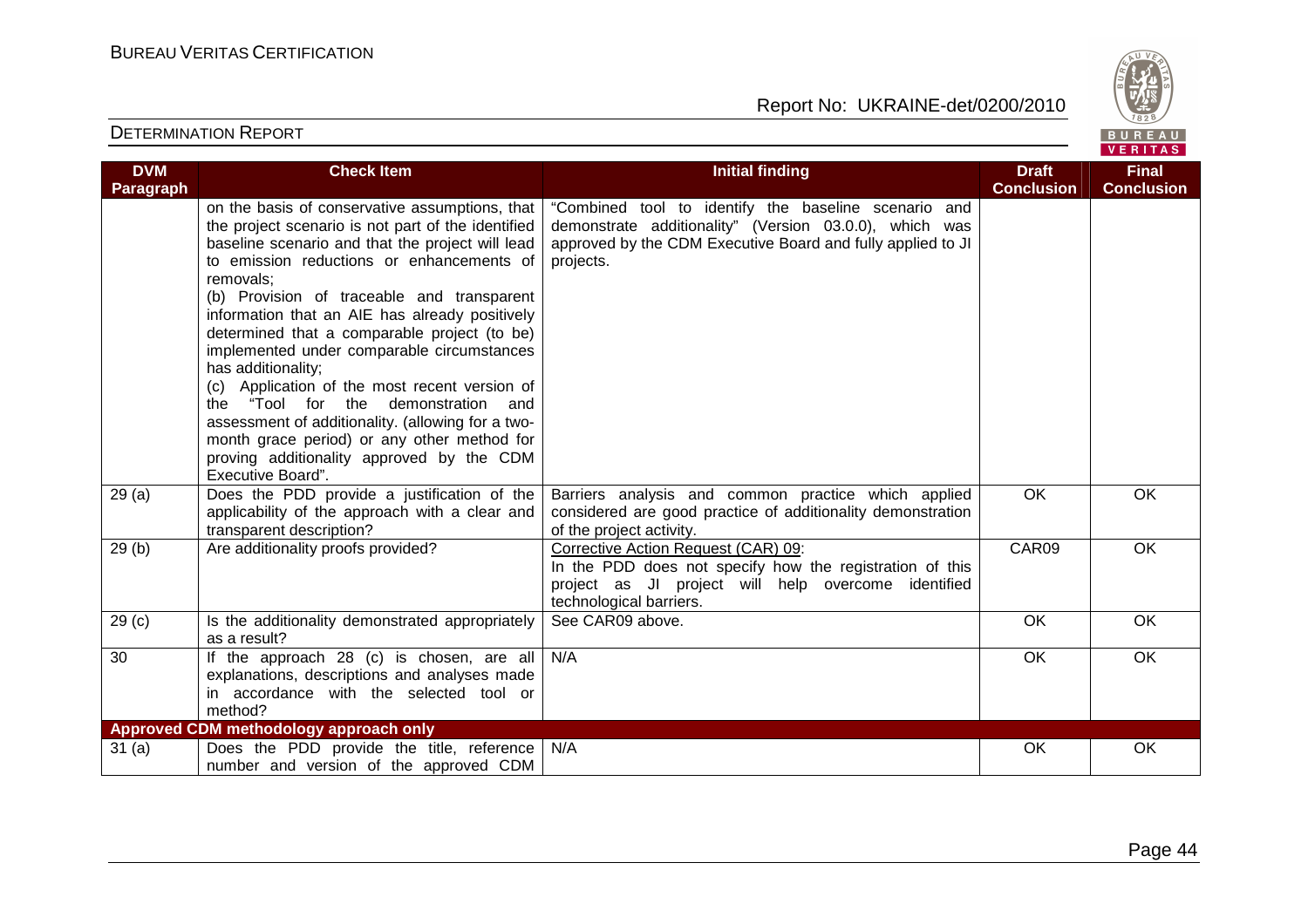

#### **VERITAS Check Item Initial finding Check Item Initial finding Check Item Initial finding Check Item Initial finding Check DVM Final Paragraph Conclusion Conclusion** methodology used? 31 (b) Does the PDD provide a description of why and N/A OK OK OK how the referenced approved CDM methodology is applicable to the project? 31 (c) Are all explanations, descriptions and analyses N/A OK OK OK with regard to additionality made in accordance with the selected methodology? 31 (d) | Are additionality proofs provided? | N/A OK | OK 31 (e) Is the additionality demonstrated appropriately  $\overline{OK}$ N/A OK OK OK as a result? **Project boundary (applicable except for JI LULUCF projects) JI specific approach only** Yes, the project boundary defined in line with all presented OK OK 32 (a) Does the project boundary defined in the PDDencompass all anthropogenic emissions requirements. by sources of GHGs that are: (i) Under the control of the project participants? (ii) Reasonably attributable to the project? (iii) Significant?  $32(b)$  Is the project boundary defined on the basis of Yes, the project boundary defined on the basis of a case-by-OK OK case assessment with regard to the criteria referred to in 32 a case-by-case assessment with regard to the criteria referred to in 32 (a) above? (a) above.  $32 (c)$  Are the delineation of the project boundary and Yes, project boundary represented the scheme form on Fig. OK OK the gases and sources included appropriately 3a and 3b and in tabular form in Table 4. described and justified in the PDD by using a figure or flow chart as appropriate? Clarification Request (CL) 05:OK 32 (d) Are all gases and sources included explicitly CL05 stated, and the exclusions of any sources Please change the title of fourth column Table 4 (Section B.3 related to the baseline or the project are PDD). Title "Included?" recommend changing the appropriately justified? "Included/Excluded" Clarification Request (CL) 06:CL06 OK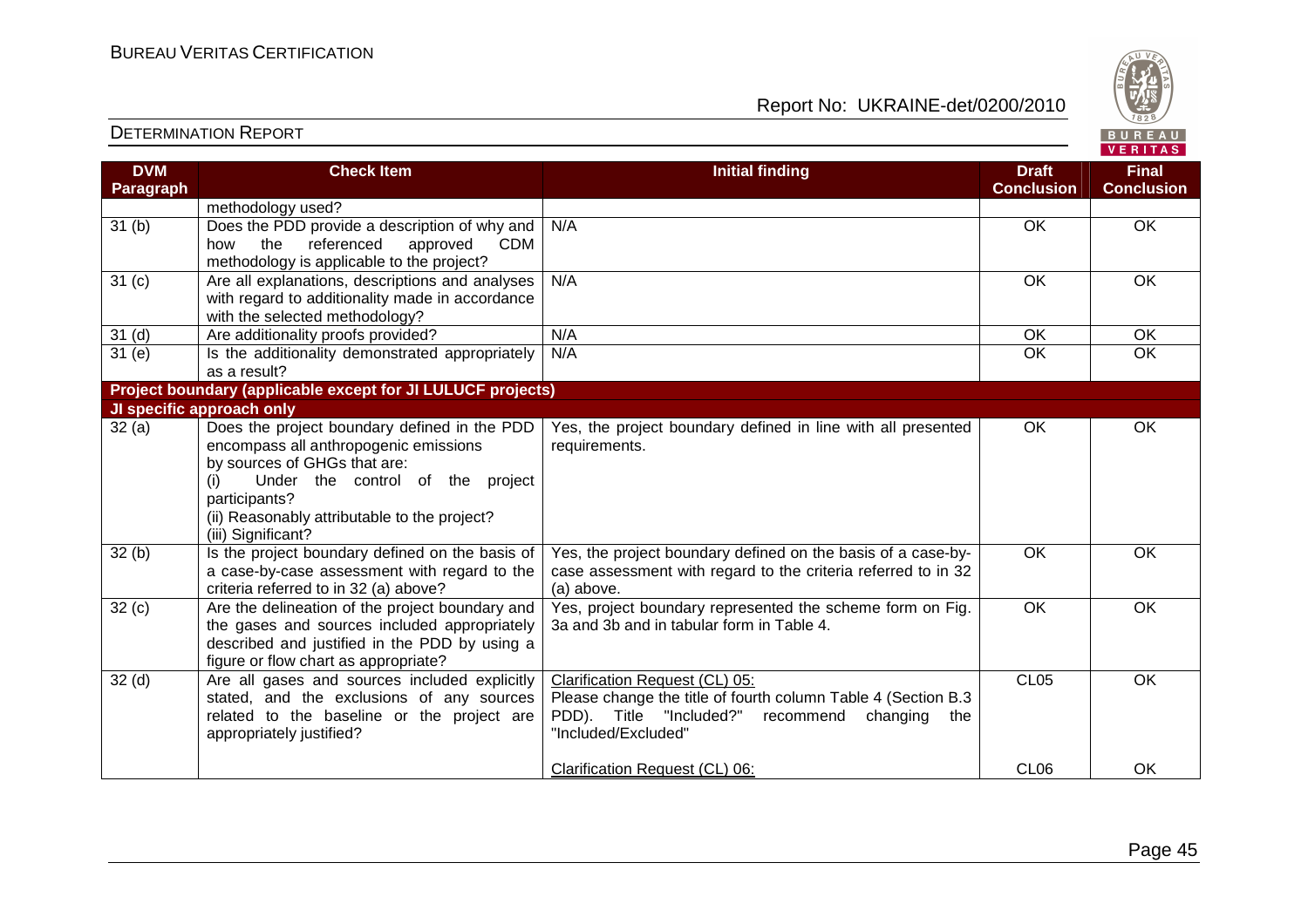Report No: UKRAINE-det/0200/2010



#### VERITAS **Check Item Initial finding Check Item Initial finding Check Item Initial finding Check Item Initial finding Check DVM Final Paragraph Conclusion Conclusion** Precise figures numbering in the PDD. Corrective Action Request (CAR) 10: CAR10 OK During site visit to the company PJSC "Khmelnitskoblenergo" determination team found that some equipment implemented within project activities (eg circuit breakers) included insulating gas (SF6). Please include the insulating gas to the list of project emissions. **Approved CDM methodology approach only** 33 **Is the project boundary defined in accordance** N/A OK OK OK with the approved CDM methodology? **Crediting period**  $34$  (a)  $\hbox{\textsf{Does}}$  the PDD state the starting date of the 04/07/2002 - Decision of Board of EС "Khmelnitskoblenergo" OK OK project as the date on which the on the development and implementation of programs to implementation or construction or real action of reduce TPC (Minutes № 10). the project will begin or began? 34 (a) Is the starting date after the beginning of 2000? Yes. OK OK 34 (b) Does the PDD state the expected operational 25 years (300 months) OK OK lifetime of the project in years and months? 22 years (264 months) OK OK  $34 (c)$  Does the PDD state the length of the crediting period in years and months?  $34 (c)$  Is the starting date of the crediting period on or Yes, starting date of the crediting period is after the date the OK OK after the date of the first emission reductions or first emission reductions are generated. enhancements of net removals generated by the project? 34 (d) Does the PDD state that the crediting period for Clarification Request (CL) 07:CL07 OK issuance of ERUs starts only after the Please specify that the crediting period of ERUs generating beginning of 2008 and does not extend beyond started after the beginning of 2008 and continuing over the the operational lifetime of the project? life cycle. 34 (d) | If the crediting period extends beyond 2012, Clarification Request (CL) 08:CL08 OK does the PDD state that the extension is Please specify that crediting period extension beyond 2012 subject to the host Party approval? requires approval by the Host country.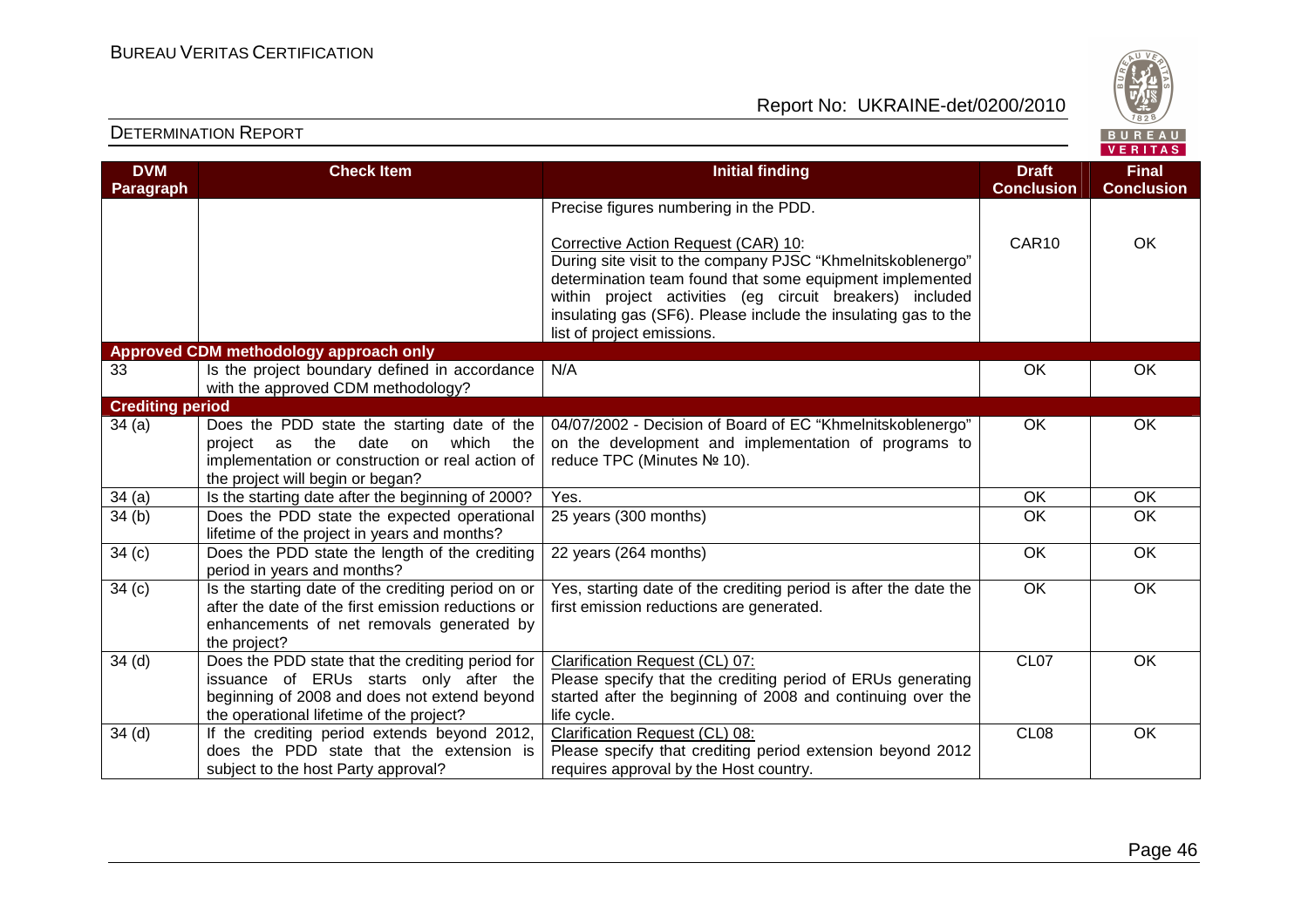

| <b>DVM</b><br><b>Paragraph</b> | <b>Check Item</b>                                                                                                                                                                                                                                                                                      | <b>Initial finding</b>                                                                                                                                                                                                                                                                                                                           | <b>Draft</b><br><b>Conclusion</b> | <b>Final</b><br><b>Conclusion</b> |
|--------------------------------|--------------------------------------------------------------------------------------------------------------------------------------------------------------------------------------------------------------------------------------------------------------------------------------------------------|--------------------------------------------------------------------------------------------------------------------------------------------------------------------------------------------------------------------------------------------------------------------------------------------------------------------------------------------------|-----------------------------------|-----------------------------------|
|                                | Are the estimates of emission reductions or<br>enhancements of net removals presented<br>separately for those until 2012 and those after<br>2012?                                                                                                                                                      |                                                                                                                                                                                                                                                                                                                                                  |                                   |                                   |
| <b>Monitoring plan</b>         |                                                                                                                                                                                                                                                                                                        |                                                                                                                                                                                                                                                                                                                                                  |                                   |                                   |
| 35                             | Does the PDD explicitly indicate which of the<br>following approaches is used?<br>- JI specific approach<br>- Approved CDM methodology approach                                                                                                                                                        | Clarification Request (CL) 09:<br>It seems that the in PDD used JI specific approach for<br>monitoring plan identification, but it is not explicitly indicated.<br>Please clearly clarify in PDD what approach was used.                                                                                                                         | CL <sub>09</sub>                  | OK                                |
|                                | JI specific approach only                                                                                                                                                                                                                                                                              |                                                                                                                                                                                                                                                                                                                                                  |                                   |                                   |
| 36(a)                          | Does the monitoring plan describe:<br>- All relevant factors and key characteristics<br>that will be monitored?<br>- The period in which they will be monitored?<br>- All decisive factors for the control and<br>reporting of project performance?                                                    | The approach of monitoring developed for this project<br>corresponds to assumptions and practices used in the<br>baseline approach. This approach to monitoring requires<br>monitoring and measurement of variables and parameters<br>necessary for quantitative determination of baseline and<br>project emission levels in transparent manner. |                                   |                                   |
|                                |                                                                                                                                                                                                                                                                                                        | Clarification Request (CL) 10:<br>Please provide justification for choosing of the each used<br>parameters.                                                                                                                                                                                                                                      | <b>CL10</b>                       | OK                                |
| 36(b)                          | Does the monitoring plan specify the indicators,<br>constants and variables used that are reliable,<br>valid and provide transparent picture of the<br>emission reductions or enhancements of net<br>removals to be monitored?                                                                         | See CL10 above.                                                                                                                                                                                                                                                                                                                                  | OK                                | OK                                |
| 36(b)                          | If default values are used:<br>- Are accuracy and reasonableness carefully<br>balanced in their selection?<br>Do the default values originate from<br>$\overline{\phantom{0}}$<br>recognized sources?<br>- Are the default values supported by statistical<br>analyses providing reasonable confidence | Corrective Action Request (CAR) 11:<br>Used TPC rate include technical<br>and<br>commercial<br>consumption and losses. Commercial losses have no impact<br>on GHG emissions and must be excluded from calculations.                                                                                                                              | CAR11                             | $\overline{OK}$                   |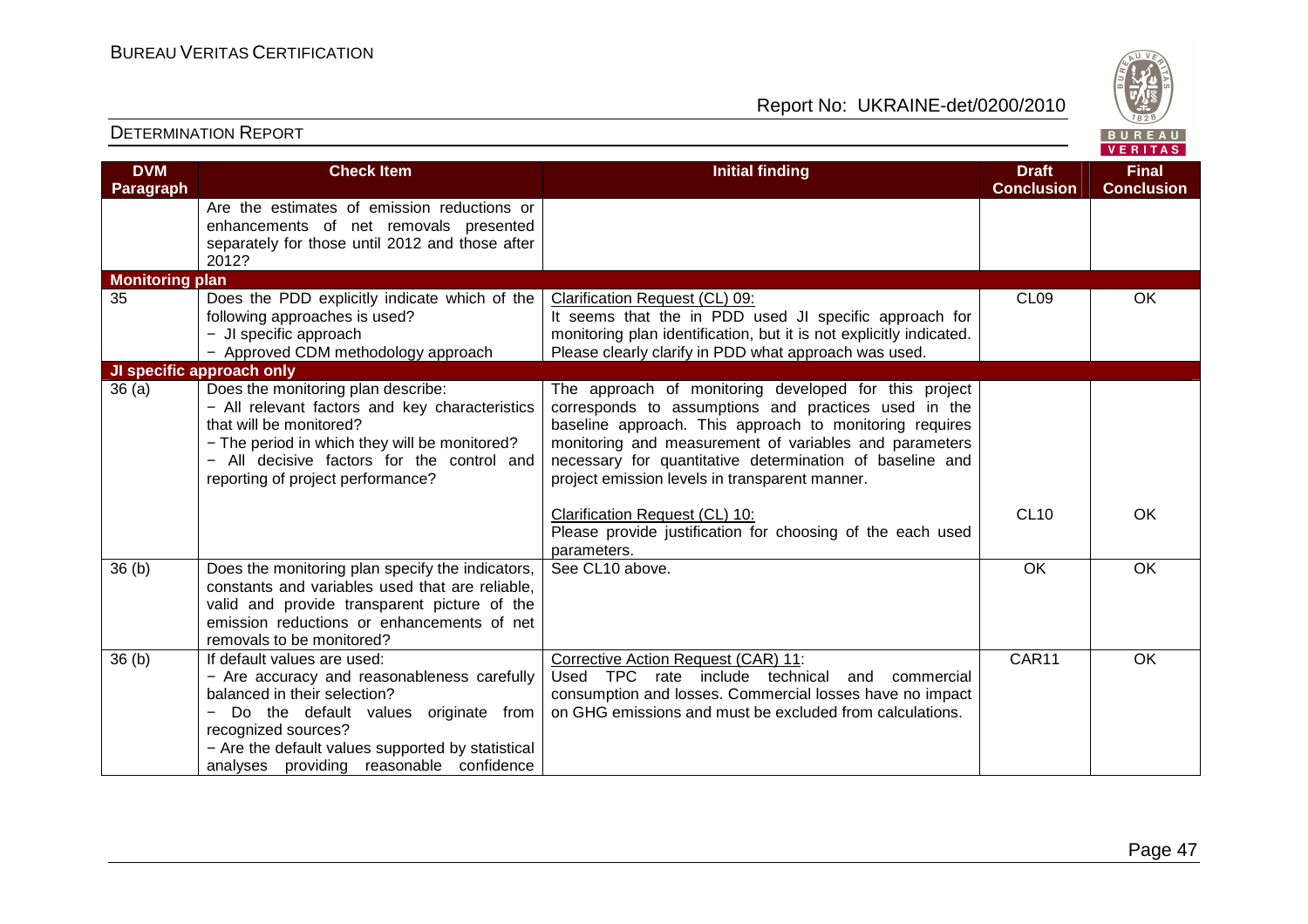

| <b>DVM</b>                       | <b>Check Item</b>                                                                                                                                                                                  | <b>Initial finding</b>                                                                                                                                                                                                                          | <b>Draft</b>      | <b>Final</b>      |
|----------------------------------|----------------------------------------------------------------------------------------------------------------------------------------------------------------------------------------------------|-------------------------------------------------------------------------------------------------------------------------------------------------------------------------------------------------------------------------------------------------|-------------------|-------------------|
| Paragraph                        |                                                                                                                                                                                                    |                                                                                                                                                                                                                                                 | <b>Conclusion</b> | <b>Conclusion</b> |
|                                  | levels?<br>- Are the default values presented in a<br>transparent manner?                                                                                                                          |                                                                                                                                                                                                                                                 |                   |                   |
| 36 (b) (i)                       | For those values that are to be provided by the<br>project participants, does the monitoring plan<br>clearly indicate how the values are to be<br>selected and justified?                          | Yes. All procedures of selection and justification of<br>necessary values are described.                                                                                                                                                        | <b>OK</b>         | <b>OK</b>         |
| 36 (b) (ii)                      | For other values,<br>- Does the monitoring plan clearly indicate the<br>precise references from which these values are<br>taken?<br>- Is the conservativeness of the values<br>provided justified? | Corrective Action Request (CAR) 12:<br>Please specify who is responsible for providing actual value<br>of CO2 emission factor for the projects of reducing electricity<br>consumption for it transmission by Ukrainian electricity<br>networks. | CAR12             | OK                |
| 36 (b) (iii)                     | For all data sources, does the monitoring plan<br>specify the procedures to be followed if<br>expected data are unavailable?                                                                       | Corrective Action Request (CAR) 13:<br>Please indicate in PDD that the data monitored and required<br>for the project determination will be kept for two years after<br>the last transfer of ERUs the project.                                  | CAR13             | OK                |
| 36 (b) (iv)                      | Are International System Unit (SI units) used?                                                                                                                                                     | Yes.                                                                                                                                                                                                                                            | $\overline{OK}$   | OK                |
| 36 <sub>(b)</sub> <sub>(v)</sub> | Does the monitoring plan note any parameters,<br>coefficients, variables, etc. that are used to<br>calculate baseline emissions or net removals<br>but are obtained through monitoring?            | Yes, Emission factors for the projects of reducing electricity<br>consumption for it transmission by Ukrainian electricity<br>networks used to calculate baseline emissions but are<br>obtained through monitoring.                             | $\overline{OK}$   | OK                |
| 36 <sub>(b)</sub> <sub>(v)</sub> | Is the use of parameters, coefficients,<br>variables, etc. consistent between the baseline<br>and monitoring plan?                                                                                 | Yes, use of parameters, coefficients, variables, etc. is<br>consistent between the baseline and monitoring plan.                                                                                                                                | <b>OK</b>         | <b>OK</b>         |
| 36 <sub>(c)</sub>                | Does the monitoring plan draw on the list of<br>standard variables contained in appendix B of<br>"Guidance on criteria for baseline setting and<br>monitoring"?                                    | Yes monitoring plan developed in line with "Guidance on<br>criteria for baseline setting and monitoring".                                                                                                                                       | $\overline{OK}$   | OK                |
| 36 <sub>(d)</sub>                | Does the monitoring plan explicitly and clearly<br>distinguish:<br>(i) Data and parameters that are not monitored                                                                                  | Yes, all relevant parameters are described (see section D.1<br>of PDD).                                                                                                                                                                         | <b>OK</b>         | OK                |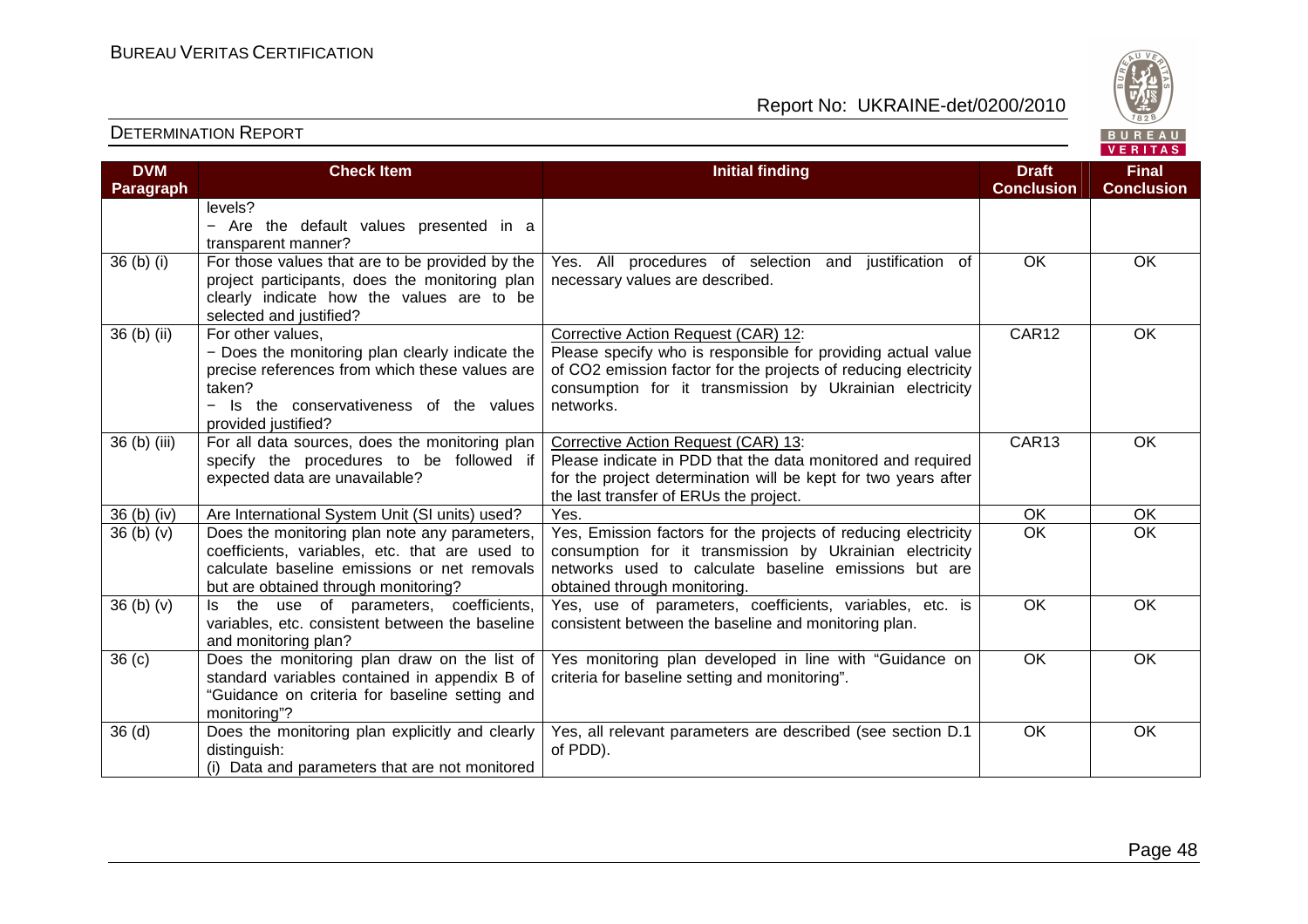

| <b>DVM</b><br>Paragraph | <b>Check Item</b>                                                                                                                                                                                                                                                                                                                                                                                                                                                                                                                            | <b>Initial finding</b>                                                                                                                                                                                     | <b>Draft</b><br><b>Conclusion</b> | <b>Final</b><br><b>Conclusion</b> |
|-------------------------|----------------------------------------------------------------------------------------------------------------------------------------------------------------------------------------------------------------------------------------------------------------------------------------------------------------------------------------------------------------------------------------------------------------------------------------------------------------------------------------------------------------------------------------------|------------------------------------------------------------------------------------------------------------------------------------------------------------------------------------------------------------|-----------------------------------|-----------------------------------|
|                         | throughout the crediting period, but are<br>determined only once (and thus remain fixed<br>throughout the crediting period), and that are<br>available already at the stage of determination?<br>(ii) Data and parameters that are not monitored<br>throughout the crediting period, but are<br>determined only once (and thus remain fixed<br>throughout the crediting period), but that are<br>not already available at the stage of<br>determination?<br>(iii) Data and parameters that are monitored<br>throughout the crediting period? |                                                                                                                                                                                                            |                                   |                                   |
| 36 (e)                  | Does the monitoring plan describe the methods<br>employed for data monitoring (including its<br>frequency) and recording?                                                                                                                                                                                                                                                                                                                                                                                                                    | The table in section D.1.1 PDD defined time (regularity) of<br>monitoring and information sources with respect to all<br>parameters and data to be monitored.                                              | <b>OK</b>                         | <b>OK</b>                         |
| 36(f)                   | Does the monitoring plan elaborate all<br>algorithms and formulae used for the<br>estimation/calculation<br>of<br>baseline<br>emissions/removals<br>and<br>project<br>emissions/removals or direct monitoring of<br>emission reductions from the project, leakage,<br>as appropriate?                                                                                                                                                                                                                                                        | In the PDD described and explained all the algorithms and<br>formulas used to calculating emissions for the baseline and<br>project scenarios.                                                             | $\overline{OK}$                   | OK                                |
| 36 (f) (i)              | the<br>underlying<br>rationale<br>the<br>ls.<br>for<br>algorithms/formulae explained?                                                                                                                                                                                                                                                                                                                                                                                                                                                        | Yes, all necessary algorithms and formulae are clearly<br>described.                                                                                                                                       | OK                                | OK                                |
| $36(f)$ (ii)            | Are consistent variables, equation formats,<br>subscripts etc. used?                                                                                                                                                                                                                                                                                                                                                                                                                                                                         | Yes, all variables, equation format, subscripts etc. used<br>consistent.                                                                                                                                   | $\overline{OK}$                   | $\overline{OK}$                   |
| 36 (f) (iii)            | Are all equations numbered?                                                                                                                                                                                                                                                                                                                                                                                                                                                                                                                  | Yes.                                                                                                                                                                                                       | $\overline{OK}$                   | OK                                |
| 36 (f) (iv)             | Are all variables, with units indicated defined?                                                                                                                                                                                                                                                                                                                                                                                                                                                                                             | Yes.                                                                                                                                                                                                       | <b>OK</b>                         | OK                                |
| 36 $(f)(v)$             | ls.<br>the<br>conservativeness<br>of<br>the<br>algorithms/procedures justified?                                                                                                                                                                                                                                                                                                                                                                                                                                                              | See CAR11 above.                                                                                                                                                                                           | <b>OK</b>                         | OK                                |
| 36 $(f)(v)$             |                                                                                                                                                                                                                                                                                                                                                                                                                                                                                                                                              | To the extent possible, are methods to   The level of uncertainty of data specified in the table of<br>quantitatively account for uncertainty in key quality control and quality assurance procedures (see | $\overline{OK}$                   | OK                                |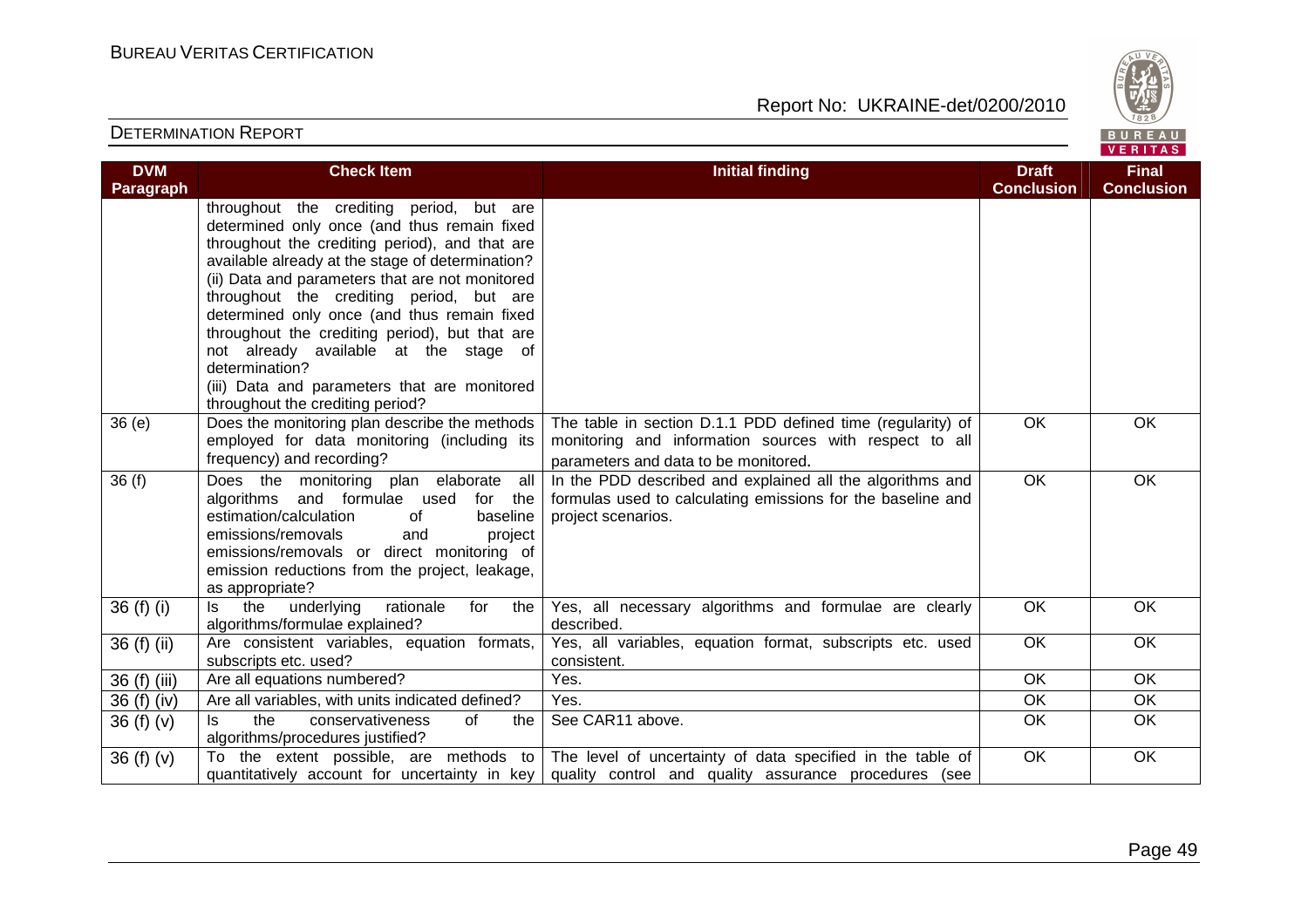

| <b>Check Item</b>                                | <b>Initial finding</b>                                                                                                                                                                                                                                                                                                                                                                                                                                                                                                                                                                                                                                                                                                                                                                                        | <b>Draft</b>                                                                                                                                                                                                                                                                                                                                                                                                                                                                                                                   | <b>Final</b>                                                  |
|--------------------------------------------------|---------------------------------------------------------------------------------------------------------------------------------------------------------------------------------------------------------------------------------------------------------------------------------------------------------------------------------------------------------------------------------------------------------------------------------------------------------------------------------------------------------------------------------------------------------------------------------------------------------------------------------------------------------------------------------------------------------------------------------------------------------------------------------------------------------------|--------------------------------------------------------------------------------------------------------------------------------------------------------------------------------------------------------------------------------------------------------------------------------------------------------------------------------------------------------------------------------------------------------------------------------------------------------------------------------------------------------------------------------|---------------------------------------------------------------|
|                                                  |                                                                                                                                                                                                                                                                                                                                                                                                                                                                                                                                                                                                                                                                                                                                                                                                               |                                                                                                                                                                                                                                                                                                                                                                                                                                                                                                                                | <b>Conclusion</b>                                             |
|                                                  |                                                                                                                                                                                                                                                                                                                                                                                                                                                                                                                                                                                                                                                                                                                                                                                                               |                                                                                                                                                                                                                                                                                                                                                                                                                                                                                                                                |                                                               |
|                                                  | Taken into account that all used data and parameters are                                                                                                                                                                                                                                                                                                                                                                                                                                                                                                                                                                                                                                                                                                                                                      |                                                                                                                                                                                                                                                                                                                                                                                                                                                                                                                                |                                                               |
|                                                  |                                                                                                                                                                                                                                                                                                                                                                                                                                                                                                                                                                                                                                                                                                                                                                                                               |                                                                                                                                                                                                                                                                                                                                                                                                                                                                                                                                |                                                               |
|                                                  |                                                                                                                                                                                                                                                                                                                                                                                                                                                                                                                                                                                                                                                                                                                                                                                                               |                                                                                                                                                                                                                                                                                                                                                                                                                                                                                                                                |                                                               |
|                                                  | accuracy their level of uncertainty is defined as low.                                                                                                                                                                                                                                                                                                                                                                                                                                                                                                                                                                                                                                                                                                                                                        |                                                                                                                                                                                                                                                                                                                                                                                                                                                                                                                                |                                                               |
| Is consistency between the elaboration of the    | Yes.                                                                                                                                                                                                                                                                                                                                                                                                                                                                                                                                                                                                                                                                                                                                                                                                          |                                                                                                                                                                                                                                                                                                                                                                                                                                                                                                                                | OK                                                            |
|                                                  |                                                                                                                                                                                                                                                                                                                                                                                                                                                                                                                                                                                                                                                                                                                                                                                                               |                                                                                                                                                                                                                                                                                                                                                                                                                                                                                                                                |                                                               |
|                                                  |                                                                                                                                                                                                                                                                                                                                                                                                                                                                                                                                                                                                                                                                                                                                                                                                               |                                                                                                                                                                                                                                                                                                                                                                                                                                                                                                                                |                                                               |
| Are any parts of the algorithms or formulae that | No, all algorithms and formulas clearly explained                                                                                                                                                                                                                                                                                                                                                                                                                                                                                                                                                                                                                                                                                                                                                             | OK                                                                                                                                                                                                                                                                                                                                                                                                                                                                                                                             | OK                                                            |
| are not self-evident explained?                  |                                                                                                                                                                                                                                                                                                                                                                                                                                                                                                                                                                                                                                                                                                                                                                                                               |                                                                                                                                                                                                                                                                                                                                                                                                                                                                                                                                |                                                               |
|                                                  |                                                                                                                                                                                                                                                                                                                                                                                                                                                                                                                                                                                                                                                                                                                                                                                                               |                                                                                                                                                                                                                                                                                                                                                                                                                                                                                                                                | OK                                                            |
|                                                  |                                                                                                                                                                                                                                                                                                                                                                                                                                                                                                                                                                                                                                                                                                                                                                                                               |                                                                                                                                                                                                                                                                                                                                                                                                                                                                                                                                |                                                               |
|                                                  |                                                                                                                                                                                                                                                                                                                                                                                                                                                                                                                                                                                                                                                                                                                                                                                                               | $\overline{\overline{\rm OK}}$                                                                                                                                                                                                                                                                                                                                                                                                                                                                                                 | $\overline{OK}$                                               |
|                                                  |                                                                                                                                                                                                                                                                                                                                                                                                                                                                                                                                                                                                                                                                                                                                                                                                               |                                                                                                                                                                                                                                                                                                                                                                                                                                                                                                                                | OK                                                            |
| explained in a transparent manner?               | transparent manner.                                                                                                                                                                                                                                                                                                                                                                                                                                                                                                                                                                                                                                                                                                                                                                                           |                                                                                                                                                                                                                                                                                                                                                                                                                                                                                                                                |                                                               |
| Is it clearly stated which assumptions and       | Used assumptions and procedures not have significant                                                                                                                                                                                                                                                                                                                                                                                                                                                                                                                                                                                                                                                                                                                                                          | $\overline{OK}$                                                                                                                                                                                                                                                                                                                                                                                                                                                                                                                | OK                                                            |
|                                                  |                                                                                                                                                                                                                                                                                                                                                                                                                                                                                                                                                                                                                                                                                                                                                                                                               |                                                                                                                                                                                                                                                                                                                                                                                                                                                                                                                                |                                                               |
|                                                  |                                                                                                                                                                                                                                                                                                                                                                                                                                                                                                                                                                                                                                                                                                                                                                                                               |                                                                                                                                                                                                                                                                                                                                                                                                                                                                                                                                |                                                               |
|                                                  |                                                                                                                                                                                                                                                                                                                                                                                                                                                                                                                                                                                                                                                                                                                                                                                                               |                                                                                                                                                                                                                                                                                                                                                                                                                                                                                                                                | OK                                                            |
| and, where possible, is an uncertainty range at  |                                                                                                                                                                                                                                                                                                                                                                                                                                                                                                                                                                                                                                                                                                                                                                                                               |                                                                                                                                                                                                                                                                                                                                                                                                                                                                                                                                |                                                               |
| 95% confidence level for key parameters for      |                                                                                                                                                                                                                                                                                                                                                                                                                                                                                                                                                                                                                                                                                                                                                                                                               |                                                                                                                                                                                                                                                                                                                                                                                                                                                                                                                                |                                                               |
|                                                  |                                                                                                                                                                                                                                                                                                                                                                                                                                                                                                                                                                                                                                                                                                                                                                                                               |                                                                                                                                                                                                                                                                                                                                                                                                                                                                                                                                |                                                               |
|                                                  |                                                                                                                                                                                                                                                                                                                                                                                                                                                                                                                                                                                                                                                                                                                                                                                                               |                                                                                                                                                                                                                                                                                                                                                                                                                                                                                                                                |                                                               |
|                                                  |                                                                                                                                                                                                                                                                                                                                                                                                                                                                                                                                                                                                                                                                                                                                                                                                               |                                                                                                                                                                                                                                                                                                                                                                                                                                                                                                                                | OK                                                            |
|                                                  |                                                                                                                                                                                                                                                                                                                                                                                                                                                                                                                                                                                                                                                                                                                                                                                                               |                                                                                                                                                                                                                                                                                                                                                                                                                                                                                                                                |                                                               |
|                                                  |                                                                                                                                                                                                                                                                                                                                                                                                                                                                                                                                                                                                                                                                                                                                                                                                               |                                                                                                                                                                                                                                                                                                                                                                                                                                                                                                                                |                                                               |
|                                                  | parameters included?<br>baseline scenario and the procedure for<br>calculating the emissions or net removals of the<br>baseline ensured?<br>Is it justified that the procedure is consistent<br>with standard technical procedures in the<br>relevant sector?<br>Are references provided as necessary?<br>Are implicit and explicit key assumptions<br>have<br>significant<br>procedures<br>uncertainty<br>associated with them, and<br>how<br>such<br>uncertainty is to be addressed?<br>Is the uncertainty of key parameters described<br>the calculation of emission reductions or<br>enhancements of net removals provided?<br>Does the monitoring plan identify a national or<br>international monitoring standard if such<br>standard has to be and/or is applied to certain<br>aspects of the project? | Section D.2 PDD).<br>defined according to current and accepted standards and<br>methods based on official data and results of measurements<br>by calibrated measuring equipment with the relevant<br>Yes.<br>All necessary references provided.<br>Yes, all implicit and explicit assumptions explained in a<br>uncertainty.<br>Uncertainty range was defined as low.<br>The monitoring plan identified a national and international<br>monitoring standards applied to proposed project. All<br>relevant references provided. | <b>Conclusion</b><br><b>OK</b><br>OK<br><b>OK</b><br>OK<br>OK |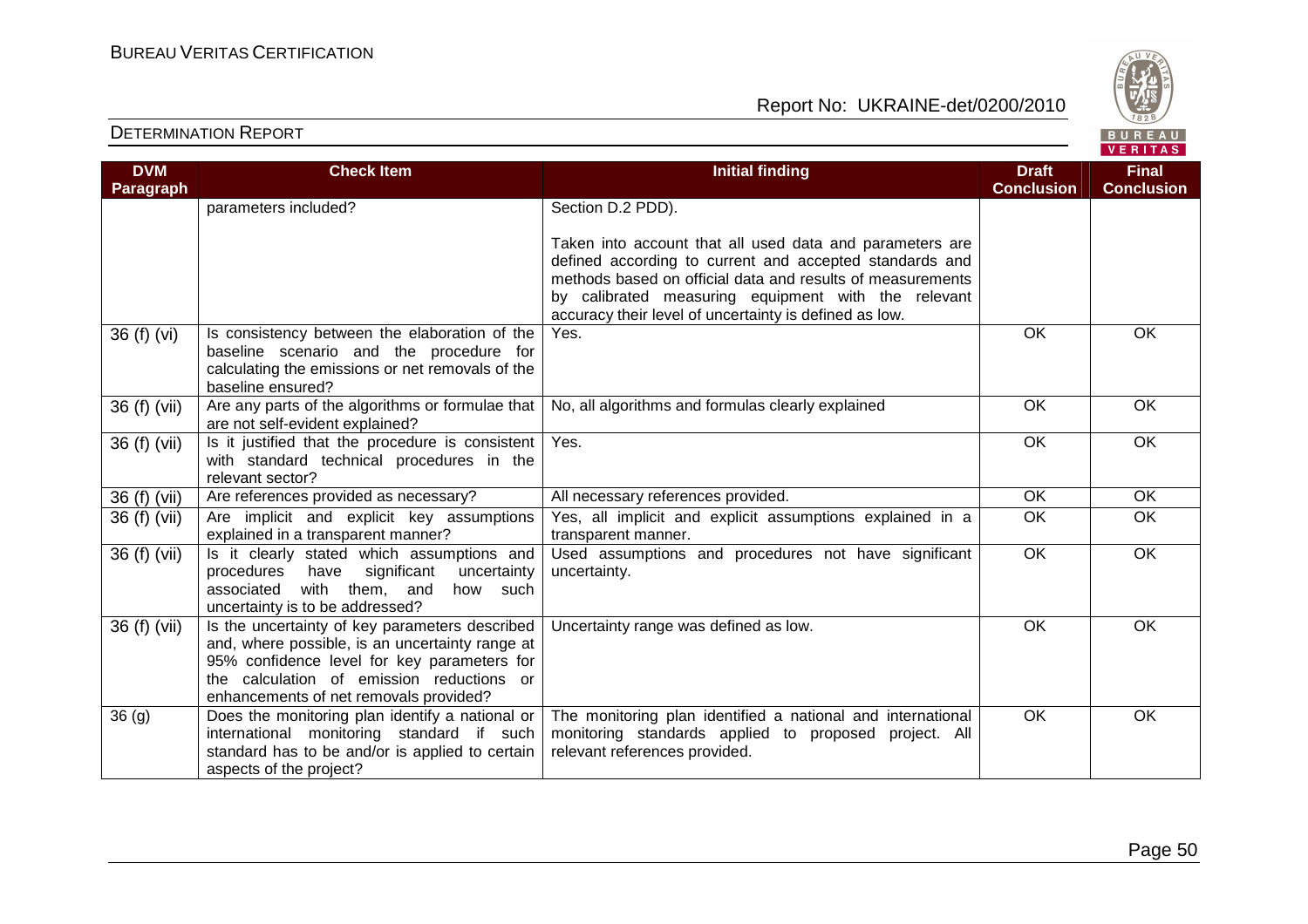

| <b>DVM</b><br><b>Paragraph</b> | <b>Check Item</b>                                                                                                                                                                                                                                                                                            | <b>Initial finding</b>                                                                                                                                                                                                                                                                     | <b>Draft</b><br><b>Conclusion</b> | <b>Final</b><br><b>Conclusion</b> |
|--------------------------------|--------------------------------------------------------------------------------------------------------------------------------------------------------------------------------------------------------------------------------------------------------------------------------------------------------------|--------------------------------------------------------------------------------------------------------------------------------------------------------------------------------------------------------------------------------------------------------------------------------------------|-----------------------------------|-----------------------------------|
|                                | Does the monitoring plan provide a reference<br>as to where a detailed description of the<br>standard can be found?                                                                                                                                                                                          |                                                                                                                                                                                                                                                                                            |                                   |                                   |
| 36(h)                          | Does the monitoring plan document statistical<br>techniques, if used for monitoring, and that they<br>are used in a conservative manner?                                                                                                                                                                     | See CAR11 above.                                                                                                                                                                                                                                                                           | OK                                | OK                                |
| 36 (i)                         | Does the monitoring plan present the quality<br>assurance and control procedures for the<br>monitoring process, including, as appropriate,<br>information on calibration and on how records<br>on data and/or method validity and accuracy<br>are kept and made available upon request?                      | The quality assurance and control procedures described in<br>section D.2 of PDD.                                                                                                                                                                                                           | OK                                | OK                                |
| 36(j)                          | Does the monitoring plan clearly identify the<br>responsibilities and the authority regarding the<br>monitoring activities?                                                                                                                                                                                  | Yes, the responsibilities and the authority regarding the<br>monitoring activities are clearly identified in section D.3 of<br>PDD. See CAR12 above.                                                                                                                                       | OK                                | OK                                |
| 36(k)                          | Does the monitoring plan, on the whole, reflect<br>good monitoring practices appropriate to the<br>project type?<br>If it is a JI LULUCF project, is the good practice<br>guidance developed by IPCC applied?                                                                                                | Corrective Action Request (CAR) 14:<br>Section D.1.5 of the PDD requires from project participants<br>to submit information about collection and archiving data on<br>the environment impact as well as references to relevant<br>norms of the host country. Please provide relevant data. | CAR14                             | <b>OK</b>                         |
| 36 (I)                         | Does the monitoring plan provide, in tabular<br>form, a complete compilation of the data that<br>need to be collected for its application,<br>including data that are measured or sampled<br>and data that are collected from other sources<br>but not including data that are calculated with<br>equations? | Yes, all used parameters presented in sections D.1.1.1 and<br>D.1.1.3 of PDD.                                                                                                                                                                                                              | $\overline{OK}$                   | OK                                |
| 36(m)                          | Does the monitoring plan indicate that the data<br>monitored and required for verification are to be<br>kept for two years after the last transfer of<br>ERUs for the project?                                                                                                                               | See CAR13 above.                                                                                                                                                                                                                                                                           | <b>OK</b>                         | <b>OK</b>                         |
| 37                             | If selected elements or combinations<br>of                                                                                                                                                                                                                                                                   | No any selected elements or combinations of approved CDM                                                                                                                                                                                                                                   | <b>OK</b>                         | <b>OK</b>                         |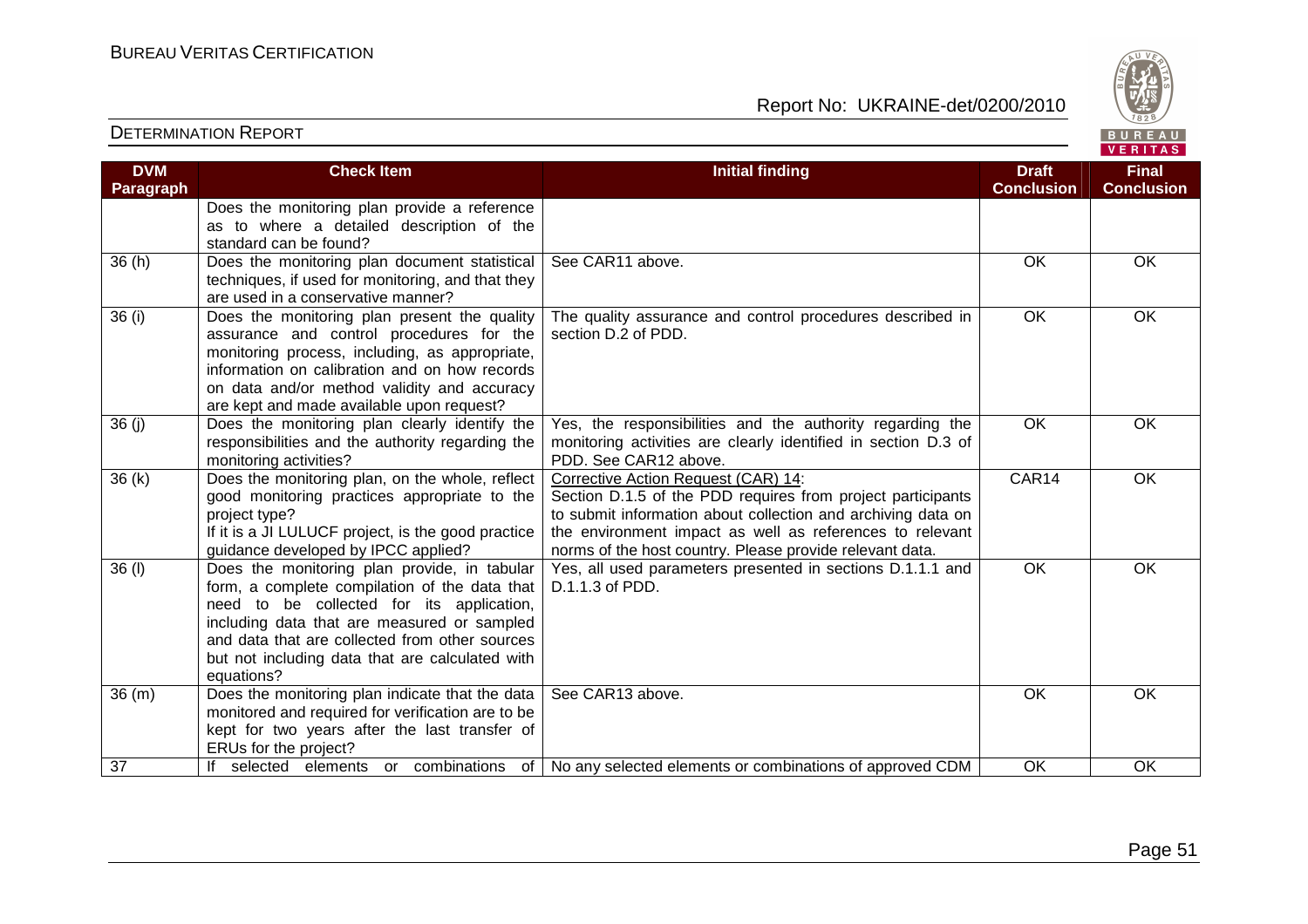

| <b>DVM</b><br>Paragraph | <b>Check Item</b>                                                                                                                                                                                                                                                                   | <b>Initial finding</b>                                                      | <b>Draft</b><br><b>Conclusion</b> | <b>Final</b><br><b>Conclusion</b> |
|-------------------------|-------------------------------------------------------------------------------------------------------------------------------------------------------------------------------------------------------------------------------------------------------------------------------------|-----------------------------------------------------------------------------|-----------------------------------|-----------------------------------|
|                         | <b>CDM</b><br>methodologies<br>approved<br>or<br>methodological tools are used for establishing<br>the monitoring plan, are the selected elements<br>or combination, together with elements<br>supplementary developed by the project<br>participants in line with 36 above?        | methodologies or methodological tools used in monitoring<br>plan.           |                                   |                                   |
|                         | Approved CDM methodology approach only                                                                                                                                                                                                                                              |                                                                             |                                   |                                   |
| 38 <sub>(a)</sub>       | Does the PDD provide the title, reference<br>number and version of the approved CDM<br>methodology used?                                                                                                                                                                            | N/A                                                                         | OK                                | OK                                |
| 38(a)                   | Is the approved CDM methodology the most<br>recent valid version when the PDD is submitted<br>for publication? If not, is the methodology still<br>within the grace period (was the methodology<br>revised to a newer version in the past two<br>months)?                           | N/A                                                                         | <b>OK</b>                         | OK                                |
| 38 <sub>(b)</sub>       | Does the PDD provide a description of why the<br>approved CDM methodology is applicable to<br>the project?                                                                                                                                                                          | N/A                                                                         | OK                                | OK                                |
| 38 <sub>(c)</sub>       | Are all explanations, descriptions and analyses<br>pertaining to monitoring in the PDD made in<br>accordance with the referenced approved CDM<br>methodology?                                                                                                                       | N/A                                                                         | OK                                | <b>OK</b>                         |
| 38 <sub>(d)</sub>       | Is the monitoring plan established appropriately<br>as a result?                                                                                                                                                                                                                    | N/A                                                                         | OK                                | OK                                |
|                         | Applicable to both JI specific approach and approved CDM methodology approach                                                                                                                                                                                                       |                                                                             |                                   |                                   |
| 39                      | If the monitoring plan indicates overlapping<br>monitoring periods during the crediting period:<br>Is the underlying project composed of<br>(a)<br>clearly identifiable components for which<br>emission reductions or enhancements of<br>removals can be calculated independently? | There are no overlapping monitoring periods during the<br>crediting period. | <b>OK</b>                         | OK                                |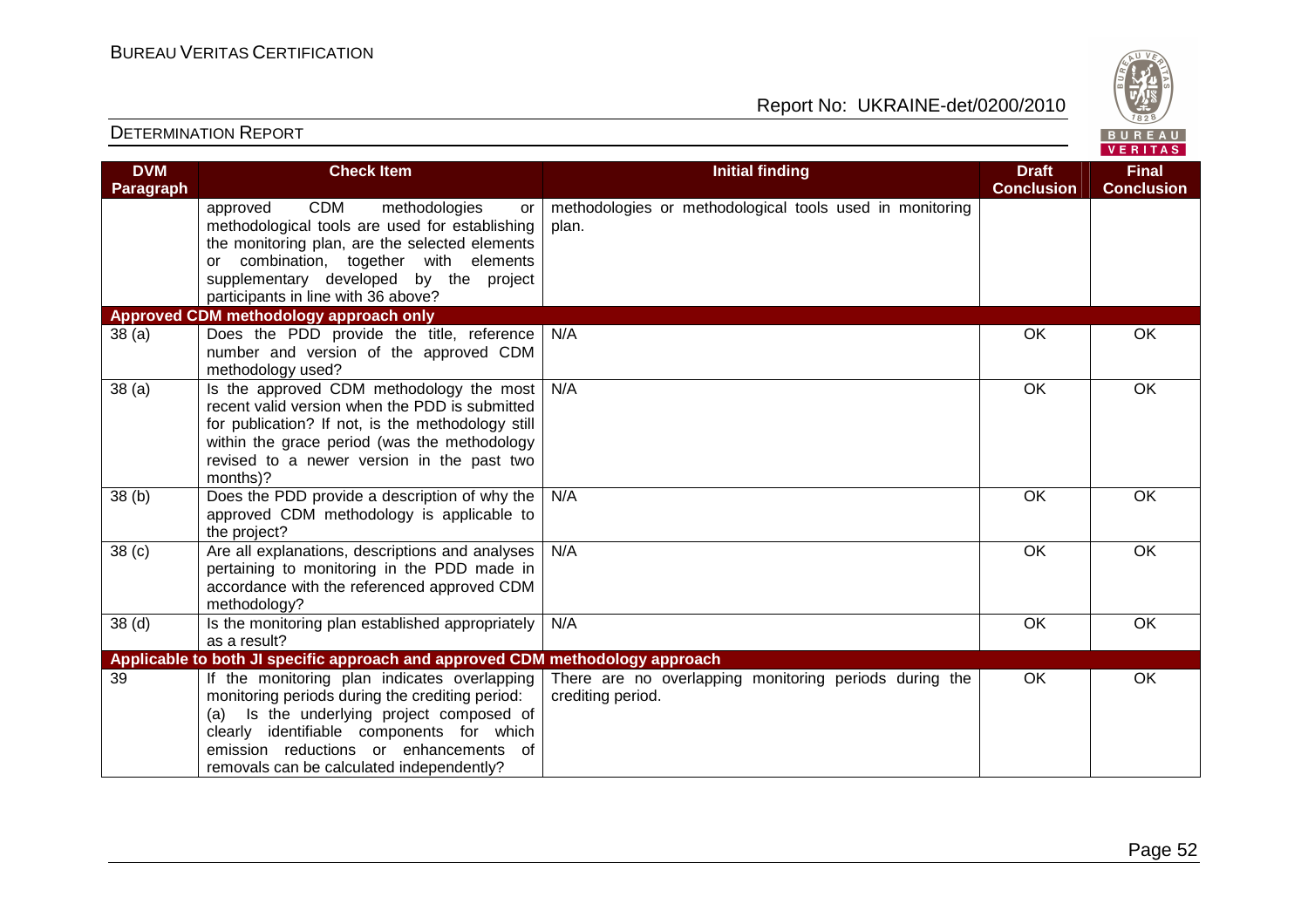

| <b>DVM</b> | <b>Check Item</b>                                                                                | <b>Initial finding</b>                                  | <b>Draft</b>      | <b>Final</b>      |
|------------|--------------------------------------------------------------------------------------------------|---------------------------------------------------------|-------------------|-------------------|
| Paragraph  |                                                                                                  |                                                         | <b>Conclusion</b> | <b>Conclusion</b> |
|            | (b) Can monitoring be performed independently                                                    |                                                         |                   |                   |
|            | for each of these components (i.e. the                                                           |                                                         |                   |                   |
|            | data/parameters monitored for one component                                                      |                                                         |                   |                   |
|            | are not dependent on/effect data/parameters to                                                   |                                                         |                   |                   |
|            | be monitored for another component)?                                                             |                                                         |                   |                   |
|            | Does the monitoring plan ensure that<br>(c)                                                      |                                                         |                   |                   |
|            | monitoring is performed for all components and                                                   |                                                         |                   |                   |
|            | that in these cases all the requirements of the                                                  |                                                         |                   |                   |
|            | JI guidelines and further guidance by the JISC                                                   |                                                         |                   |                   |
|            | regarding monitoring are met?                                                                    |                                                         |                   |                   |
|            | (d) Does the monitoring plan explicitly provide<br>for overlapping monitoring periods of clearly |                                                         |                   |                   |
|            | defined project components, justify its need                                                     |                                                         |                   |                   |
|            | and state how the conditions mentioned in (a)-                                                   |                                                         |                   |                   |
|            | (c) are met?                                                                                     |                                                         |                   |                   |
| Leakage    |                                                                                                  |                                                         |                   |                   |
|            | JI specific approach only                                                                        |                                                         |                   |                   |
| 40(a)      | Does the PDD appropriately describe an                                                           | No leakage is expected in proposed project activity.    | 0K                | OK                |
|            | assessment of the potential leakage of the                                                       |                                                         |                   |                   |
|            | project and appropriately explain which sources                                                  |                                                         |                   |                   |
|            | of leakage are to be calculated and which can                                                    |                                                         |                   |                   |
|            | be neglected?                                                                                    |                                                         |                   |                   |
| 40(b)      | Does the PDD provide a procedure for an ex                                                       | No leakage is expected in proposed project activity.    | OK                | OK                |
|            | ante estimate of leakage?                                                                        |                                                         |                   |                   |
|            | Approved CDM methodology approach only                                                           |                                                         |                   |                   |
| 41         | Are the leakage and the procedure for its                                                        | N/A                                                     | OK                | OK                |
|            | estimation defined in accordance with the                                                        |                                                         |                   |                   |
|            | approved CDM methodology?                                                                        |                                                         |                   |                   |
|            | Estimation of emission reductions or enhancements of net removals                                |                                                         |                   |                   |
| 42         | Does the PDD indicate which of the following                                                     | Assessment of emissions or net removals in the baseline | OK                | OK                |
|            | approaches it chooses?<br>(a) Assessment of emissions or net removals in                         | scenario and in the project scenario was used.          |                   |                   |
|            |                                                                                                  |                                                         |                   |                   |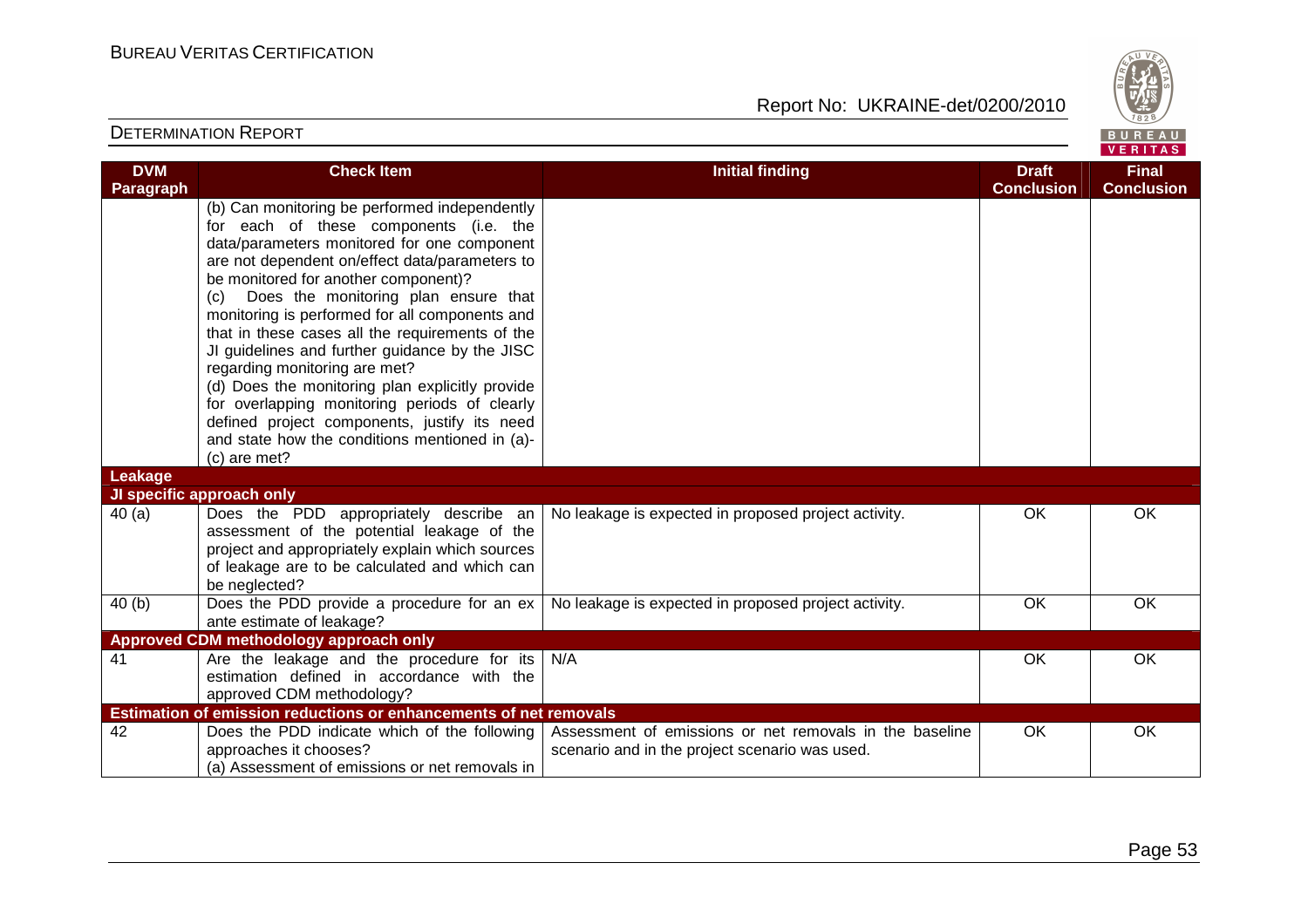

| <b>DVM</b> | <b>Check Item</b>                                 | <b>Initial finding</b>                                      | <b>Draft</b>      | <b>Final</b>      |
|------------|---------------------------------------------------|-------------------------------------------------------------|-------------------|-------------------|
| Paragraph  |                                                   |                                                             | <b>Conclusion</b> | <b>Conclusion</b> |
|            | the baseline scenario and in the project          |                                                             |                   |                   |
|            | scenario                                          |                                                             |                   |                   |
|            | (b) Direct assessment of emission reductions      |                                                             |                   |                   |
| 43         | If the approach (a) in 42 is chosen, does the     | Emissions for the project, baseline scenario and emission   | <b>OK</b>         | <b>OK</b>         |
|            | PDD provide ex ante estimates of:                 | reductions were ex ante estimated. Results of estimations   |                   |                   |
|            | (a) Emissions or net removals for the project     | provided in section E of PDD and excel spreadsheets.        |                   |                   |
|            | scenario (within the project boundary)?           |                                                             |                   |                   |
|            | (b) Leakage, as applicable?                       |                                                             |                   |                   |
|            | (c) Emissions or net removals for the baseline    |                                                             |                   |                   |
|            | scenario (within the project boundary)?           |                                                             |                   |                   |
|            | (d) Emission reductions or enhancements of        |                                                             |                   |                   |
|            | net removals adjusted by leakage?                 |                                                             |                   |                   |
| 44         | If the approach (b) in 42 is chosen, does the     | N/A                                                         | OK                | OK                |
|            | PDD provide ex ante estimates of:                 |                                                             |                   |                   |
|            | (a) Emission reductions or enhancements of        |                                                             |                   |                   |
|            | net removals (within the project boundary)?       |                                                             |                   |                   |
|            | (b) Leakage, as applicable?                       |                                                             |                   |                   |
|            | (c) Emission reductions or enhancements of        |                                                             |                   |                   |
|            | net removals adjusted by leakage?                 |                                                             |                   |                   |
| 45         | For both approaches in 42                         | See CAR11 above.                                            |                   |                   |
|            | (a) Are the estimates in 43 or 44 given:          |                                                             |                   |                   |
|            | (i) On a periodic basis?                          | Corrective Action Request (CAR) 15:                         | CAR15             | OK                |
|            | (ii) At least from the beginning until the end of | In ex-ante calculations were used CO2 emission factor for   |                   |                   |
|            | the crediting period?                             | the projects of reducing electricity consumption for it     |                   |                   |
|            | (iii) On a source-by-source/sink-by-sink          | transmission by Ukrainian electricity networks provided in  |                   |                   |
|            | basis?                                            | Order #43 dated 28/03/2010. But this factor applicable only |                   |                   |
|            | (iv) For each GHG?                                | for 2010. Please correct.                                   |                   |                   |
|            | (v) In tones of CO2 equivalent, using global      |                                                             |                   |                   |
|            | warming potentials defined by decision            |                                                             |                   |                   |
|            | 2/CP.3 or as subsequently revised in              |                                                             |                   |                   |
|            | accordance with Article 5 of the Kyoto            |                                                             |                   |                   |
|            | Protocol?                                         |                                                             |                   |                   |
|            | (b) Are the formula used for calculating the      |                                                             |                   |                   |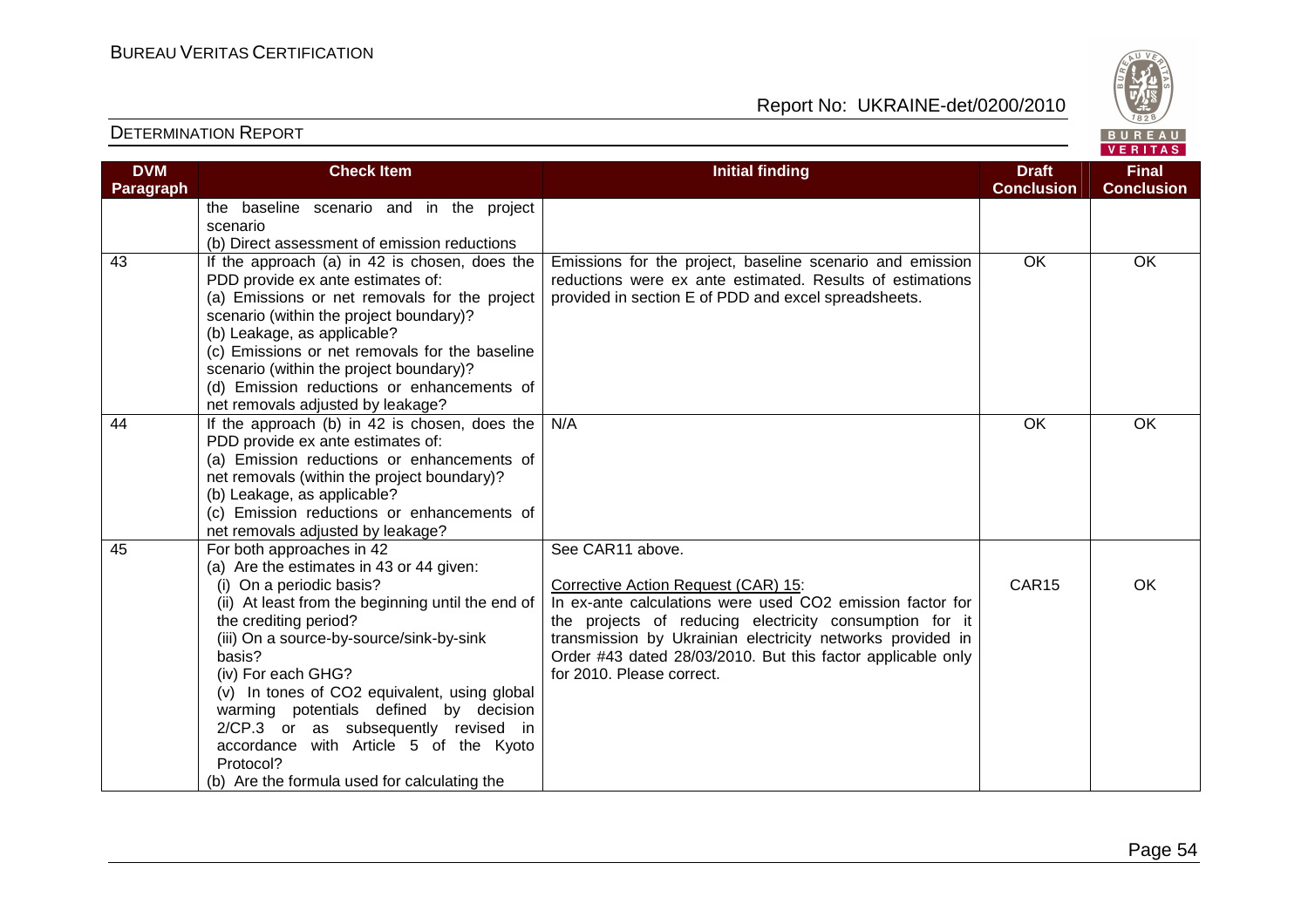

| <b>DVM</b><br><b>Check Item</b><br><b>Initial finding</b><br><b>Draft</b>                                                    | <b>Final</b>      |
|------------------------------------------------------------------------------------------------------------------------------|-------------------|
| <b>Conclusion</b><br>Paragraph                                                                                               | <b>Conclusion</b> |
| estimates in 43 or 44 consistent throughout the                                                                              |                   |
| PDD?                                                                                                                         |                   |
| (c) For calculating estimates in 43 or 44, are                                                                               |                   |
| key factors influencing the baseline emissions                                                                               |                   |
| or removals and the activity level of the project                                                                            |                   |
| and the emissions or net removals as well as                                                                                 |                   |
| risks associated with the project taken into                                                                                 |                   |
| account, as appropriate?                                                                                                     |                   |
| (d) Are data sources used for calculating the                                                                                |                   |
| estimates in 43 or 44 clearly identified, reliable                                                                           |                   |
| and transparent?                                                                                                             |                   |
| (e) Are emission factors (including default                                                                                  |                   |
| emission factors) if used for calculating the                                                                                |                   |
| estimates in 43 or 44 selected by carefully                                                                                  |                   |
| balancing accuracy and reasonableness, and                                                                                   |                   |
| appropriately justified of the choice?                                                                                       |                   |
| (f) Is the estimation in 43 or 44 based on                                                                                   |                   |
| conservative assumptions and the most                                                                                        |                   |
| plausible scenarios in a transparent manner?                                                                                 |                   |
| $(g)$ Are the estimates in 43 or 44 consistent                                                                               |                   |
| throughout the PDD?                                                                                                          |                   |
| Is the annual average of estimated<br>(h)                                                                                    |                   |
| emission reductions or enhancements of net                                                                                   |                   |
| removals calculated by dividing the total                                                                                    |                   |
| emission<br>reductions<br>estimated<br>or                                                                                    |                   |
| enhancements of net removals over the                                                                                        |                   |
| crediting period by the total months of the                                                                                  |                   |
| crediting period and multiplying by twelve?                                                                                  |                   |
| If the calculation of the baseline emissions or<br><b>OK</b><br>46<br>Yes, the PDD include an illustrative ex ante emissions | OK                |
| calculation.<br>net removals is to be performed ex post, does                                                                |                   |
| the PDD include an illustrative ex ante                                                                                      |                   |
| emissions or net removals calculation?                                                                                       |                   |
| Approved CDM methodology approach only                                                                                       |                   |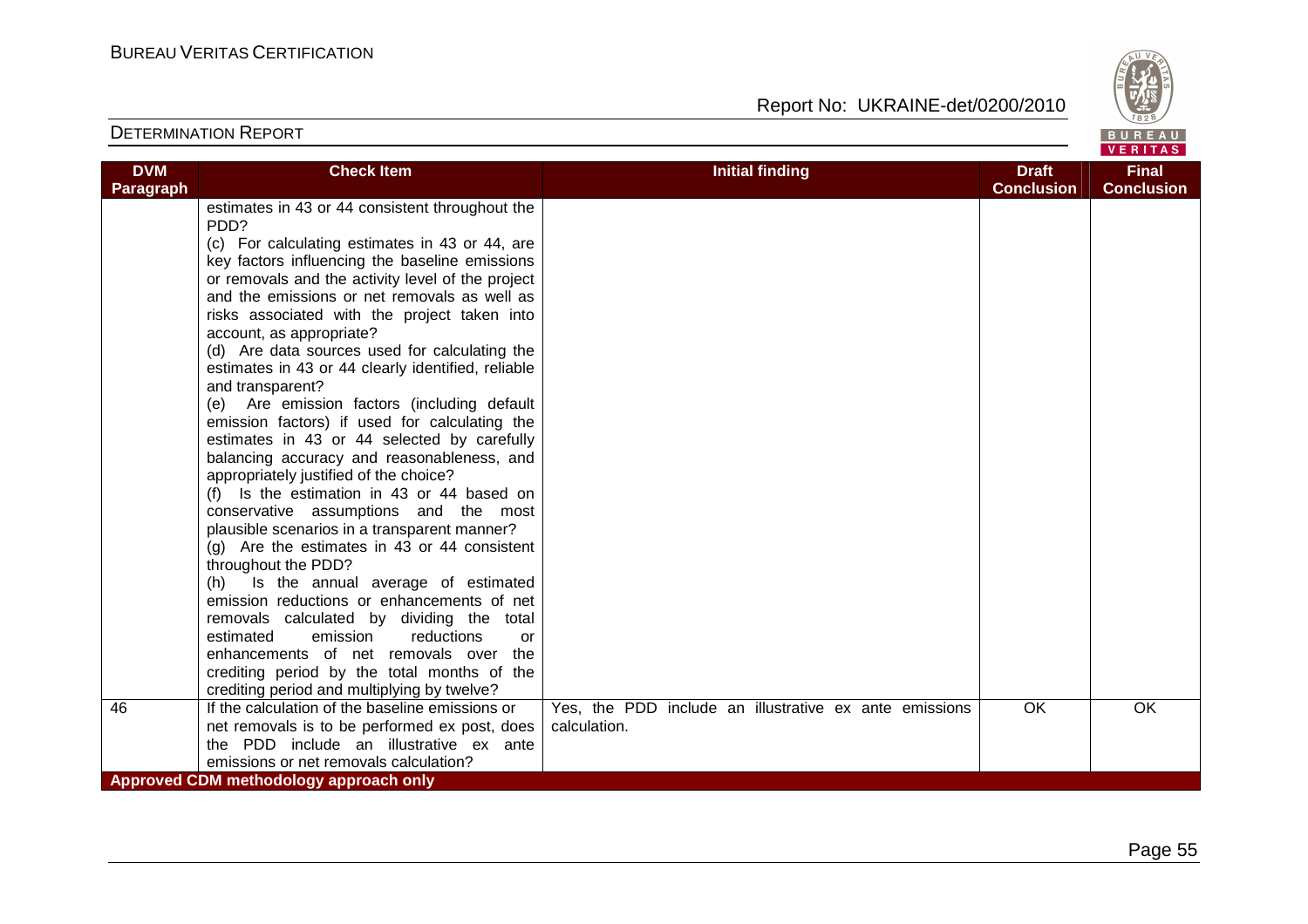Report No: UKRAINE-det/0200/2010



VERITAS

#### **DVM Paragraph Check Item Initial finding Check Item Initial finding Check Item Initial finding Check Item Initial finding Check ConclusionFinal Conclusion** 47 (a) Is the estimation of emission reductions or enhancements of net removals made in accordance with the approved CDM methodology? 47 (b) | Is the estimation of emission reductions or N/A OK OK OK enhancements of net removals presented in the PDD: − On a periodic basis? − At least from the beginning until the end of the crediting period? − On a source-by-source/sink-by-sink basis? − For each GHG? − In tones of CO2 equivalent, using global warming potentials defined by decision 2/CP.3 or as subsequently revised in accordance with Article 5 of the Kyoto Protocol? − Are the formula used for calculating the estimates consistent throughout the PDD? − Are the estimates consistent throughout the PD<sub>D?</sub> − Is the annual average of estimated emission reductions or enhancements of net removals calculated by dividing the total estimated emission reductions or enhancements of net removals over the crediting period by the total months of the crediting period and multiplying by twelve? **Environmental impacts** N/A OK OK OK 48 (a) Does the PDD list and attach documentation on the analysis of the environmental impacts of the project, including transboundary impacts, in accordance with procedures as determined by the host Party? Corrective Action Request (CAR) 16: There is no information on transboundary impacts in the PDD. CAR16 OK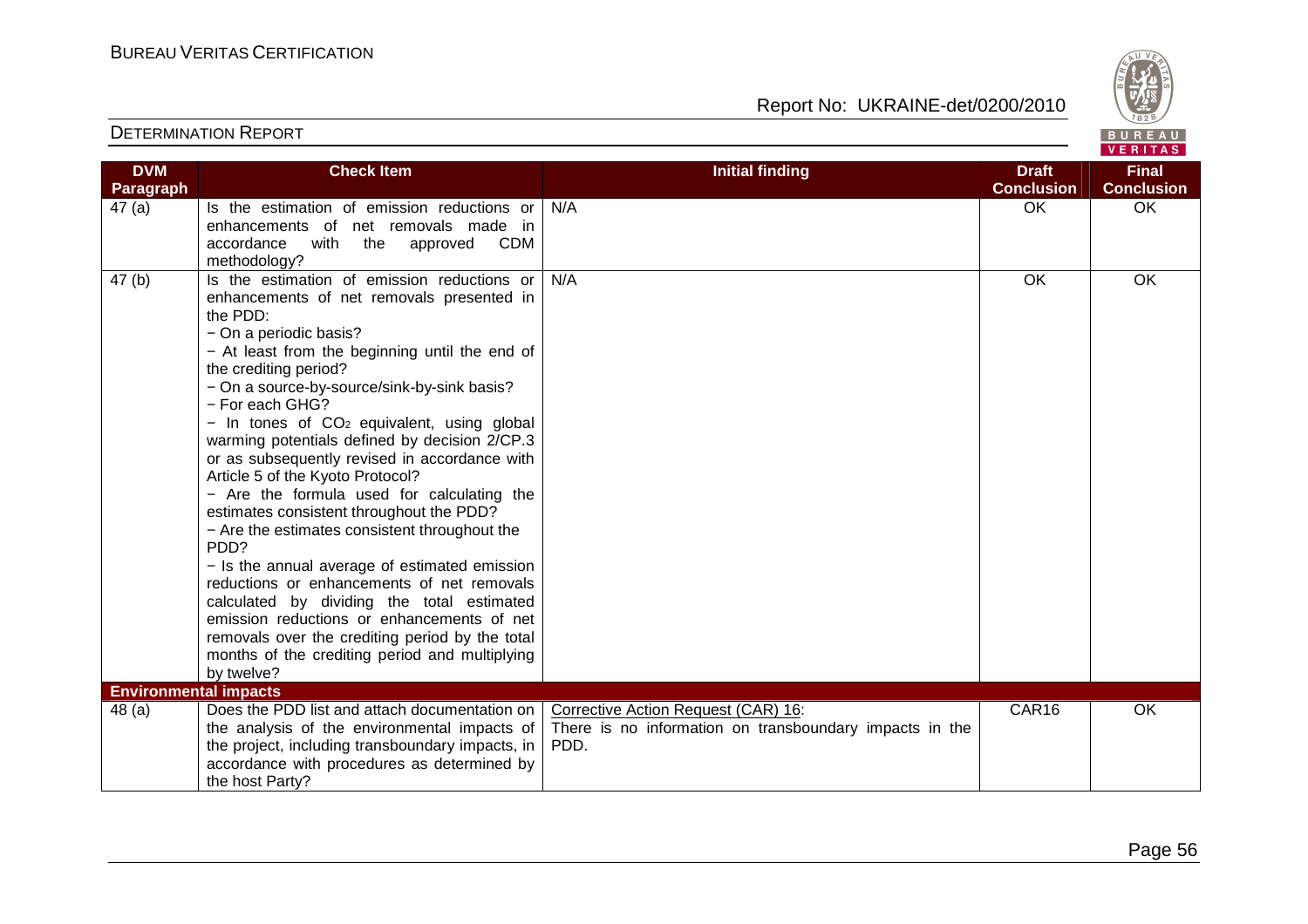

| <b>DVM</b> | <b>Check Item</b>                                                                                                                                                                                                                                                                                                                                                                                                                                                                                                                                                                                                                | <b>Initial finding</b>                                                                                                                                                                                                                                                                                                                          | <b>Draft</b>      | <b>Final</b>      |
|------------|----------------------------------------------------------------------------------------------------------------------------------------------------------------------------------------------------------------------------------------------------------------------------------------------------------------------------------------------------------------------------------------------------------------------------------------------------------------------------------------------------------------------------------------------------------------------------------------------------------------------------------|-------------------------------------------------------------------------------------------------------------------------------------------------------------------------------------------------------------------------------------------------------------------------------------------------------------------------------------------------|-------------------|-------------------|
| Paragraph  |                                                                                                                                                                                                                                                                                                                                                                                                                                                                                                                                                                                                                                  |                                                                                                                                                                                                                                                                                                                                                 | <b>Conclusion</b> | <b>Conclusion</b> |
| 48 (b)     | If the analysis in 48 (a) indicates that the<br>environmental<br>impacts<br>considered<br>are<br>significant by the project participants or the<br>host Party, does the PDD provide conclusion<br>and all references to supporting documentation<br>of an environmental impact assessment<br>undertaken in accordance with the procedures<br>as required by the host Party?                                                                                                                                                                                                                                                      | No significant environmental impacts related to project<br>implementation expected. Therefore separate environmental<br>impact is not required.                                                                                                                                                                                                 | $\overline{OK}$   | $\overline{OK}$   |
|            | <b>Stakeholder consultation</b>                                                                                                                                                                                                                                                                                                                                                                                                                                                                                                                                                                                                  |                                                                                                                                                                                                                                                                                                                                                 |                   |                   |
| 49         | If stakeholder consultation was undertaken in<br>accordance with the procedure as required by<br>the host Party, does the PDD provide:<br>A list of stakeholders from whom<br>(a)<br>comments on the projects have been received,<br>if any?<br>(b) The nature of the comments?<br>(c) A description on whether and how the<br>comments have been addressed?                                                                                                                                                                                                                                                                     | Procedures of Ukraine did not require consultations with<br>stakeholders for proposed project. However, information on<br>implementation measures of reducing technological power<br>consumtion provided in the media and in electronic media<br>(see section G of PDD). No negative stakeholders'<br>comments were received on company adress. | <b>OK</b>         | <b>OK</b>         |
|            | Determination regarding small-scale projects (additional elements for assessment)                                                                                                                                                                                                                                                                                                                                                                                                                                                                                                                                                |                                                                                                                                                                                                                                                                                                                                                 |                   |                   |
| 50         | Does the PDD appropriately specify and justify<br>the SSC project type(s) and category(ies) that<br>fall under:<br>(a) One of the types and thresholds of JI SSC<br>projects as defined in .Provisions for<br>joint implementation small-scale projects.? If<br>the project contains more than one JI SSC<br>project type component, does each component<br>meet the relevant threshold criterion?<br>(b) One of the SSC project categories defined<br>in the most recent version of appendix B of<br>annex II to decision 4/CMP.1, or an additional<br>project category approved by<br>the JISC in accordance with the relevant | N/A                                                                                                                                                                                                                                                                                                                                             | OK                | <b>OK</b>         |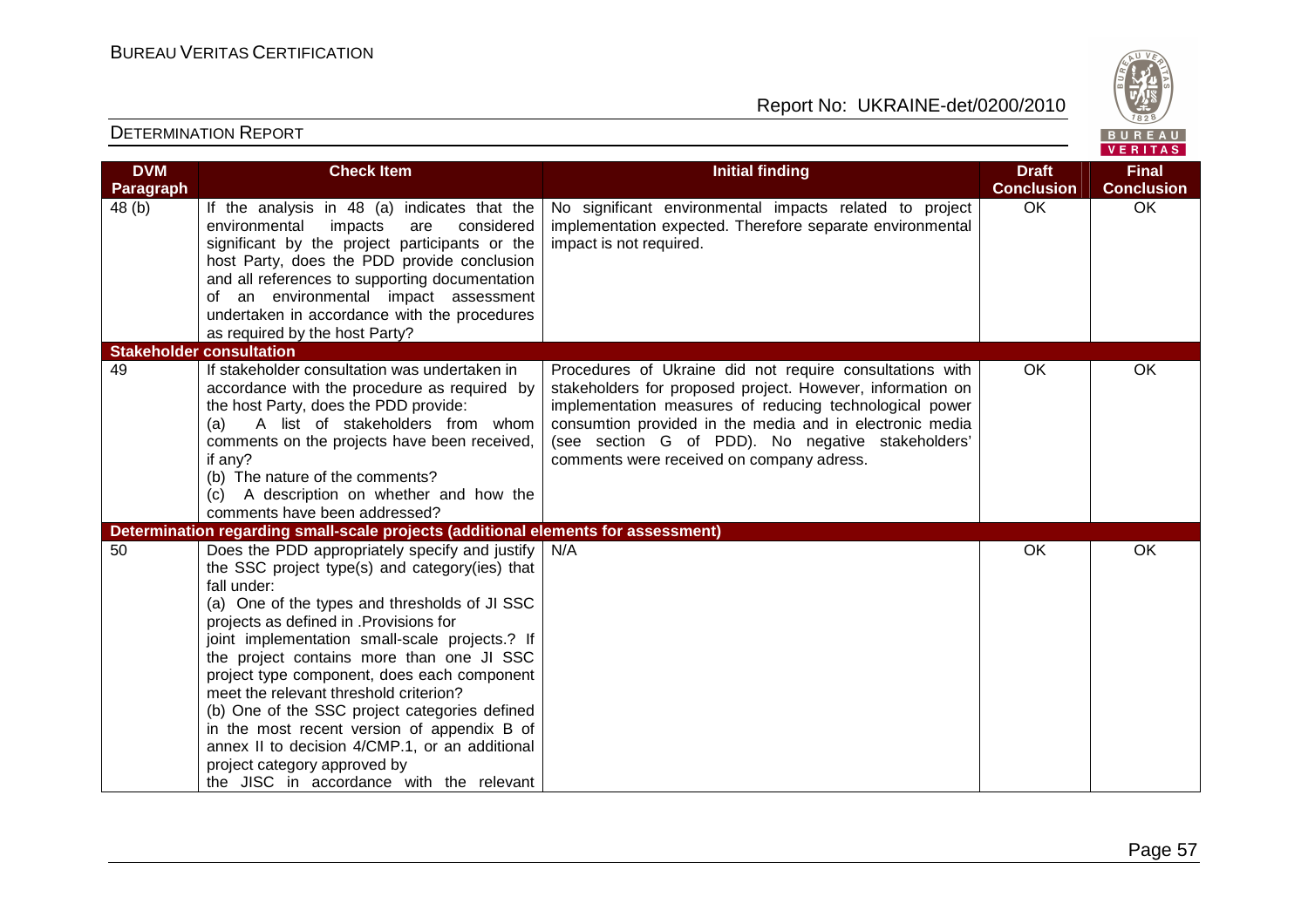

| <b>DVM</b>       | <b>Check Item</b>                                                                                                                                                                                                                                                                                                                                                                                                                                                                                                                                                                                                                                                                                                                                                                      | <b>Initial finding</b> | <b>Draft</b>      | <b>Final</b>      |
|------------------|----------------------------------------------------------------------------------------------------------------------------------------------------------------------------------------------------------------------------------------------------------------------------------------------------------------------------------------------------------------------------------------------------------------------------------------------------------------------------------------------------------------------------------------------------------------------------------------------------------------------------------------------------------------------------------------------------------------------------------------------------------------------------------------|------------------------|-------------------|-------------------|
| <b>Paragraph</b> |                                                                                                                                                                                                                                                                                                                                                                                                                                                                                                                                                                                                                                                                                                                                                                                        |                        | <b>Conclusion</b> | <b>Conclusion</b> |
|                  | provision in "Provisions for joint implementation<br>small-scale projects"?                                                                                                                                                                                                                                                                                                                                                                                                                                                                                                                                                                                                                                                                                                            |                        |                   |                   |
| 51               | Does the SSC PDD confirms and shows that                                                                                                                                                                                                                                                                                                                                                                                                                                                                                                                                                                                                                                                                                                                                               | N/A                    | <b>OK</b>         | OK.               |
|                  | the proposed JI SSC project is not a debundled                                                                                                                                                                                                                                                                                                                                                                                                                                                                                                                                                                                                                                                                                                                                         |                        |                   |                   |
|                  | component of a large project by explaining that                                                                                                                                                                                                                                                                                                                                                                                                                                                                                                                                                                                                                                                                                                                                        |                        |                   |                   |
|                  | there does not exist a JI (SSC) project with a                                                                                                                                                                                                                                                                                                                                                                                                                                                                                                                                                                                                                                                                                                                                         |                        |                   |                   |
|                  | publicly available determination in accordance                                                                                                                                                                                                                                                                                                                                                                                                                                                                                                                                                                                                                                                                                                                                         |                        |                   |                   |
|                  | with paragraph 34 of the JI guidelines:                                                                                                                                                                                                                                                                                                                                                                                                                                                                                                                                                                                                                                                                                                                                                |                        |                   |                   |
|                  | (a) Which has the same project participants;                                                                                                                                                                                                                                                                                                                                                                                                                                                                                                                                                                                                                                                                                                                                           |                        |                   |                   |
|                  | and                                                                                                                                                                                                                                                                                                                                                                                                                                                                                                                                                                                                                                                                                                                                                                                    |                        |                   |                   |
|                  | applies<br>the<br>same                                                                                                                                                                                                                                                                                                                                                                                                                                                                                                                                                                                                                                                                                                                                                                 |                        |                   |                   |
|                  |                                                                                                                                                                                                                                                                                                                                                                                                                                                                                                                                                                                                                                                                                                                                                                                        |                        |                   |                   |
|                  |                                                                                                                                                                                                                                                                                                                                                                                                                                                                                                                                                                                                                                                                                                                                                                                        |                        |                   |                   |
|                  |                                                                                                                                                                                                                                                                                                                                                                                                                                                                                                                                                                                                                                                                                                                                                                                        |                        |                   |                   |
|                  |                                                                                                                                                                                                                                                                                                                                                                                                                                                                                                                                                                                                                                                                                                                                                                                        |                        |                   |                   |
|                  |                                                                                                                                                                                                                                                                                                                                                                                                                                                                                                                                                                                                                                                                                                                                                                                        |                        |                   |                   |
|                  |                                                                                                                                                                                                                                                                                                                                                                                                                                                                                                                                                                                                                                                                                                                                                                                        |                        |                   |                   |
|                  |                                                                                                                                                                                                                                                                                                                                                                                                                                                                                                                                                                                                                                                                                                                                                                                        |                        |                   |                   |
|                  |                                                                                                                                                                                                                                                                                                                                                                                                                                                                                                                                                                                                                                                                                                                                                                                        |                        |                   |                   |
|                  |                                                                                                                                                                                                                                                                                                                                                                                                                                                                                                                                                                                                                                                                                                                                                                                        |                        |                   |                   |
| 52(a)            | Do all projects in the bundle:                                                                                                                                                                                                                                                                                                                                                                                                                                                                                                                                                                                                                                                                                                                                                         | N/A                    | OK                | OK                |
|                  | (i) Have the same crediting period?                                                                                                                                                                                                                                                                                                                                                                                                                                                                                                                                                                                                                                                                                                                                                    |                        |                   |                   |
|                  |                                                                                                                                                                                                                                                                                                                                                                                                                                                                                                                                                                                                                                                                                                                                                                                        |                        |                   |                   |
|                  | joint                                                                                                                                                                                                                                                                                                                                                                                                                                                                                                                                                                                                                                                                                                                                                                                  |                        |                   |                   |
|                  | - in                                                                                                                                                                                                                                                                                                                                                                                                                                                                                                                                                                                                                                                                                                                                                                                   |                        |                   |                   |
|                  |                                                                                                                                                                                                                                                                                                                                                                                                                                                                                                                                                                                                                                                                                                                                                                                        |                        |                   |                   |
|                  |                                                                                                                                                                                                                                                                                                                                                                                                                                                                                                                                                                                                                                                                                                                                                                                        |                        |                   |                   |
|                  |                                                                                                                                                                                                                                                                                                                                                                                                                                                                                                                                                                                                                                                                                                                                                                                        |                        |                   |                   |
|                  |                                                                                                                                                                                                                                                                                                                                                                                                                                                                                                                                                                                                                                                                                                                                                                                        |                        |                   |                   |
|                  |                                                                                                                                                                                                                                                                                                                                                                                                                                                                                                                                                                                                                                                                                                                                                                                        |                        |                   |                   |
| 52(b)            | (b)<br>Which<br>technology/measure and pertains to the same<br>project category; and<br>(c) Whose determination has been made<br>publicly available in accordance with paragraph<br>34 of the JI guidelines within the previous 2<br>years; and<br>(d) Whose project boundary is within 1 km of<br>the project boundary of the proposed JI SSC<br>project at the closest point?<br>Applicable to bundled JI SSC projects only<br>(ii) Comply with the provisions for JI SSC<br>projects defined in "Provisions for<br>implementation small-scale projects",<br>particular the thresholds referred to in 50 (a)<br>above?<br>(iii) Retain their distinctive characteristics (i.e.<br>location, technology/measure etc.)?<br>Does the composition of the bundle not change<br>over time? | N/A                    | OK                | OK                |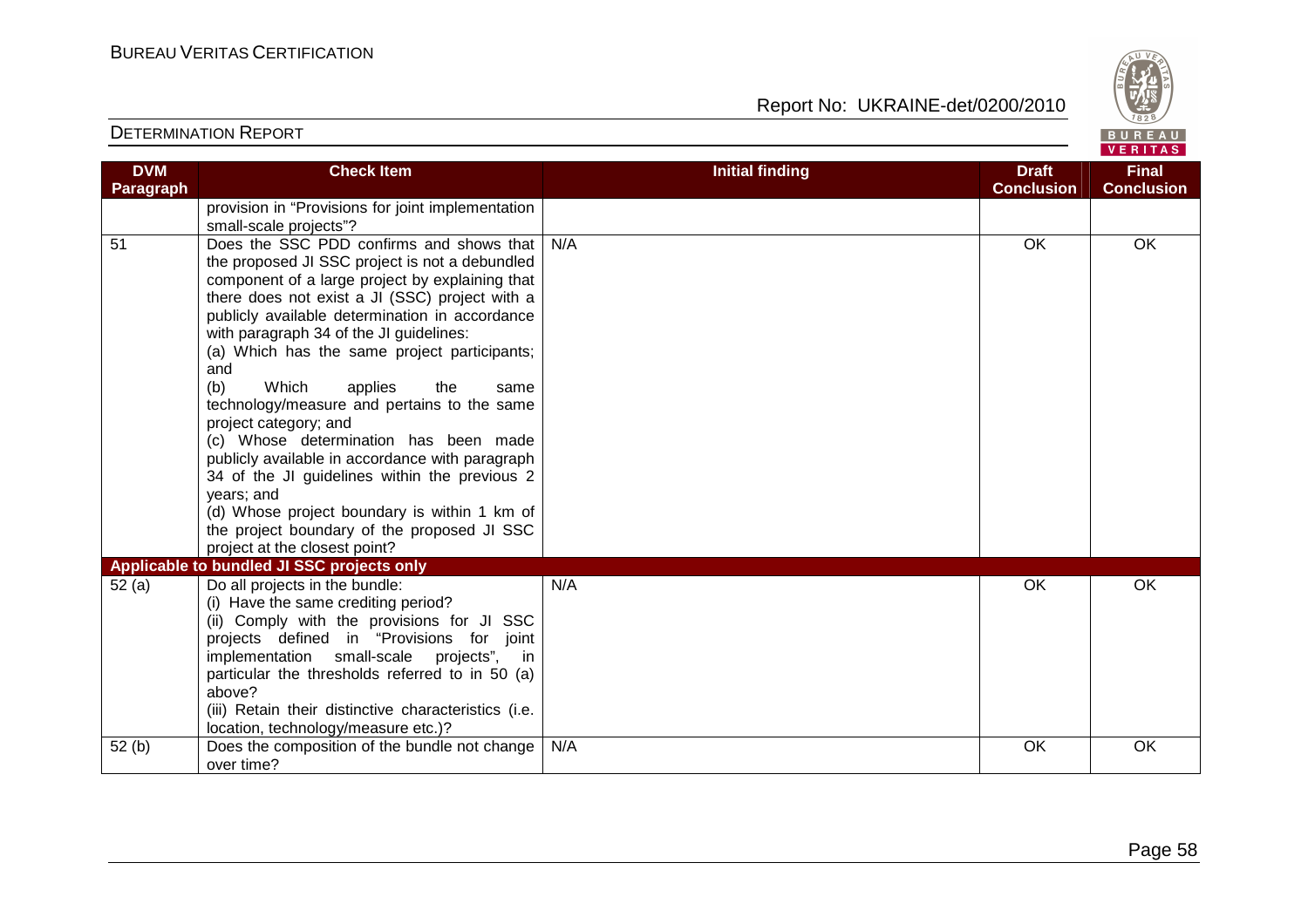

| <b>DVM</b> | <b>Check Item</b>                                                                                                                                                                                                                                                                                                                                                                                                                                                                                                                                                       | <b>Initial finding</b> | <b>Draft</b>      | <b>Final</b>      |
|------------|-------------------------------------------------------------------------------------------------------------------------------------------------------------------------------------------------------------------------------------------------------------------------------------------------------------------------------------------------------------------------------------------------------------------------------------------------------------------------------------------------------------------------------------------------------------------------|------------------------|-------------------|-------------------|
| Paragraph  |                                                                                                                                                                                                                                                                                                                                                                                                                                                                                                                                                                         |                        | <b>Conclusion</b> | <b>Conclusion</b> |
| 52(c)      | Has the AIE received (from the project<br>participants):<br>(i) Information on the bundle using the form<br>developed by the JISC (F-JI-SSCBUNDLE)?<br>(ii) A written statement signed by all project<br>participants indicating that they agree that their<br>individual projects are part of the bundle and<br>nominating one project participant to represent<br>all project participants in communicating with<br>the JISC?<br>(iii) Indication by the Parties involved that they<br>are aware of the bundle in their project<br>approvals referred to in 19 above? | N/A                    | OK                | OK                |
| 53         | If the project participants prepared a single<br>SSC PDD for the bundled JI SSC projects,<br>do(are) all the projects:<br>Pertain to the same JI SSC project<br>(a)<br>category?<br>(b) Apply the same technology or measure?<br>(c) Located in the territory of the same host<br>Party?                                                                                                                                                                                                                                                                                | N/A                    | OK                | OK                |
| 54         | If the project participants prepared separate<br>SSC PDDs for the bundled JI SSC projects,<br>do(are) all the projects:<br>(a) Have SSC PDDs been prepared for all JI<br>SSC projects in the bundle?<br>(b) Does each SSC PDD contain a single JI<br>SCC project in the bundle?                                                                                                                                                                                                                                                                                         | N/A                    | $\overline{OK}$   | <b>OK</b>         |
| 55         | If the projects in the bundle use the same<br>baseline, does the F-JI-SSC-BUNDLE provide<br>an appropriate justification for the use of the<br>same baseline considering the particular<br>situation of each project in the bundle?                                                                                                                                                                                                                                                                                                                                     | N/A                    | OK                | OK                |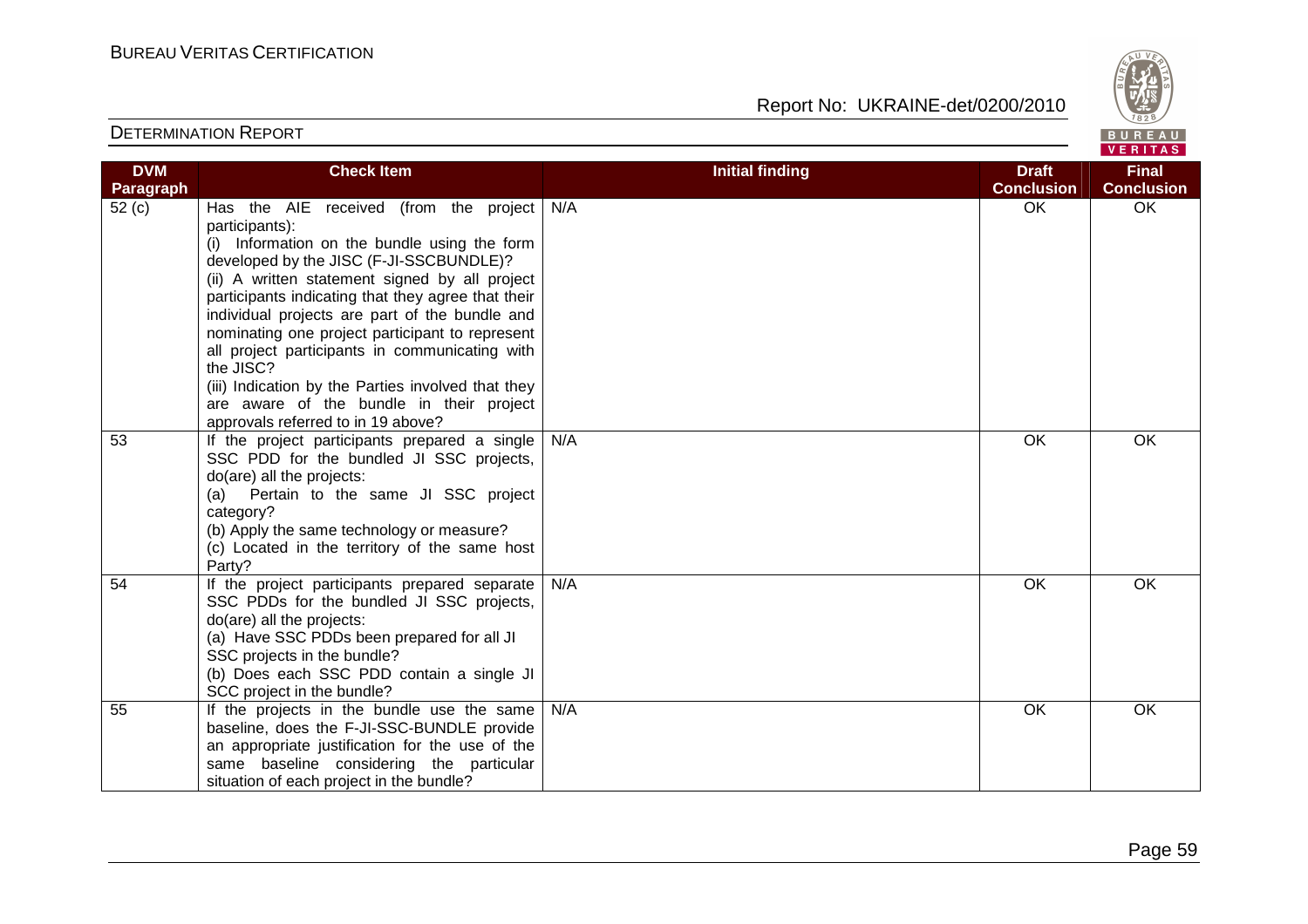Report No: UKRAINE-det/0200/2010



#### VERITAS **Check Item Initial finding Check Item Initial finding Check Item Initial finding Check Item Initial finding Check DVM Final Paragraph Conclusion Conclusion** 56 Does the PDD indicate which of the following N/A OK OK OK approaches is used for establishing a monitoring plan? (a) By preparing a separate monitoring plan for each of the constituent projects; (b) By preparing an overall monitoring plan including a proposal of monitoring of performance of the constituent projects on a sample basis, as appropriate.  $56$  (b) | If the approach  $57$  (b) above is used, N/A OK OK OK (i) Are all the JI SSC projects located in the territory of the same host Party? (ii) Do all the JI SSC projects pertain to the same project category? (iii) Do all the JI SSC projects apply the same technology or measure? (iv) Does the overall monitoring plan reflect good monitoring practice appropriate to the bundled JI SSC projects and provide for collection and archiving of the data needed to calculate the emission reductions achieved by the bundled projects? **Applicable to all JI SSC projects** 57 | Is the leakage only within the boundaries of N/A OK OK OK non-Annex I Parties considered? **Determination regarding land use, land-use change and forestry projects (additional/alternative elements for assessment)** 58 Does the PDD appropriately specify how the N/A N/A OK OK OK LULUCF project conforms to: (a) The definitions of LULUCF activities included in paragraph 1 of the annex to decision 16/CMP.1, applying good practice guidance for LULUCF as decided by the CMP,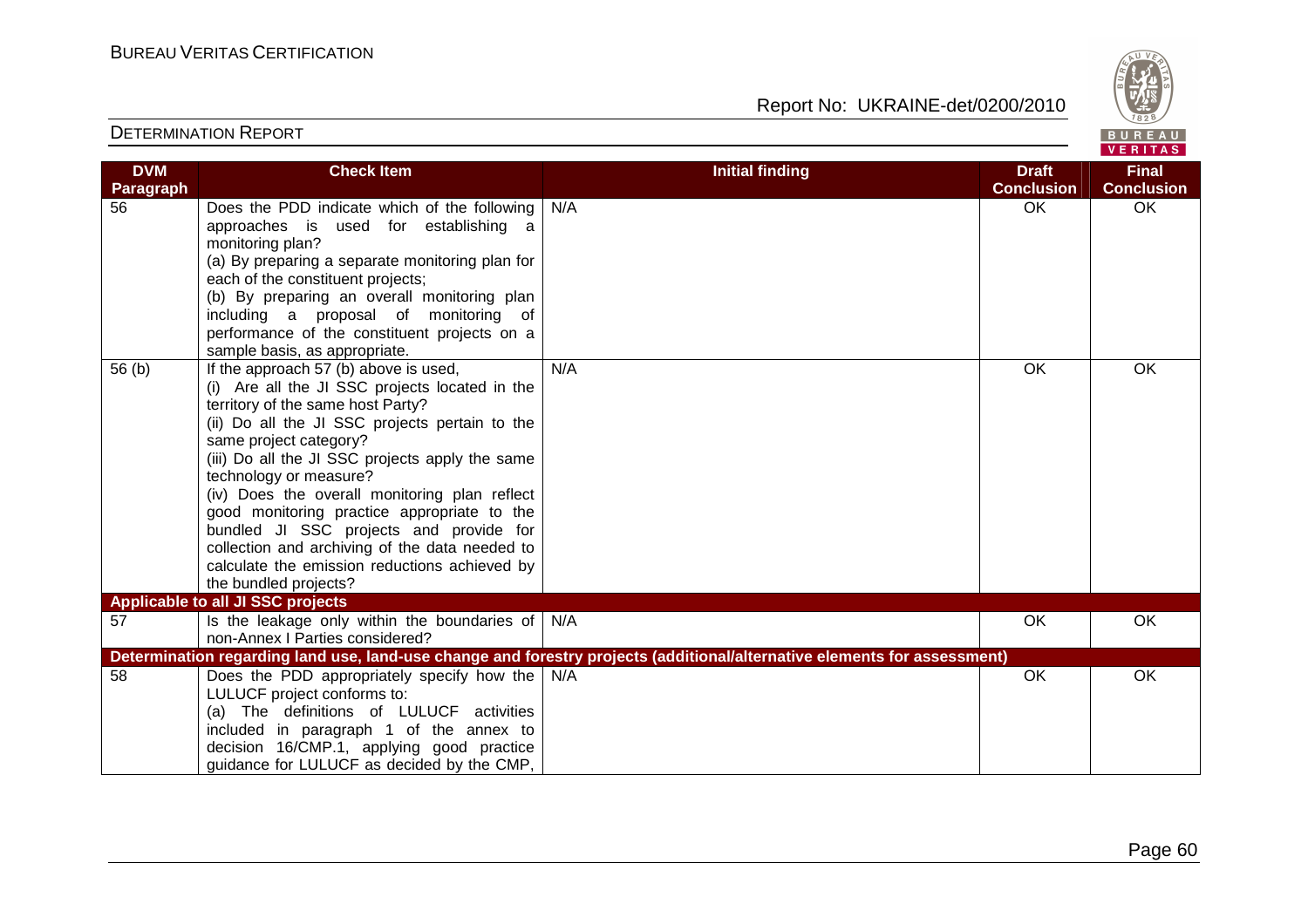

|                                |                                                                                                                                                                                                                                                                                                                                                                                                                                                                                                           |                        |                                   | VERIIAS I                         |  |
|--------------------------------|-----------------------------------------------------------------------------------------------------------------------------------------------------------------------------------------------------------------------------------------------------------------------------------------------------------------------------------------------------------------------------------------------------------------------------------------------------------------------------------------------------------|------------------------|-----------------------------------|-----------------------------------|--|
| <b>DVM</b><br><b>Paragraph</b> | <b>Check Item</b>                                                                                                                                                                                                                                                                                                                                                                                                                                                                                         | <b>Initial finding</b> | <b>Draft</b><br><b>Conclusion</b> | <b>Final</b><br><b>Conclusion</b> |  |
|                                | as appropriate?<br>(b) In the case of afforestation, reforestation<br>and/or forest management projects, the<br>definition of "forest" selected by the host Party,<br>which specifies:<br>(i) A single minimum tree crown cover value<br>(between 10 and 30 per cent)? and<br>(ii) A single minimum land area value (between<br>0.05 and 1 hectare)? and<br>(iii) A single minimum tree height value<br>(between 2 and 5 metres)?                                                                         |                        |                                   |                                   |  |
|                                | JI specific approach only                                                                                                                                                                                                                                                                                                                                                                                                                                                                                 |                        |                                   |                                   |  |
| 59                             | Baseline setting - in addition to 22-26 above<br>Does the PDD provide an explanation how the<br>baseline chosen:<br>- Takes into account the good practice<br>guidance for LULUCF, developed by the IPCC?<br>Ensures conformity with the definitions,<br>accounting rules, modalities and guidelines<br>under Article 3, paragraphs 3 and 4, of the<br>Kyoto Protocol?                                                                                                                                    | N/A                    | OK                                | OK                                |  |
| 60                             | Project boundary - alternative to 32-33<br>(a) Does the project boundary geographically<br>delineate the JI LULUCF project under the<br>control of the project participants?<br>(a) If the JI LULUCF project contains more<br>than one discrete area of land,<br>(i) Does each discrete area of land have a<br>unique geographical identification?<br>(ii) Is the boundary defined for each discrete<br>area?<br>(ii) Does the boundary not include the areas in<br>between these discrete areas of land? | N/A                    | <b>OK</b>                         | OK                                |  |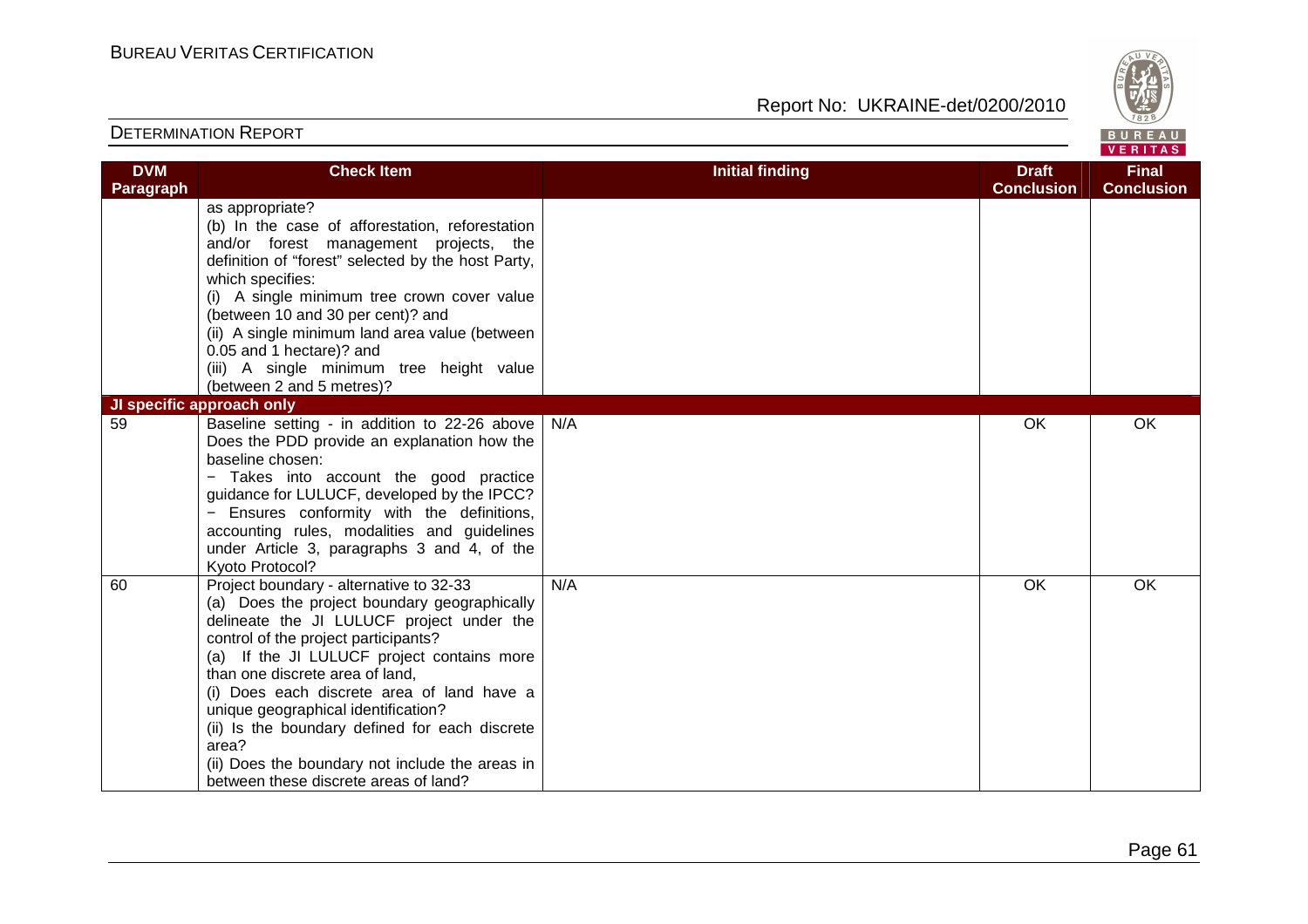Report No: UKRAINE-det/0200/2010



**Final Conclusion** 

**Conclusion**

#### **DVM Paragraph Check Item Initial finding Check Item Initial finding Check Item Initial finding Check Item Initial finding Draft** (b) Does the project boundary encompass all anthropogenic emissions by sources and removals by sinks of GHGs which are: (i) Under the control of the project participants;(ii) Reasonably attributable to the project; and (iii) Significant? (c) Does the project boundary account for all changes in the following carbon pools: − Above-ground biomass; − Below-ground biomass; − Litter; − Dead wood; and

|        | (i) Under the control of the project participants;<br>(ii) Reasonably attributable to the project; and<br>(iii) Significant?<br>(c) Does the project boundary account for all<br>changes in the following carbon pools:<br>- Above-ground biomass;<br>- Below-ground biomass;<br>$-$ Litter;<br>- Dead wood; and<br>- Soil organic carbon?<br>(c) Does the PDD provide:<br>(i) The information of which carbon pools are<br>selected?<br>(ii) If one or more carbon pools are not<br>selected, transparent and verifiable information<br>based<br>that indicates.<br>on<br>conservative<br>assumptions, that the pool is not a source?<br>(d) Is the project boundary defined on the basis<br>of a case-by-case assessment with regard to<br>the criteria in (b) above? |     |           |    |
|--------|-------------------------------------------------------------------------------------------------------------------------------------------------------------------------------------------------------------------------------------------------------------------------------------------------------------------------------------------------------------------------------------------------------------------------------------------------------------------------------------------------------------------------------------------------------------------------------------------------------------------------------------------------------------------------------------------------------------------------------------------------------------------------|-----|-----------|----|
| 61 (a) | Project boundary - alternative to 32-33 (cont.)<br>Are the delineation of the project boundary and<br>the gases and sources/sinks included<br>appropriately described and justified in the<br>PD <sub>D</sub> ?                                                                                                                                                                                                                                                                                                                                                                                                                                                                                                                                                         | N/A | <b>OK</b> | OK |
| 61 (b) | Project boundary - alternative to 32-33 (cont.)<br>Are all gases and sources/sinks included<br>explicitly stated, and the exclusions of any<br>sources/sinks related to the baseline or the<br>LULUCF project appropriately justified?                                                                                                                                                                                                                                                                                                                                                                                                                                                                                                                                  | N/A | OK        | OK |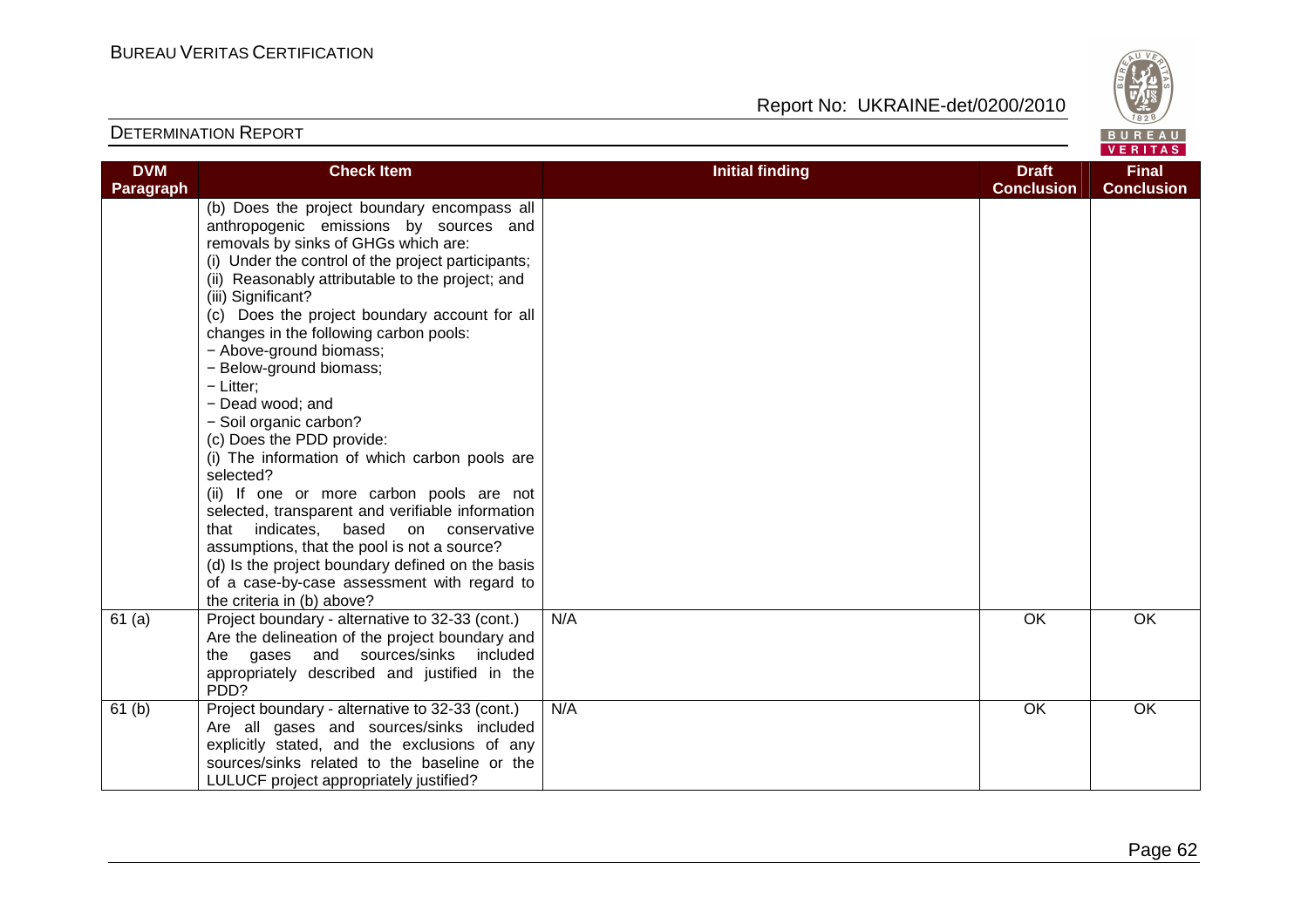Report No: UKRAINE-det/0200/2010



#### VERITAS **Check Item Initial finding Check Item Initial finding Check Item Initial finding Check Item Initial finding DVM Final Paragraph Conclusion Conclusion** 62 Monitoring plan - in addition to 35-39 Does the N/A OK OK OK PDD provide an appropriate description of the sampling design that will be used for the calculation of the net anthropogenic removals by sinks occurring within the project boundary in the project scenario and, in case the baseline is monitored, in the baseline scenario, including, inter alia, stratification, determination of number of plots and plot distribution etc.? 63 Does the PDD take into account only the N/A OK OK OK increased anthropogenic emissions by sources and/or reduced anthropogenic removals by sinks of GHGs outside the project boundary? **Approved CDM methodology approach only**  64 (a) Does the PDD provide the title, reference N/A OK OK number and version of the approved CDM methodology used?  $64$  (a) | Is the approved CDM methodology the most N/A OK OK OK recent valid version when the PDD is submitted for publication? If not, is the methodology still within the grace period (was the methodology revised to a newer version in the past two months)? 64 (b) Does the PDD provide a description of why the N/A OK OK OK approved CDM methodology is applicable to the project? 64 (c) Are all explanations, descriptions and analyses N/A OK OK OK made in accordance with the referenced approved CDM methodology? 64 (d) Are the baseline, additionality, project N/A OK OK OK boundary, monitoring plan, estimation of enhancements of net removals and leakage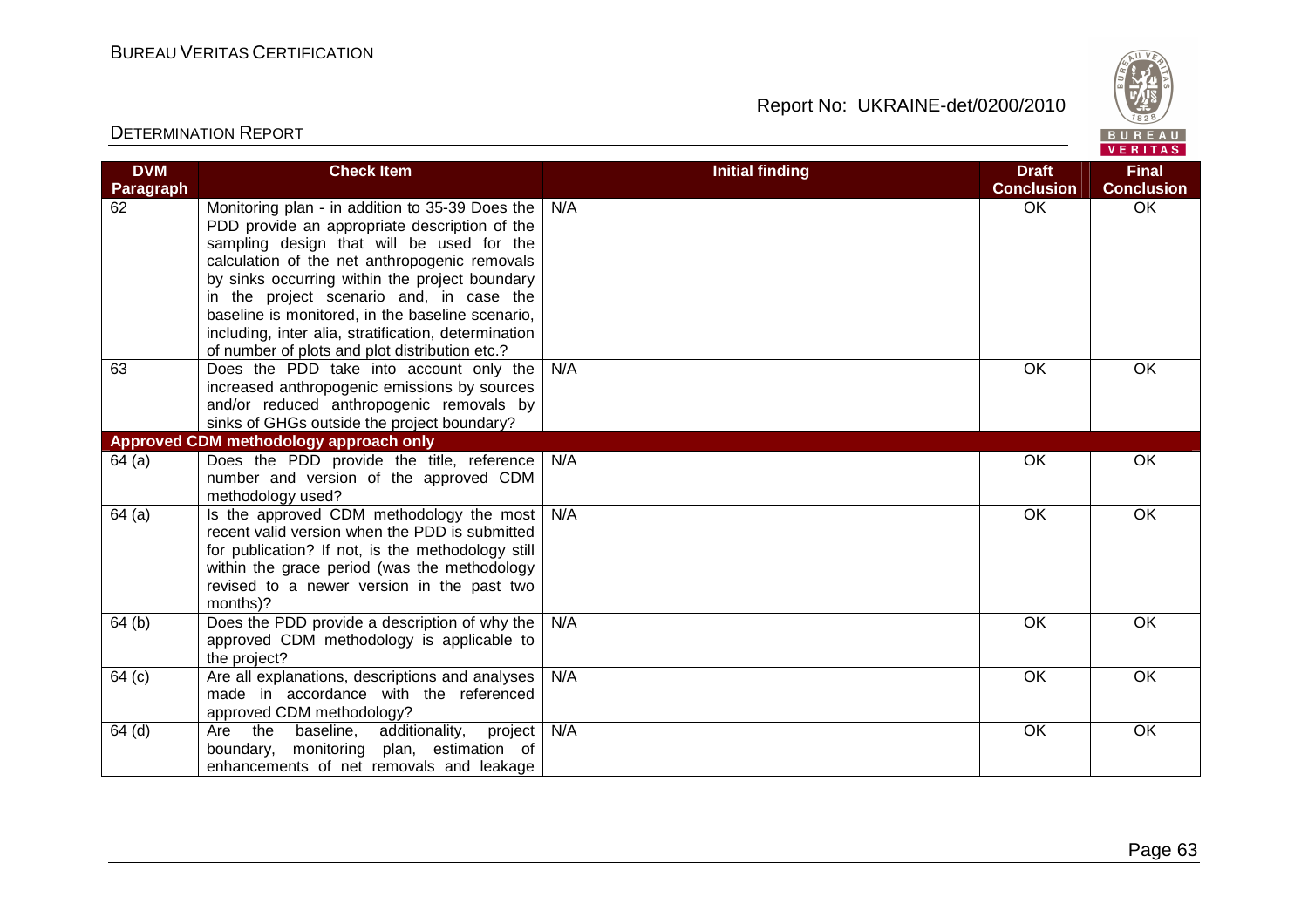

| <b>DVM</b> | <b>Check Item</b>                                                                                 | <b>Initial finding</b> | <b>Draft</b>      | <b>Final</b>      |
|------------|---------------------------------------------------------------------------------------------------|------------------------|-------------------|-------------------|
| Paragraph  |                                                                                                   |                        | <b>Conclusion</b> | <b>Conclusion</b> |
|            | established appropriately as a result?                                                            |                        |                   |                   |
|            | Determination regarding programmes of activities (additional/alternative elements for assessment) |                        |                   |                   |
| 66         | Does the PDD include:                                                                             | N/A                    | OK                | <b>OK</b>         |
|            | (a) A description of the policy or goal that the JI                                               |                        |                   |                   |
|            | PoA seeks to promote?                                                                             |                        |                   |                   |
|            | (b) A geographical boundary for the JI PoA                                                        |                        |                   |                   |
|            | (e.g. municipality, region within a country,                                                      |                        |                   |                   |
|            | country or several countries) within which all                                                    |                        |                   |                   |
|            | JPAs included in the JI PoA will be                                                               |                        |                   |                   |
|            | implemented?                                                                                      |                        |                   |                   |
|            | (c) A description of the operational and                                                          |                        |                   |                   |
|            | management arrangements established by the                                                        |                        |                   |                   |
|            | coordinating entity for the implementation of the                                                 |                        |                   |                   |
|            | JI PoA, including:                                                                                |                        |                   |                   |
|            | - The maintenance of records for each JPA?                                                        |                        |                   |                   |
|            | - A system/procedure to avoid double counting                                                     |                        |                   |                   |
|            | (e.g. to avoid including a new JPA that has                                                       |                        |                   |                   |
|            | already been determined)?                                                                         |                        |                   |                   |
|            | - Provisions to ensure that persons operating                                                     |                        |                   |                   |
|            | JPAs are aware and have agreed to their                                                           |                        |                   |                   |
|            | activity being added to the JI PoA?                                                               |                        |                   |                   |
|            | (d) A description of each type of JPAs that will                                                  |                        |                   |                   |
|            | be included in the JI PoA, including the<br>technology or measures to be used?                    |                        |                   |                   |
|            | (e) The eligibility criteria for inclusion of JPAs to                                             |                        |                   |                   |
|            | the JI PoA for each type of JPA in the JI PoA?                                                    |                        |                   |                   |
| 67         | Project approvals by Parties involved                                                             | N/A                    | <b>OK</b>         | <b>OK</b>         |
|            | additional to 19-20                                                                               |                        |                   |                   |
|            | Are all Parties partly or entirely within the                                                     |                        |                   |                   |
|            | geographical boundary for the JI PoA listed as                                                    |                        |                   |                   |
|            | "Parties involved" and indicated as host Parties                                                  |                        |                   |                   |
|            | in the PDD?                                                                                       |                        |                   |                   |
| 68         | Authorization of project participants by Parties                                                  | N/A                    | OK                | OK                |
|            |                                                                                                   |                        |                   |                   |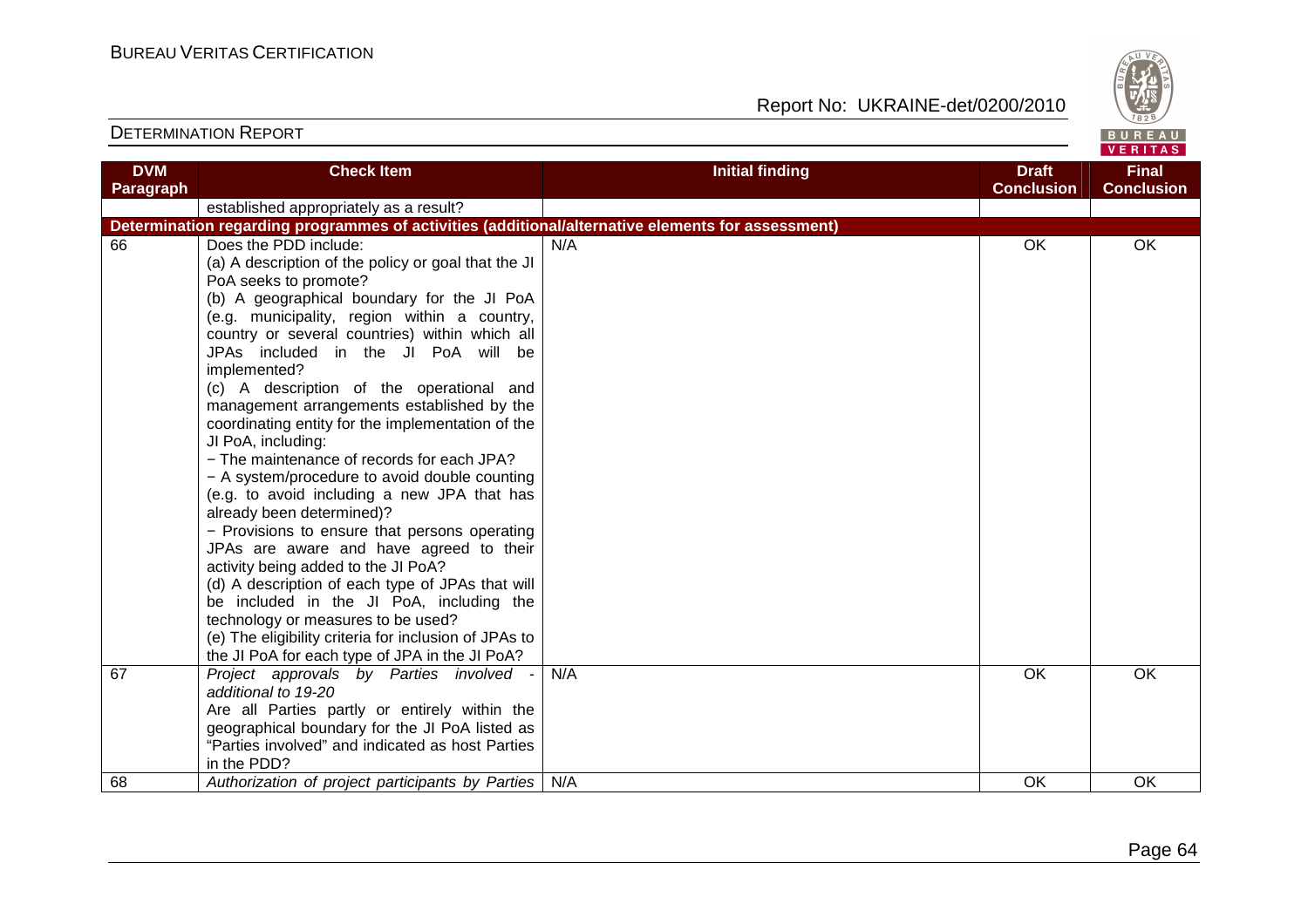

| <b>DVM</b> | <b>Check Item</b>                                                                           | <b>Initial finding</b> | <b>Draft</b>      | <b>Final</b>      |
|------------|---------------------------------------------------------------------------------------------|------------------------|-------------------|-------------------|
| Paragraph  |                                                                                             |                        | <b>Conclusion</b> | <b>Conclusion</b> |
|            | involved - additional to 21                                                                 |                        |                   |                   |
|            | Is the coordinating entity presented in the PDD                                             |                        |                   |                   |
|            | authorized by all host Parties to coordinate and                                            |                        |                   |                   |
|            | manage the JI PoA?                                                                          |                        |                   |                   |
| 69         | Baseline setting - additional to 22-26                                                      | N/A                    | OK                | OK                |
|            | Is the baseline established for each type of<br>JPA?                                        |                        |                   |                   |
| 70         | Additionality - additional to 27-31                                                         | N/A                    | OK                | OK                |
|            | Does the PDD indicate at which of the following                                             |                        |                   |                   |
|            | levels that additionality is demonstrated?                                                  |                        |                   |                   |
|            | (a) For the JI PoA                                                                          |                        |                   |                   |
|            | (b) For each type of JPA                                                                    |                        |                   |                   |
| 71         | Crediting period - additional to 34                                                         | N/A                    | OK                | OK                |
|            | Is the starting date of the JI PoA after the                                                |                        |                   |                   |
|            | beginning of 2006 (instead of 2000)?                                                        |                        |                   |                   |
| 72         | Monitoring plan - additional to 35-39                                                       | N/A                    | OK                | OK                |
|            | Is the monitoring plan established for each<br>technology and/or measure under each type of |                        |                   |                   |
|            | JPA included in the JI PoA?                                                                 |                        |                   |                   |
| 73         | Does the PDD include a table listing at least                                               | N/A                    | OK                | OK                |
|            | one real JPA for each type of JPA?                                                          |                        |                   |                   |
| 73         | For each real JPA listed, does the PDD provide                                              | N/A                    | OK                | OK                |
|            | the information of:                                                                         |                        |                   |                   |
|            | (a) Name and brief summary of the JPA?                                                      |                        |                   |                   |
|            | (b) The type of JPA?                                                                        |                        |                   |                   |
|            | (c) A geographical reference or other means of                                              |                        |                   |                   |
|            | identification?                                                                             |                        |                   |                   |
|            | (d) The name and contact details of the                                                     |                        |                   |                   |
|            | entity/individual responsible for the operation of                                          |                        |                   |                   |
|            | the JPA?                                                                                    |                        |                   |                   |
|            | (e) The host Party(ies)?                                                                    |                        |                   |                   |
|            | (f) The starting date of the JPA?                                                           |                        |                   |                   |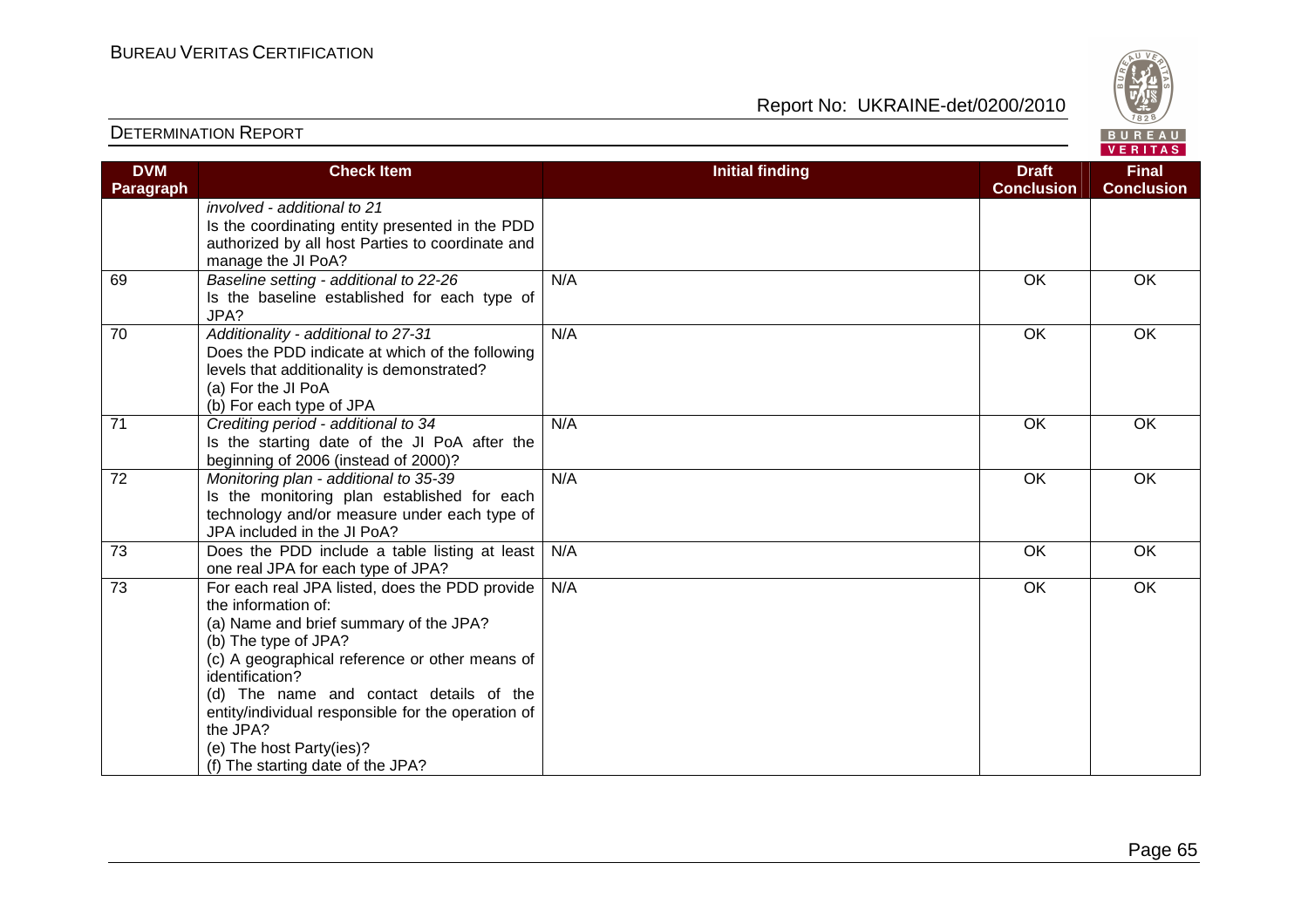

# DETERMINATION REPORT

BUREAU<br><mark>VERITAS</mark>

| <b>DVM</b><br>Paragraph | <b>Check Item</b>                                                                                                                                                                                                                                                                                                                             | Initial finding | <b>Draft</b><br><b>Conclusion</b> | <b>Final</b><br><b>Conclusion</b> |
|-------------------------|-----------------------------------------------------------------------------------------------------------------------------------------------------------------------------------------------------------------------------------------------------------------------------------------------------------------------------------------------|-----------------|-----------------------------------|-----------------------------------|
|                         | (g) The length of the crediting period of the<br>JPA?<br>(h) Confirmation that the JPA meets all the<br>eligibility requirements for its type, including a<br>description of how these requirements are<br>met?<br>(i) Confirmation that the JPA has not been<br>determined as a single JI project or determined<br>under a different JI PoA? |                 |                                   |                                   |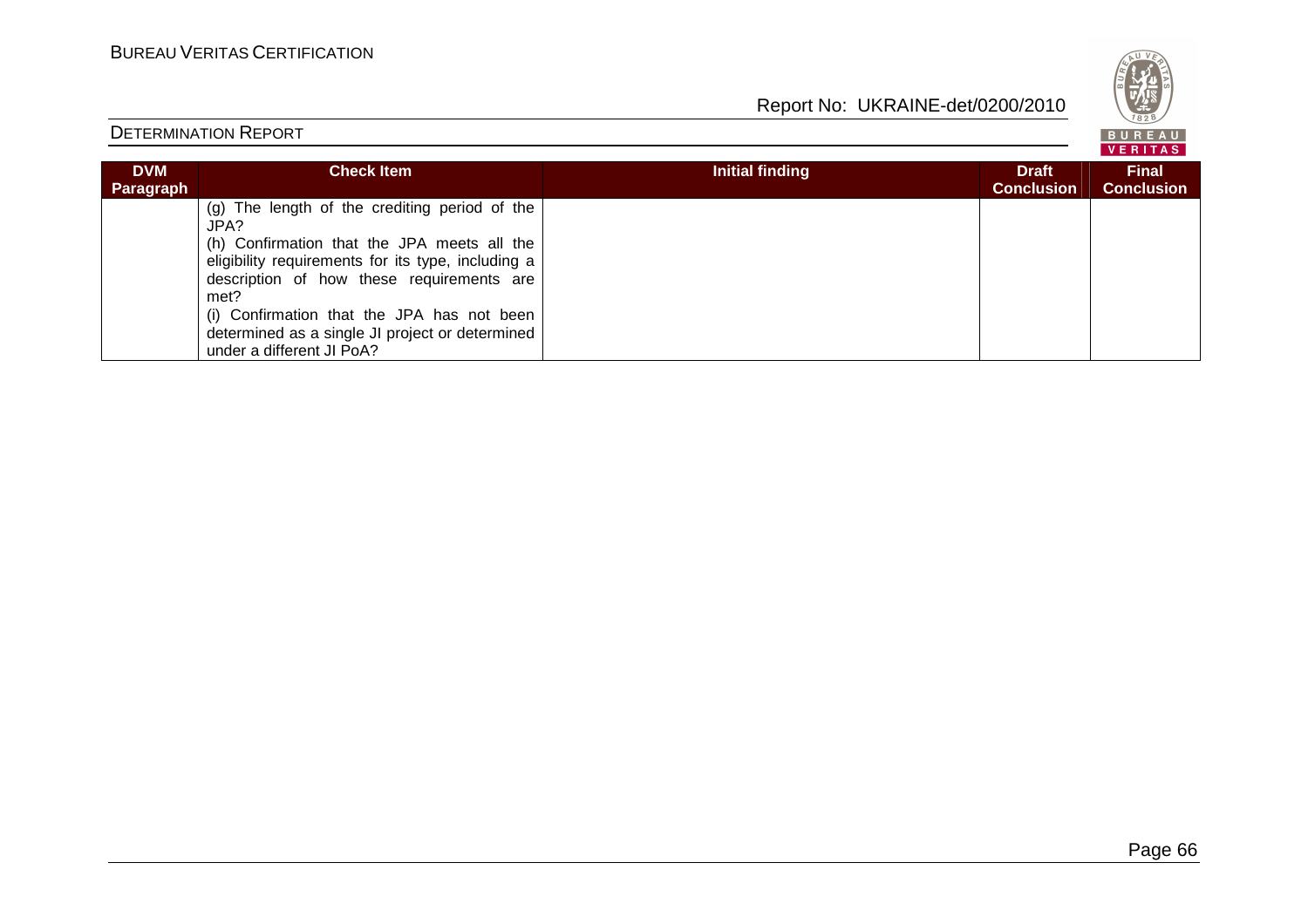

# DETERMINATION REPORT

# **Table 2 Resolution of Corrective Action and Clarification Requests**

| Draft report clarifications and<br>corrective<br>action requests by validation team                                                                                                                   | Ref.<br>to<br>checklist<br>question<br>in table 1 | participant  <br><b>Summary</b><br>project<br><b>of</b><br>response                                                                         | <b>Determination team conclusion</b>                                               |
|-------------------------------------------------------------------------------------------------------------------------------------------------------------------------------------------------------|---------------------------------------------------|---------------------------------------------------------------------------------------------------------------------------------------------|------------------------------------------------------------------------------------|
| Corrective Action Request (CAR) 01:<br>Please use in the PDD font size provided «JOINT<br><b>PROJECT</b><br><b>IMPLEMENTATION</b><br><b>DESIGN</b><br>DOCUMENT FORM» - version 01.                    |                                                   | Font size was corrected in line with<br>«JOINT IMPLEMENTATION PROJECT<br><b>DESIGN DOCUMENT FORM» - version</b><br>01. See PDD version 2.0. | PDD version 2.0 was checked and<br>recognized as satisfactory. Issue<br>is closed. |
| Corrective Action Request (CAR) 02:<br>Please provide brief description of the project<br>history.                                                                                                    |                                                   | Brief description of the project history was<br>provided in section A.2 of PDD version<br>2.0.                                              | closed<br><b>Issue</b><br>is<br>due<br>the<br>to<br>amendments made in the PDD.    |
| Corrective Action Request (CAR) 03:<br>Please provide brief information about the<br>company "Imex Energo", sp. z o. o. in section A.3,<br>and relevant information about this company in<br>Annex 1. |                                                   | <b>Brief</b><br>information about the company<br>"Imex Energo", sp. z o. o. in section A.3,<br>and in Annex 1.                              | The issue is closed due to the<br>corrections made.                                |
| Corrective Action Request (CAR) 04:<br>Table A.3 in the PDD must be submitted in a<br>format that provided in the version 04 of the<br>"Guidelines for users of the JI PDD form".                     |                                                   | Table A.3 corrected.                                                                                                                        | Issue closed.                                                                      |
| Corrective Action Request (CAR) 05:<br>Section A.4.1.4 more than 1 page.                                                                                                                              |                                                   | Section A.4.1.4 was corrected.                                                                                                              | CAR05 is closed                                                                    |
| Corrective Action Request (CAR) 06:<br>Implementation schedule is not described.                                                                                                                      |                                                   | Implementation sheudle was described in<br>PDD version 2.0.                                                                                 | CAR06 is closed based on the<br>amendments made in the PDD.                        |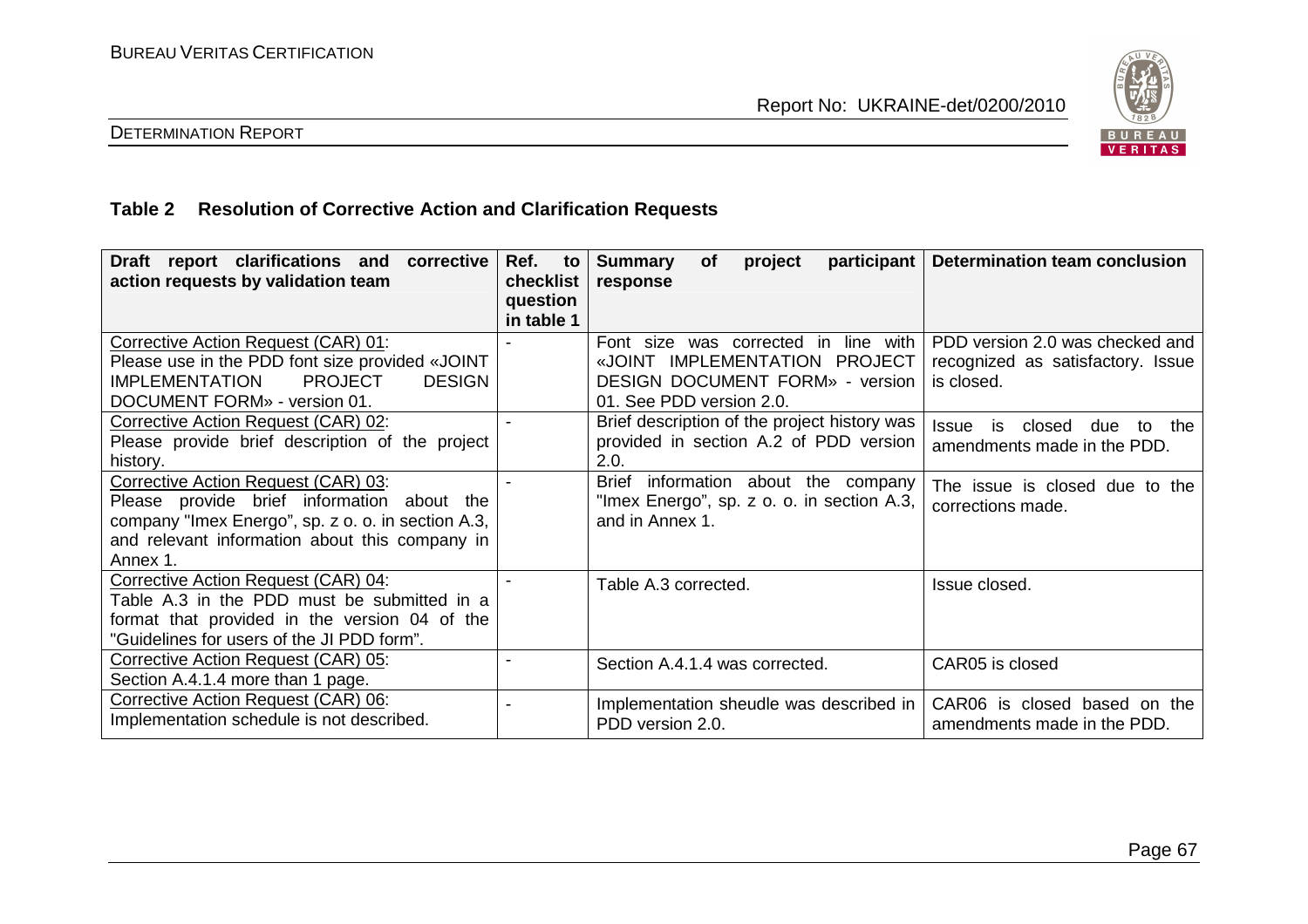

|                                                                                                                                                                                                                                                                                                                                                  |               |                                                                                                                                                                                                                                                                                                                                                                                                                                                                                                                                                                                     | <b>VERIIAS</b>                                                                                     |
|--------------------------------------------------------------------------------------------------------------------------------------------------------------------------------------------------------------------------------------------------------------------------------------------------------------------------------------------------|---------------|-------------------------------------------------------------------------------------------------------------------------------------------------------------------------------------------------------------------------------------------------------------------------------------------------------------------------------------------------------------------------------------------------------------------------------------------------------------------------------------------------------------------------------------------------------------------------------------|----------------------------------------------------------------------------------------------------|
| Corrective Action Request (CAR) 07:<br>No Letters of Aapproval of the project issued by<br>the parties involved.                                                                                                                                                                                                                                 | Item 19       | Pending                                                                                                                                                                                                                                                                                                                                                                                                                                                                                                                                                                             | Pending                                                                                            |
| Corrective Action Request (CAR) 08:<br>Please provide date of baseline setting according<br>required format DD/MM/YYYY.                                                                                                                                                                                                                          | Item 22       | Date of baseline setting was corrected.                                                                                                                                                                                                                                                                                                                                                                                                                                                                                                                                             | The response to CAR08<br>was<br>found satisfactory. CAR08 is<br>closed.                            |
| Corrective Action Request (CAR) 09:<br>In the PDD does not specify how the registration<br>of this project as JI project will help overcome<br>identified technological barriers.                                                                                                                                                                | Item<br>29(b) | Technological barrier was excluded from<br>PDD.                                                                                                                                                                                                                                                                                                                                                                                                                                                                                                                                     | The issue is closed due to the<br>corrections made.                                                |
| Corrective Action Request (CAR) 10:<br>During site visit to the company<br><b>PJSC</b><br>"Khmelnitskoblenergo" determination team found<br>that some equipment implemented within project<br>activities (eg circuit breakers) included insulating<br>gas (SF6). Please include the insulating gas to<br>the list of project emissions scenario. | Item<br>32(d) | Insulating gas (SF6), used in circuit<br>breakers and other equipment PJSC<br>"Khmelnitskoblenergo" is toxic and is<br>listed as gas circulation and utilization of<br>which is under the control of state<br>environment organizations. Equipment<br>containing Insulating gas is hermetically<br>sealed and prevents leakage of gas into<br>the atmosphere. In the case of it failure or<br>decommissioning SF6 will be collected<br>and reused by filling in new similar<br>equipment. In connection with all the<br>above SF6 emissions were excluded from<br>the calculations. | CAR10 is closed based on the<br>provided information.                                              |
| Corrective Action Request (CAR) 11:<br>Used TPC rate include technical and commercial<br>consumption and losses. Commercial losses<br>have no impact on GHG emissions and must be<br>excluded from calculations.                                                                                                                                 | Item<br>36(b) | Monitoring plan was corrected. All non-<br>technical and metrological losses were<br>excluded from calculations. See PDD<br>version 2.0 and Excel file XM-15TBE-<br>2002-2010-26-08-2011-ok.xls.                                                                                                                                                                                                                                                                                                                                                                                    | PDD version 2.0 and Excel file<br>were checked and recognized as<br>satisfactory. Issue is closed. |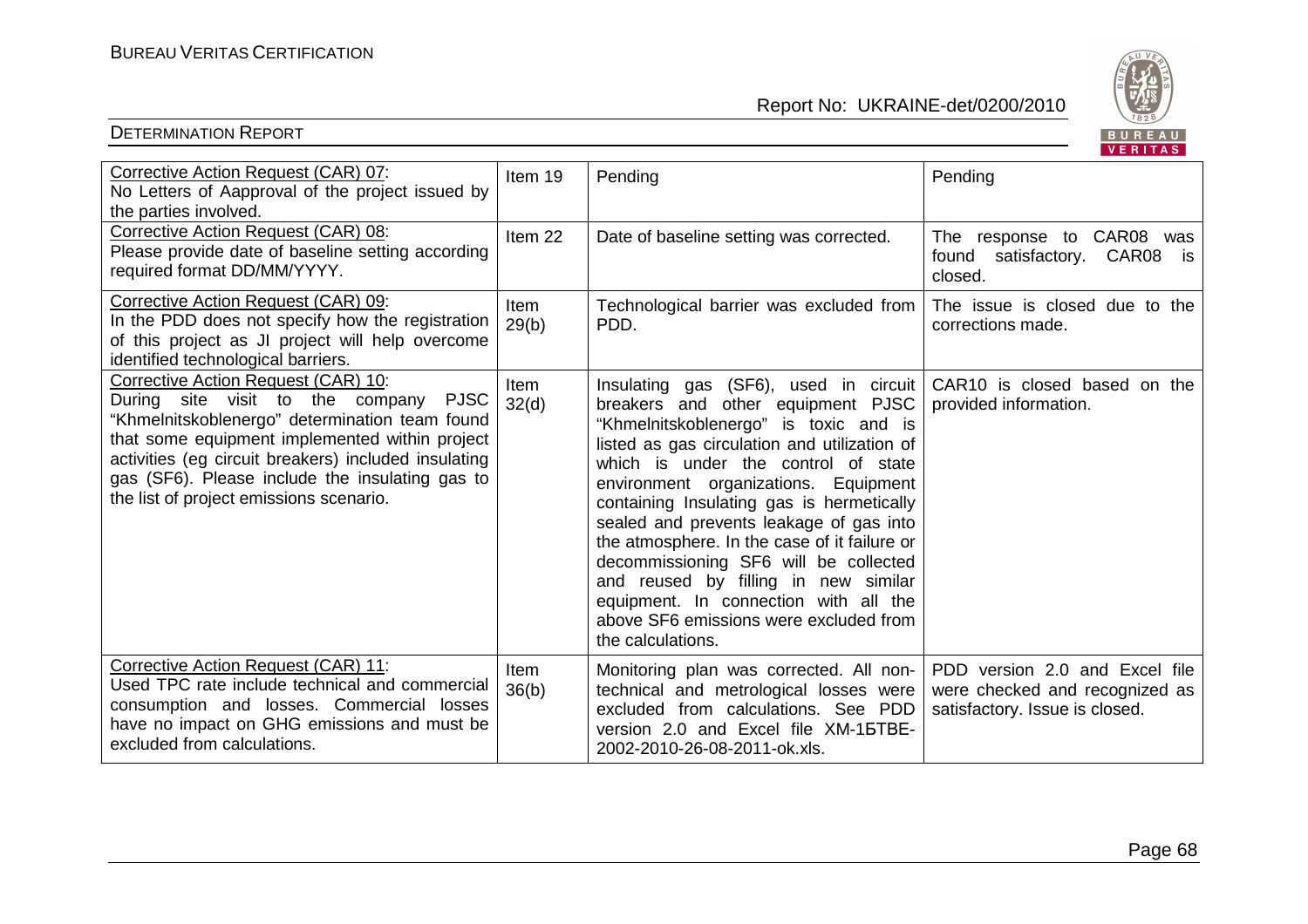

|                                                                                                                                                                                                                                                                                                                          |                           |                                                                                                                                                                                                                                                            | VENIIAS                                                                  |
|--------------------------------------------------------------------------------------------------------------------------------------------------------------------------------------------------------------------------------------------------------------------------------------------------------------------------|---------------------------|------------------------------------------------------------------------------------------------------------------------------------------------------------------------------------------------------------------------------------------------------------|--------------------------------------------------------------------------|
| Corrective Action Request (CAR) 12:<br>Please specify who is responsible for proniding<br>actual value of CO2 emission factor for the<br>projects of reducing electricity consumption for it<br>transmission by Ukrainian electricity networks.                                                                          | Item<br>36(b)(ii)         | Actuality of factor of specific indirect<br>carbon dioxide emissions associated with<br>the consumtion of electricity during its<br>transmission by power grids of Ukraine<br>will be reviewed annually representatives<br>Technical Consultant Ltd «EES». | The issue is closed due to the<br>corrections made.                      |
| Corrective Action Request (CAR) 13:<br>Please indicate in PDD that the data monitored<br>and required for the project determination will be<br>kept for two years after the last transfer of ERUs<br>the project.                                                                                                        | <b>Item</b><br>36(b)(iii) | PDD was corrected. See PDD version 2.0                                                                                                                                                                                                                     | The response to CAR13 was<br>found satisfactory. CAR13<br>is.<br>closed. |
| Corrective Action Request (CAR) 14:<br>Section D.1.5 of the PDD requires from project<br>participants to submit information about collection<br>and archiving data on the environment impact as<br>well as references to relevant norms of the host<br>country. Please provide relevant data.                            | Item<br>36(k)             | The project implementation does not<br>require gathering of information on the<br>influence on the environment in excess of<br>information collected at the company prior<br>to the project inception.                                                     | The issue is closed due to the<br>corrections made.                      |
| Corrective Action Request (CAR) 15:<br>In ex-ante calculations were used CO2 emission<br>factor for the projects of reducing electricity<br>consumption for it transmission by Ukrainian<br>electricity networks provided in Order #43 dated<br>28/03/2010. But this factor applicable only for<br>2010. Please correct. | Item 45                   | Data was updated.                                                                                                                                                                                                                                          | The<br>found<br>response<br>was<br>satisfactory. CAR15 is closed.        |
| Corrective Action Request (CAR) 16:<br>There is no information on transboundary impacts<br>in the PDD.                                                                                                                                                                                                                   | Item<br>48(a)             | Transboundary impact is not expected.                                                                                                                                                                                                                      | Issue closed.                                                            |
| <b>Clarification Request (CL) 01:</b><br>Please include in this section refer to the<br>corresponding «Excel» file with the calculations.                                                                                                                                                                                |                           | Relevant references were included to<br>PDD version 2.0.                                                                                                                                                                                                   | The issue is closed based on the<br>corrections made in the PDD.         |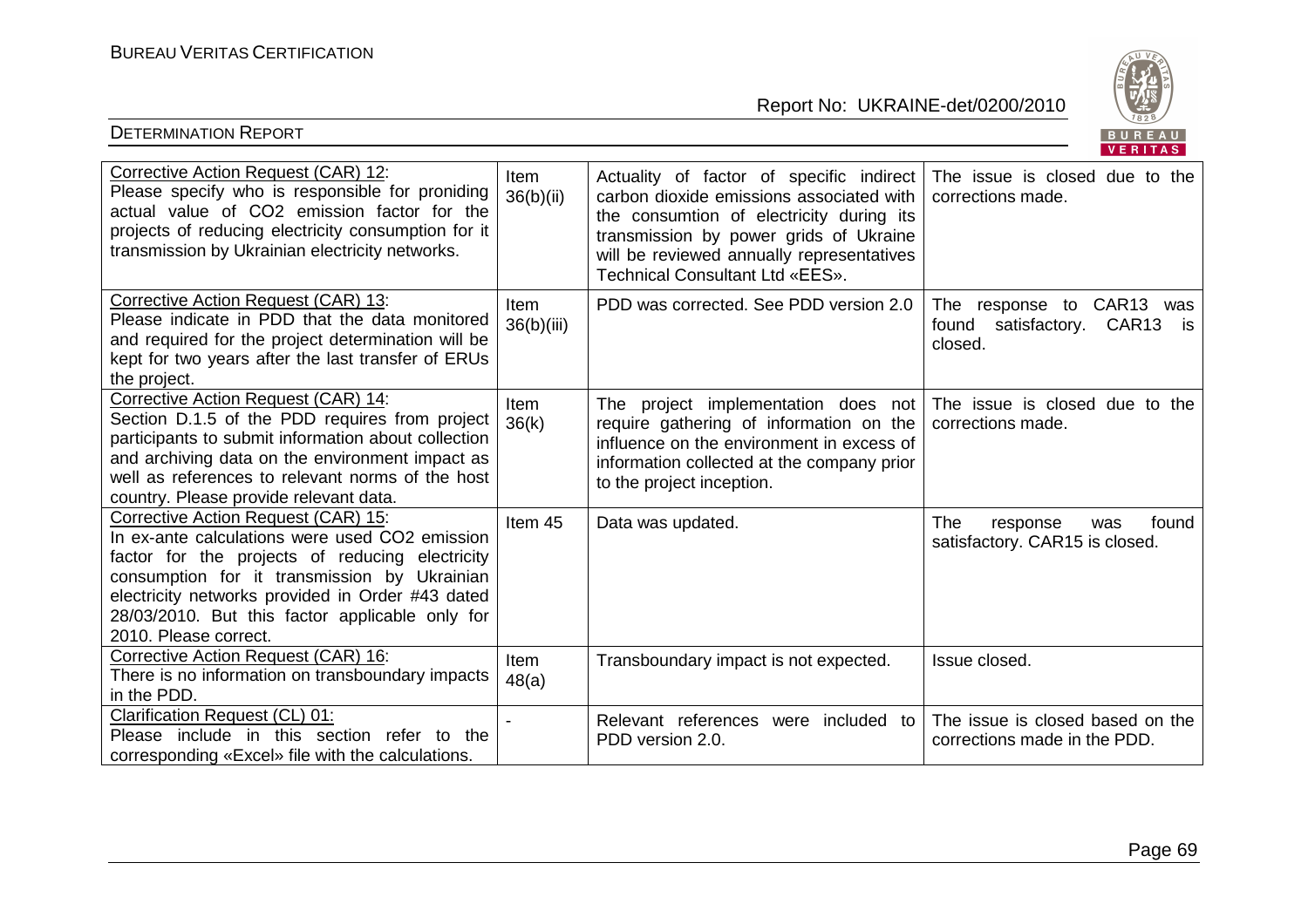

| Clarification Request (CL) 02:<br>Please number the tables with information of the<br>estimates (calculations) of emission reductions.                                                             |                      | Tabbles were numbered.                                                                                                                  | Necessary corrections have been<br>made. The issue is closed.                              |
|----------------------------------------------------------------------------------------------------------------------------------------------------------------------------------------------------|----------------------|-----------------------------------------------------------------------------------------------------------------------------------------|--------------------------------------------------------------------------------------------|
| Clarification Request (CL) 03:<br>Section A.5 PDD must specify the name DFPs<br>(parties involved) that will approve the project.                                                                  | Item 19              | State Environmental Investment Agency<br>of Ukraine is DFP of Ukraine and Ministry<br>of the Environment of Poland is DFP of<br>Poland. | CL03 is closed based on the<br>amendments made in the PDD.                                 |
| Clarification Request (CL) 04:<br>Please specify which approach was used to<br>identify the baseline scenario and additionality:<br>• JI specific approach<br>• Approved CDM methodology approach. | Item 22              | JI specific approach was used.                                                                                                          | Issue closed.                                                                              |
| Clarification Request (CL) 05:<br>Please change the title of fourth column Table 4<br>(Section B.3 PDD). Title "Included?" recommend<br>changing the "Included/Excluded"                           | <b>Item</b><br>32(d) | Was corrected.                                                                                                                          | Issue closed.                                                                              |
| Clarification Request (CL) 06:<br>Precise figures numbering in the PDD.                                                                                                                            | <b>Item</b><br>32(d) | Figures numbers were checked<br>and<br>corrected.                                                                                       | closed<br>the<br>is<br>due<br><b>Issue</b><br>to<br>amendments made in the PDD.            |
| Clarification Request (CL) 07:<br>Please specify that the crediting period of ERUs<br>generating started after the beginning of 2008<br>and continuing over the life cycle.                        | <b>Item</b><br>34(d) | Relevant information was included to<br>section C.3 of PDD version 2.0.                                                                 | Due to the corrections made and<br>necessary information provided,<br>the issue is closed. |
| Clarification Request (CL) 08:<br>Please specify that crediting period extension<br>beyond 2012 requires approval by<br>the Host<br>country.                                                       | Item<br>34(d)        | Relevant information was included<br>−to<br>section C.3 of PDD version 2.0.                                                             | CL <sub>08</sub><br>is<br>closed based on the<br>amendments made in the PDD.               |